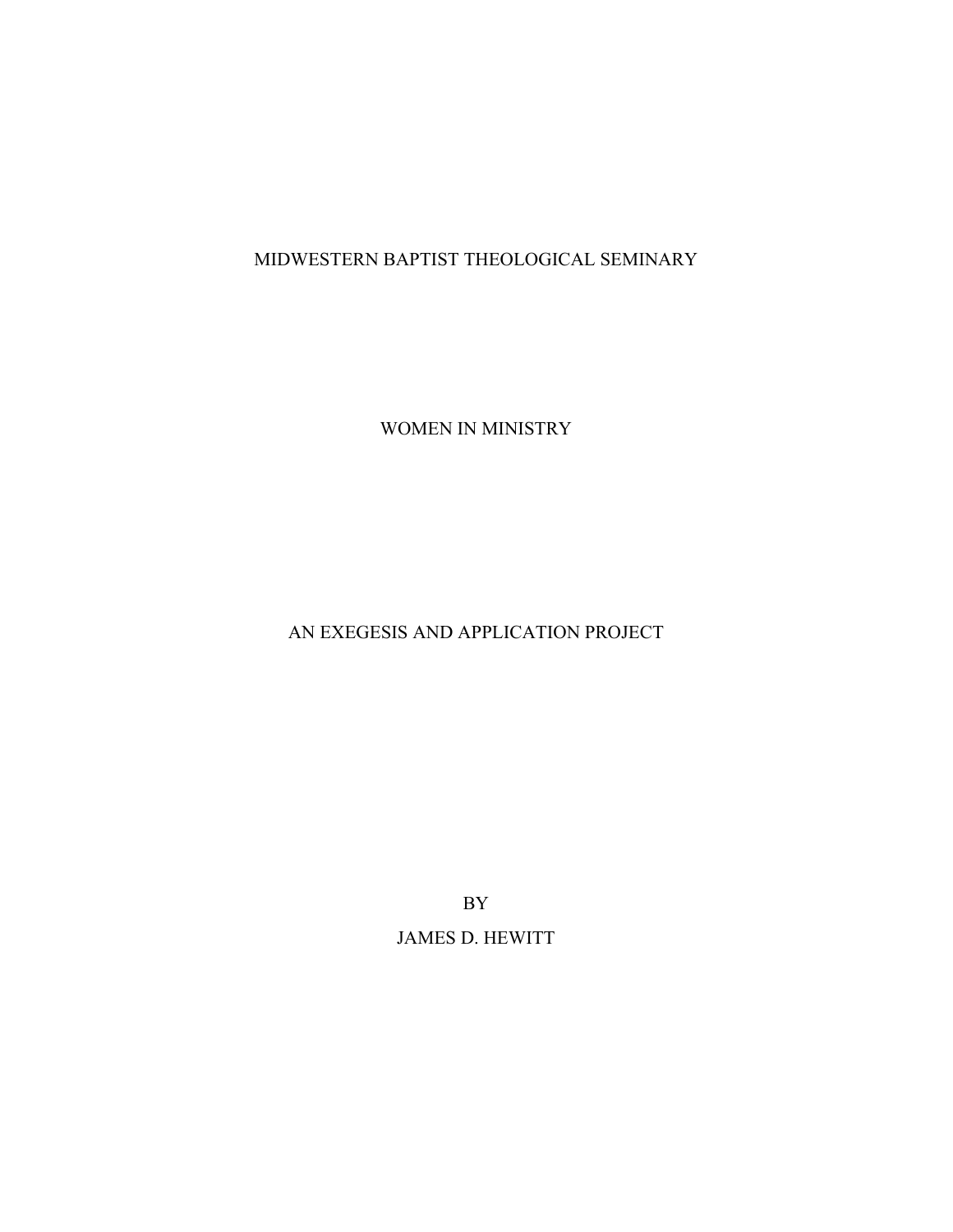#### **Introduction**

One of the more contested topics in modern evangelicalism is the role of women in the church. How women can serve in the church has been discussed for a very long time, but has revived in the modern period thanks to a cultural shift towards gender equality. The new interest has spurred on new scholarship in this discipline. There are two basic streams of interpretation and application regarding roles that women can hold in the local church. These two streams are in direct opposition when it comes to allowable roles for women, and are represented by the names complementarians and egalitarians.

Complementarianism, also called paternalism, hierarchicalism, or traditionalism, states that women are not able to hold senior leadership positions in the local church. There is not unity in complementarian circles in regards to what positions women are disqualified from, but there is unanimity in the restriction of women from the role of elder. Some strains of complementarianism allow for women to serve in the role of deacon. Complementarians believe the Bible teaches that God's created order elevates men to leadership of the family, and subsequently the church. Passages written by the Apostle Paul, such as I Timothy 2:11-15, and I Corinthians 14:34-35, confirm those beliefs. Women are designed to fulfill a complementary role to that of men, serving alongside them, and using their gifts to accomplish the mission of the church. The roles they are allowed to hold, however, preserve a male hierarchy in leadership. All but the most extreme complementarians would agree that there is equality between the sexes, but this equality is of form not of function.<sup>1</sup> Rigid forms of complementarianism prohibit women from speaking, or may require head coverings in an organized worship service. In the more common forms of this view, women are able to teach in the church, but their audience of

<sup>1</sup> Calvin, for example, teaches that women are subservient to men. John Calvin, *Commentaries, The Epistles of Paul, I Corinthians*, (Grand Rapids, MI: Baker Book House Company), 354.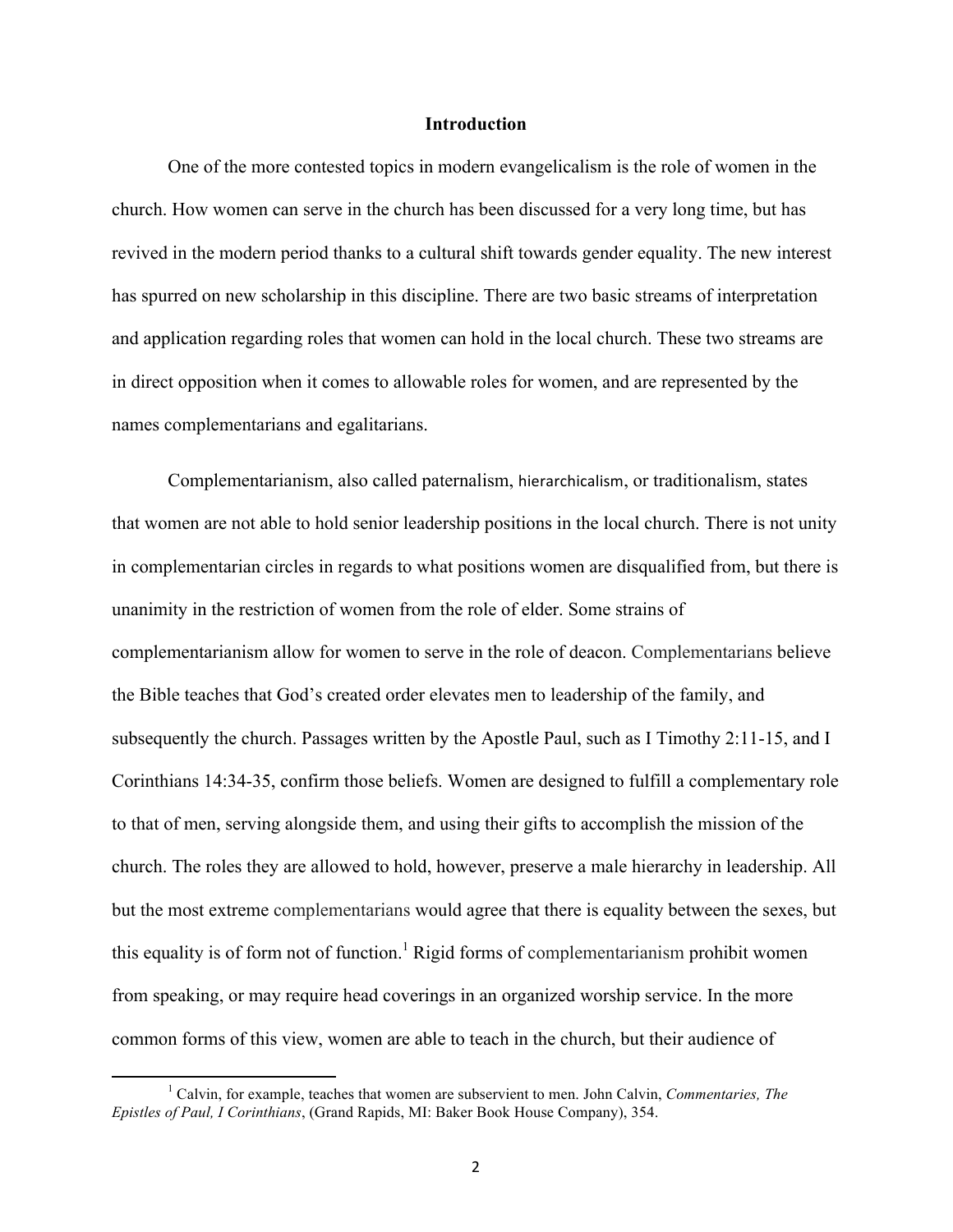instruction is limited to women and children. Women may be allowed to serve as deacons, but are restricted from the office of elder.

Egalitarians, in contrast, believe that men and women are of equal form and can fulfill equal function. A hallmark verse of the egalitarian viewpoint is Galatians 3:28 where Paul addresses the removal of distinctions of people who are in Christ. Paul says, "there is neither Jew nor Greek, there is neither slave nor free, there is no male and female, for you are all one in Christ Jesus." To the egalitarian, distinctions like gender are as obliterated as the distinction between Jews and Gentiles. Their view of church leadership is an extension of this belief system, and they allow women and men to serve in the same roles. Egalitarian churches have women serving in all roles and offices in the church, including elders and deacons. This position is also known as evangelical feminism or biblical equality.

Tradition and historical assumptions may suffice for orthopraxy in many situations, however the serious biblical scholar has to investigate the relevant biblical passages and determine what the Bible teaches in order to establish a doctrine for women in ministry roles. This project will examine six core Bible verses, two in-depth and four as an executive summary. This exegesis will be leveraged to answer four practical questions about ministry: what are the offices or leadership positions in the church, which of these are women able to fill, what types of teaching are women empowered to do, and what level of authority can they hold? Those questions will then be applied to the specific ministry context of the author, and an analysis will be made to determine how to align doctrine with practice.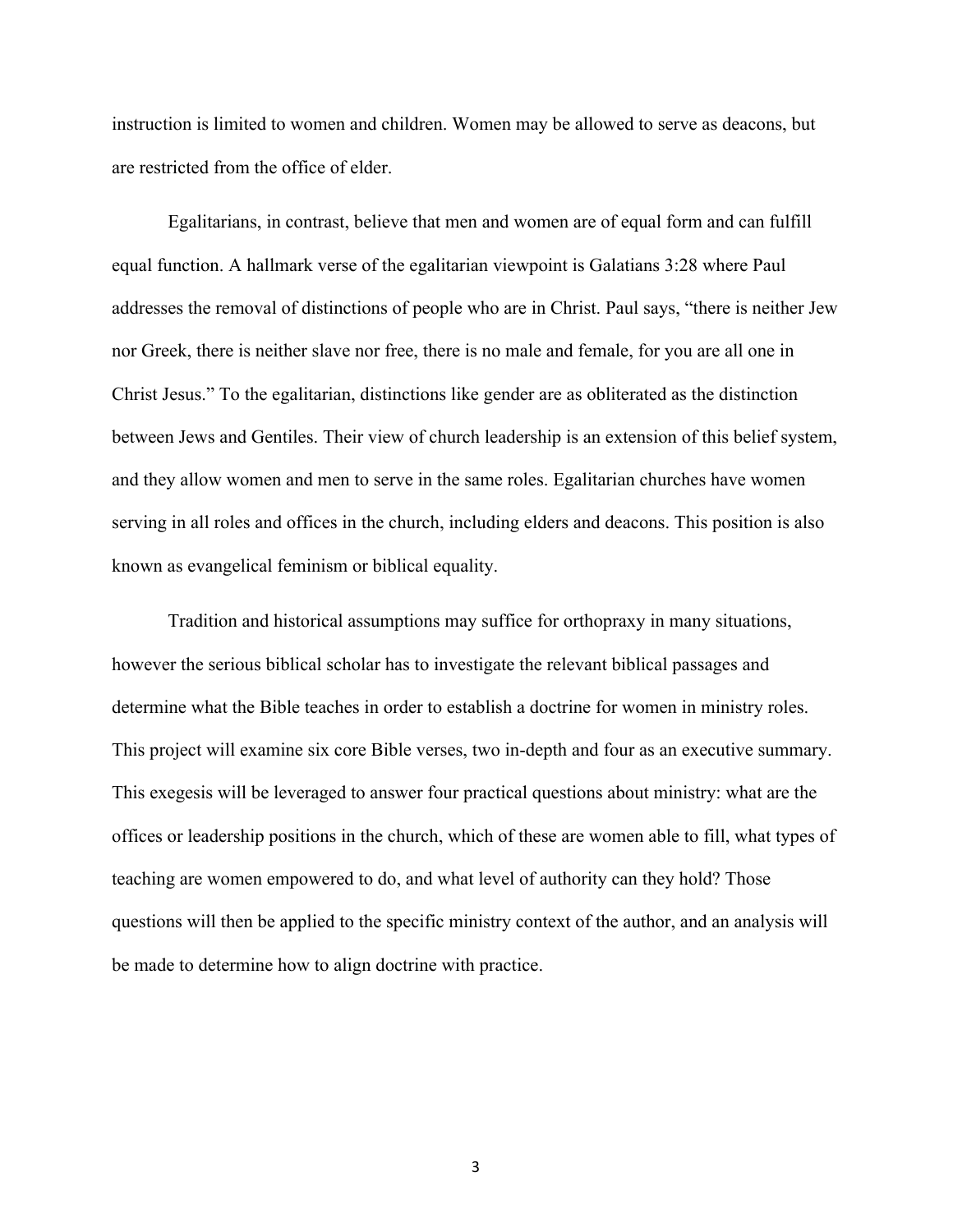#### **Biblical Foundation**

#### I Corinthians 11:2-16

Paul wrote the letter known as I Corinthians to the church at Corinth primarily to correct major issues in the church body. Paul founded this church (Acts 18:1), and ministered there for more than eighteen months before departing. Paul subsequently received reports from friends in the assembly (I Corinthians 1:11), and was presented with questions for him to answer.<sup>2</sup> Paul responded in I Corinthians, and addressed both the problems in the church and the assembly's questions. The letter contains six sections: introduction, division and discord in the church (chapters 1-6), practical issues of faith (chapters 7-10), church order (chapters 11-14), the guarantee of the faith (chapter 15), and the conclusion.

Chapter 11 begins the third division of the letter, addressing church order. Immediately preceding this chapter, Paul discusses the practical aspects of being a Christ follower in Corinth. He deals with marriage and personal freedom issues, and then transitions into instruction on how the church should act. The first correction found in 11:2-16 deals with a subject that will contribute to understanding how women may serve in ministry; however, women in service is not Paul's primary topic. In Corinth, the church was engaging in practices that blurred the distinction between men and women. $3$ 

The specific issue the Corinthian church struggled with relates to head coverings in corporate worship. In verses 4-6, Paul specifically addresses this practice and how the Corinthians should understand it. As Paul does this, his argument seems to be based on a

<sup>2</sup> Thomas Lee and David Black, *The New Testament, Its Background and Message,* 2d. ed. (Nashville, TN: Broadman & Holman Publishers, 2003), 404.

<sup>3</sup> Ronald W. Pierce, Rebecca Merril Groothuis, *Discovering Biblical Equality, Complementarity Without Hierarchy* (Downers Grove, IL: InterVarsity Press),159.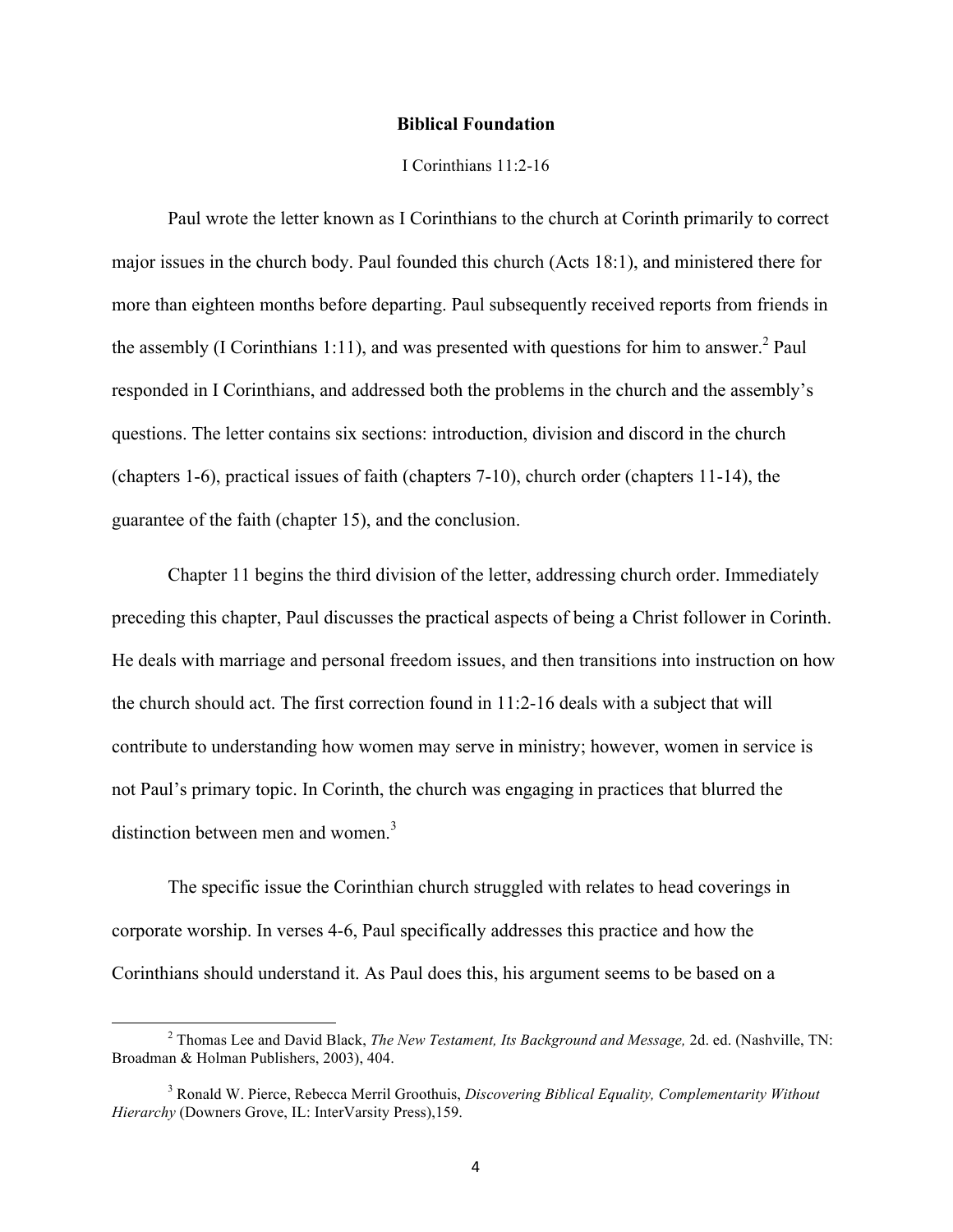hierarchy established by God at creation. In this hierarchy, women and men are equal (v. 11-12), but have different responsibilities in regards to their relationship to each other (v.3). A proper understanding of what Paul is teaching, as well as how it applies to the modern reader, is crucial. Paul's argument is complex, and does not lend itself to easy interpretation. Paul's convoluted arguments, the distance between modern culture and Corinth in the First Century, the problem of discerning exactly what practice Paul has an issue with, and the difficulty of establishing a definite meaning for some of the primary terms Paul used in this section all contribute to making this passage problematic for interpreters.<sup>4</sup>

### **I Corinthians 11:2-3**

 

In the introductory portion, Paul begins by commending the Corinthians for remembering him in their practices. This statement seems almost disingenuous, if not blatantly sarcastic, given the way Paul has rebuked the Corinthians in the first ten chapters of his letter. But this conclusion is not necessarily accurate, as this introduction also makes sense as a *captatio benevolentiae*. <sup>5</sup> Paul starts with praise in order to win the goodwill of his hearers, before offering them another rebuke for their actions. Paul mentions the *τὰςπαραδόσεις* (traditions) he taught the Corinthians, and how they were mindful of them. This focus on their prior willingness to heed his instruction sets the stage for this new correction they now need to implement. Unlike his beginning in 7:1, Paul does not mention a question he is answering for the Corinthians. It is likely that he heard about their practices through those who brought him news of the church's

<sup>4</sup> Gordon Fee, *The First Epistle to the Corinthians* (Grand Rapids, MI: Eerdmans Publishing Company, 1987, reprint 1989), 492

<sup>5</sup> Barrett, C.K., *The First Epistle to the Corinthians* (New York: Harper & Row, 1968), 247.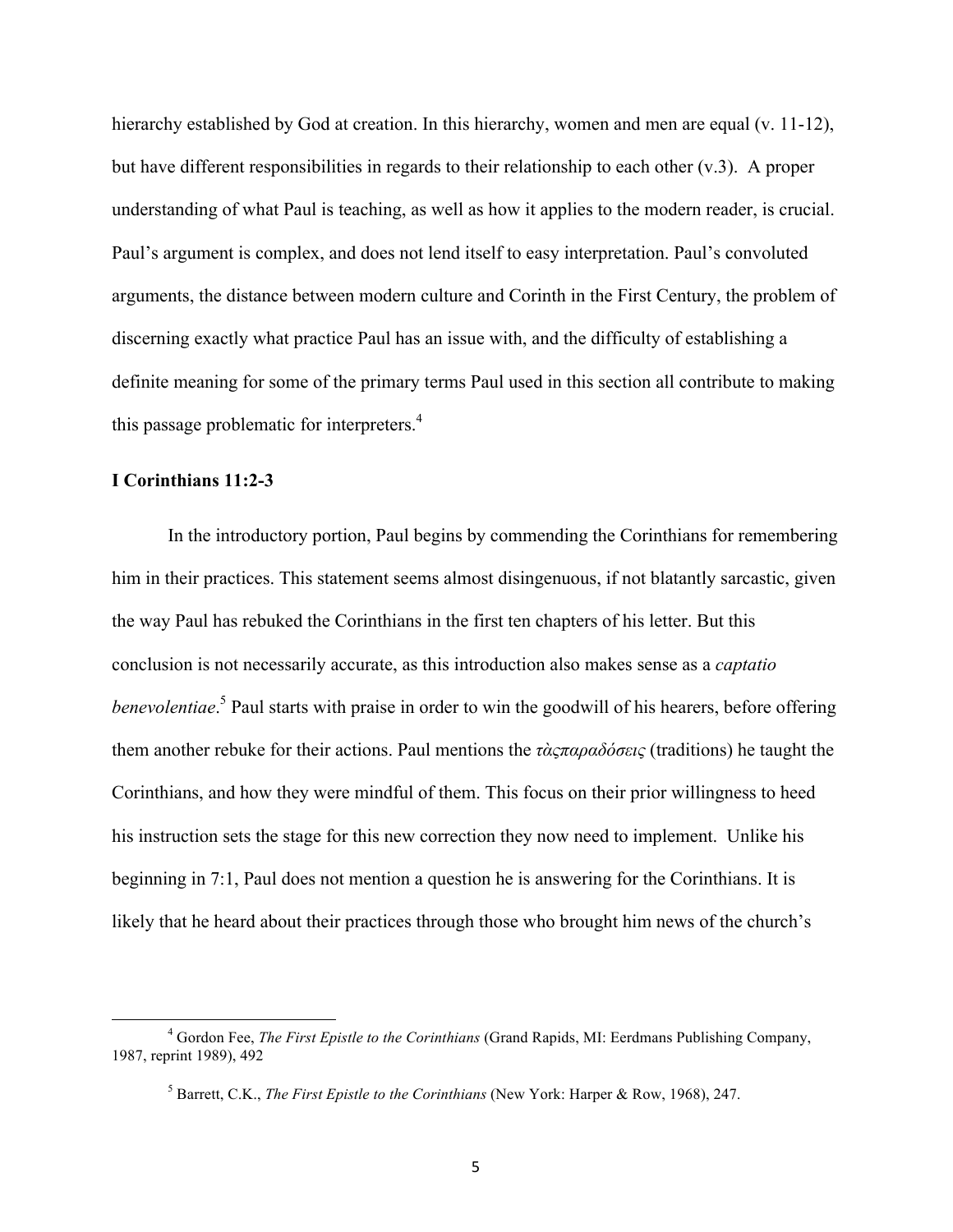troubles and wrote to correct them preemptively. He thought their actions were causing enough of an issue to address in this letter.<sup>6</sup>

Verse 3 begins Paul's argument about head coverings. He begins with what Fee identifies as a *theologoumenon*, a statement about theology that is in the area of opinion not doctrine.<sup>7</sup> This statement is the cornerstone of his teaching in this passage. Paul tells the Corinthians, in a comparison that visually resembles a mathematical compound inequality, about the interdependence of man, woman, Christ, and God. Paul writes that Christ is the head of every man, man is the head of every woman, and God is the head of Christ. The way the comparison is constructed, the middle term is accentuated by the outer terms, which is fitting since the male/female relationship is at issue.<sup>8</sup> Some translations (ESV, TLB) translate "man" and "woman" as "husband" and "wife." Paul uses the generic nouns *ἀνήρ* and *γυνή* in this passage, which carry the sense of both meanings. The specific meaning of the passage has to be determined by context. The translations that use "husband" and "wife" come to that conclusion by assuming the passage is about hierarchical relationships. However, there is no article indicating that "husband" and "wife" should be used.<sup>9</sup>

Understanding what Paul is establishing in his three-part comparison begins with determining the meaning of the common word driving each comparison: *κεφαλὴ.* This term is difficult to understand because of the nature of the argument Paul is building. The word is literally translated "head," but it is also used metaphorically in this passage. The metaphorical

<sup>9</sup> Ibid., 108.

<sup>6</sup> Fee, *The First Epistle to the Corinthians*, 530. Fee thinks Paul was reasonably underwhelmed by his own argument.

<sup>7</sup> Fee, *The First Epistle to the Corinthians*, 504.

<sup>8</sup> Philip B. Payne, *Man and Woman, One In Christ, An Exegetical and Theological Study of Paul's Letters*  (Grand Rapids, MI: Zondervan, 2009), 109.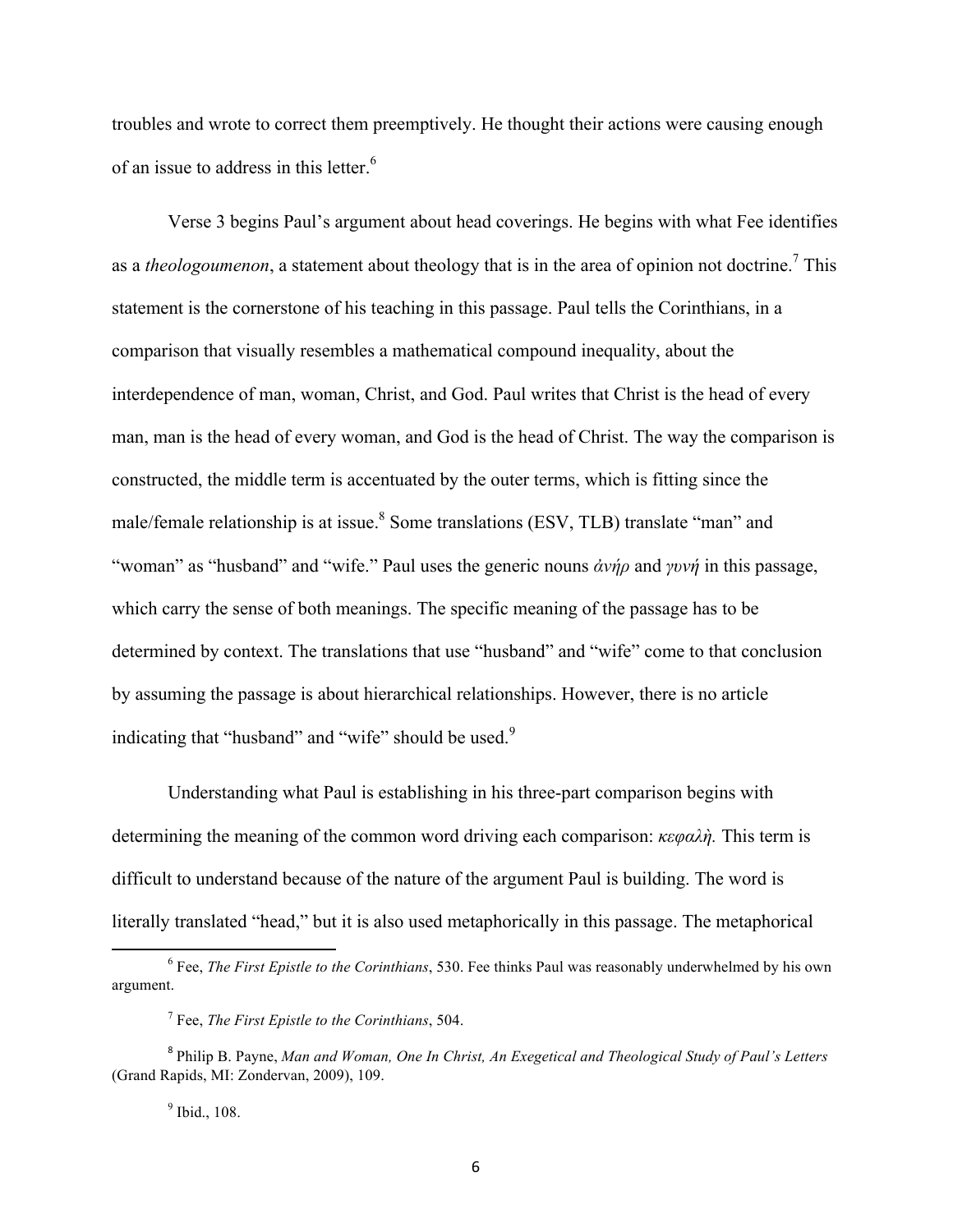meaning has to be determined from the cultural context, as its usage here is unclear. The metaphorical usage in I Corinthians 11:3 is the only time that Paul uses the image of "head" where it is not directly tied to a "body," making the meaning even more difficult to determine.<sup>10</sup>

There are two primary interpretations for Paul's meaning of *κεφαλὴ* in this passage. The first carries the idea of "leader" or "ruler." This is the traditional understanding of Paul's words. There are several reasons why this meaning could be correct, beginning with the fact that Greek lexicons generally give this as the metaphorical meaning.<sup>11</sup> Secondly, in Hebrew thought, this metaphor would be indicative of an authoritative relationship where man rules over woman.<sup>12</sup> If Paul is addressing Jews, they will understand that he means authority. Combining this meaning with verses 7-9, it paints the picture that Paul is establishing male headship based on the order of creation. This conclusion drives the complementarian argument, and is reflected in the commentaries written by these scholars. Peter Naylor sums up this view when he states that the hierarchy implied by *κεφαλή* "is of function" not of value.<sup>13</sup>

The second possible meaning for *κεφαλὴ* is "source." In Greek thought, *κεφαλὴ* as a metaphor had a wider range of meaning than in Hebrew.<sup>14</sup> Instead of "head" meaning "ruler," it would be more natural to read "head" as "source," similar to the meaning of "headwaters." Payne identifies this as the most intelligible meaning to "head" in this passage because it makes

<sup>&</sup>lt;sup>10</sup> Pierce and Groothuis, 149.

<sup>&</sup>lt;sup>11</sup> Wayne Grudem, *Countering the Claims of Evangelical Feminism* (Colorado Springs, CO: Multnomah Publishers, 2010), 122-123.

<sup>12</sup> Werner Neuer, *Men and Women in Christian Perspective* (Wheaton, IL: Crosway Books, 1991), 111.

<sup>13</sup> Peter Naylor, *I Corinthians* (Webster, NY: Evangelical Press USA, 2004), 274.

 $14$  Payne, 95.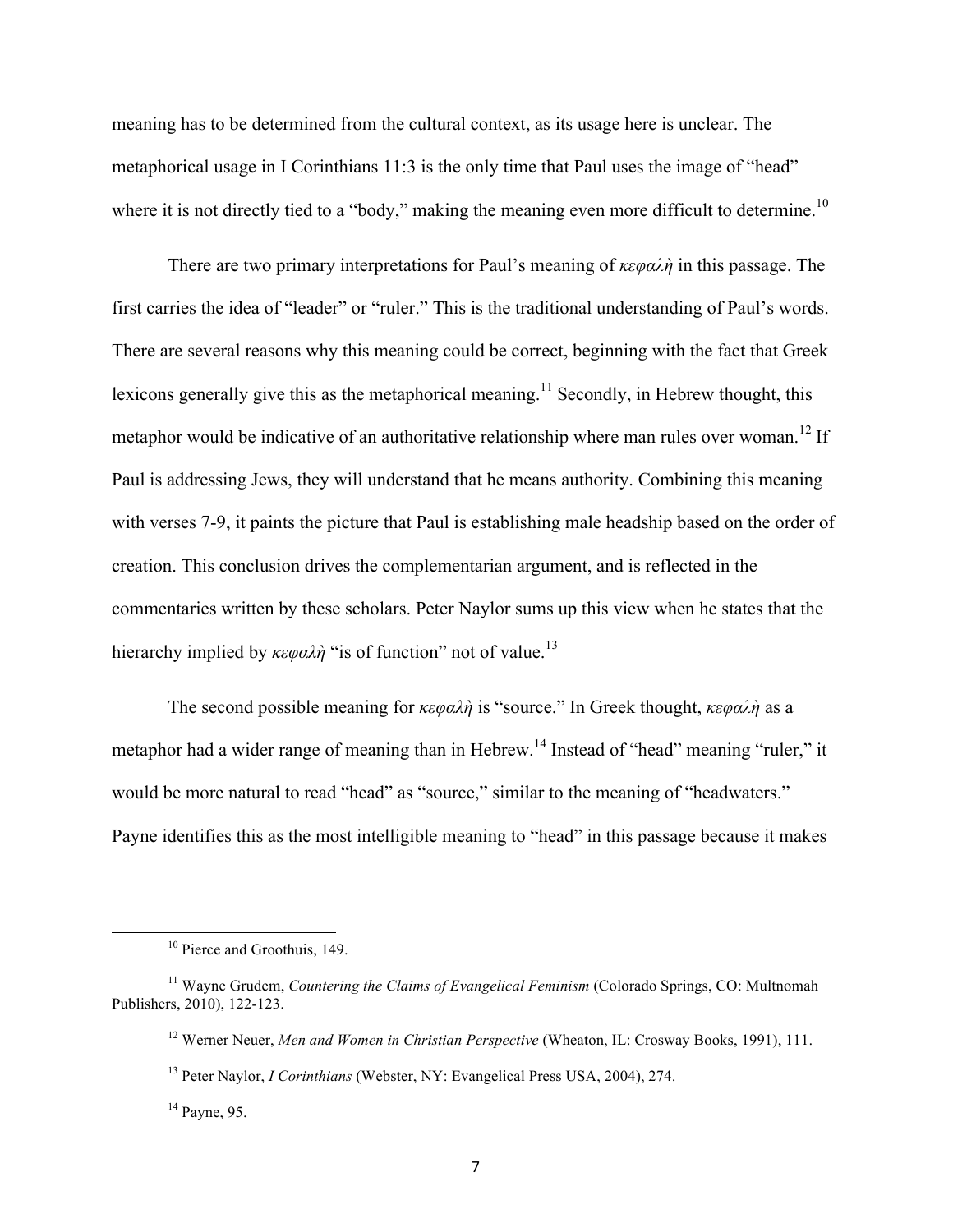the most sense in the Corinthian's Greek context.<sup>15</sup> There are examples of Paul using this meaning in his other letters. In Ephesians 4:15 and Colossians 2:19, Paul speaks of Christ as the *κεφαλὴ*, where "source" makes sense as the proper meaning of "head."<sup>16</sup> In addition, the translators of the LXX only rarely used *κεφαλὴ* to mean authority, indicating that most of them would not regard  $\kappa \epsilon \varphi \alpha \lambda \dot{\eta}$  as the right word choice to represent authoritative leadership.<sup>17</sup> Additional supporting evidence for "source" comes from Chrysostom and Cyril of Alexandria, who concluded that *κεφαλὴ* must mean "source." To interpret it as "head" would support an Arian understanding of this verse, namely that Christ must submit to God.<sup>18</sup> This charge of subordinationism may be spurious, but their assessment shows that early patristic writers thought that "source" was Paul's intended meaning.

One other view of *κεφαλὴ* in this passage is a moderate position that attempts to reconcile the two primary views, arguing that *κεφαλὴ* means both "source" and "authority" in the passages. Schriener examines both sides of the argument and concludes that both meanings are present in the text.<sup>19</sup> However, this position contributes little to the discussion of what Paul is saying in regards to relationships between men and women. Charting a middle course leaves both options open, but makes it more difficult to determine Paul's meaning. If Paul was alternating between the literal and metaphorical sense of *κεφαλὴ,* the passage becomes even more complex, introducing an unnecessary layer of meaning to his message.

<sup>&</sup>lt;u> 1989 - Jan Samuel Barbara, margaret e</u> <sup>15</sup> Ibid., 97-100.

<sup>16</sup> Groothuis, Rebecca Merrill, *Good News For Women* (Grand Rapids: MI, Baker Books, 1997), 151.

 $17$  Payne, 95-96.

 $18$  Groothuis, 151.

<sup>19</sup> James R. Beck, ed., and Craig L. Blomberg, ed., *Two Views on Women in Ministry* (Grand Rapids, MI: Zondervan, 2005), 212-213.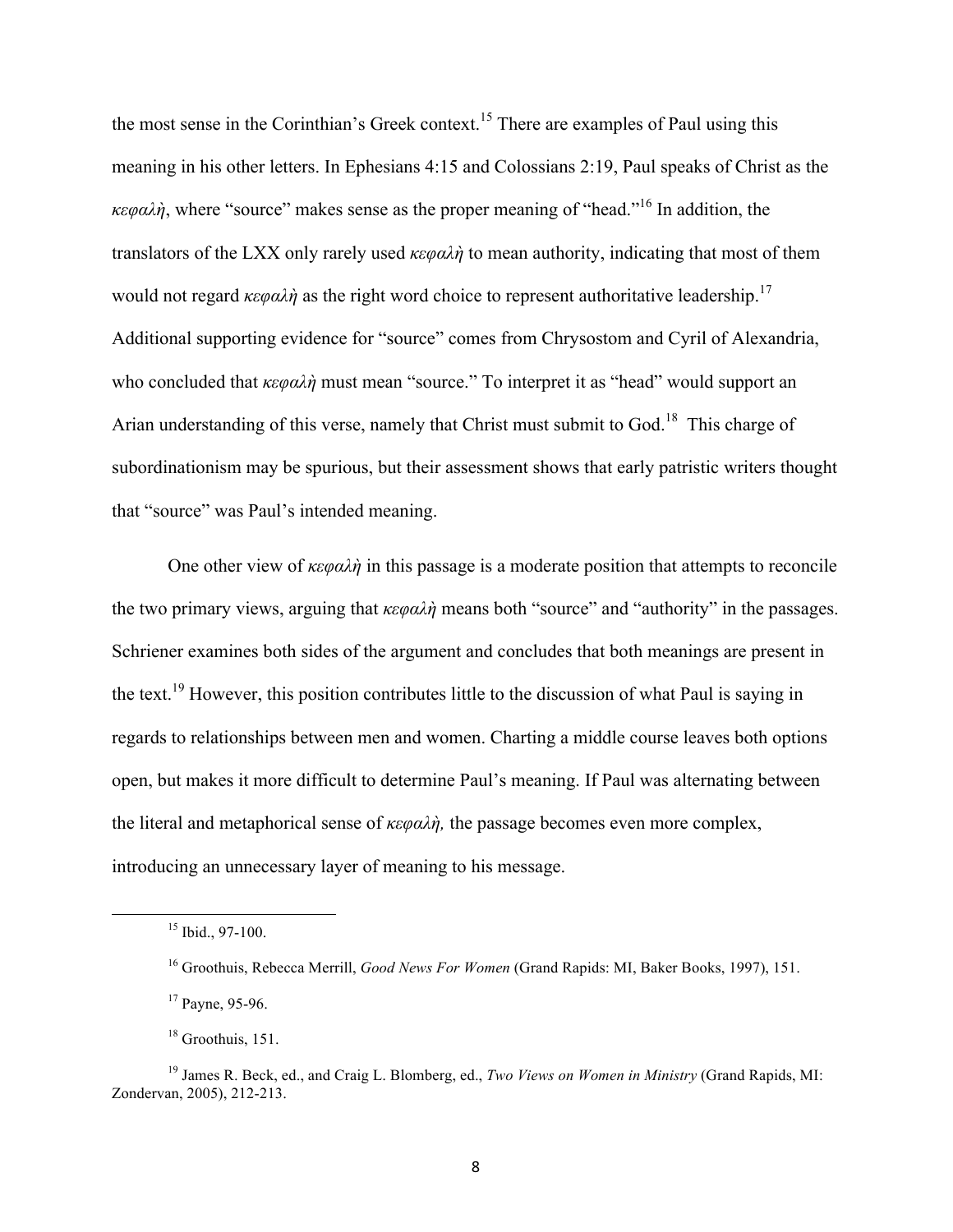The arguments for and against the two primary understandings of *κεφαλὴ* are both very persuasive. Wayne Grudem did an exhaustive study of *κεφαλὴ* and its usage in the time period when Paul was writing. He concluded that there were no uses of *κεφαλὴ* that are best translated as "source" in the contemporary writing. In addition, he points out that no Greek lexicon lists "source" as a possible meaning for *κεφαλὴ*. His initial research concluded that "authority" is the only established meaning in Greek at the time of Paul's writing.<sup>20</sup> Many other works have countered the claim that Chrysostom uses *κεφαλὴ* as "source," concluding that he most certainly thought *κεφαλὴ* meant "authority." <sup>21</sup> In contrast, however, Philip Payne rebuts all of the claims that Grudem makes, listing multiple Greek lexicons that contain "source" as the meaning of *κεφαλὴ*. Payne cites contemporary research that argues "authority" was actually an uncommon meaning for *κεφαλὴ* when Paul was writing. Payne cites various texts from the time period that translate *κεφαλὴ* as "source." Gordon Fee also concludes that the meaning of *κεφαλὴ* as "ruler" would be exceptional due to its rare use.<sup>22</sup>

The best conclusion of what Paul means, therefore, must flow from the text and Paul's purpose in writing. The main point that Paul is trying to communicate has very little to do with a hierarchy of authority between men and women, but is instead intended to correct practices in the Corinthian church that were straining and confusing male/female relationships. In the preceding chapter, Paul states that he wants the Corinthians to "give no offense to Jews or to Greeks or to the church of God" (10:32). This theme carries into his present discussion, as the men and women in Corinth are giving offense by their practices in worship. Paul is not teaching on

<u> 1989 - Jan Samuel Barbara, margaret e</u>

<sup>20</sup> Grudem, *Countering the Claims of Evangelical Feminism*, 125.

<sup>&</sup>lt;sup>21</sup> Wavne Grudem, ed., *Biblical Foundations for Manhood and Womanhood* (Wheaton, IL: Crossway Books, 2002), 146-157.

<sup>22</sup> Fee, *The First Epistle to the Corinthians*, 502-503.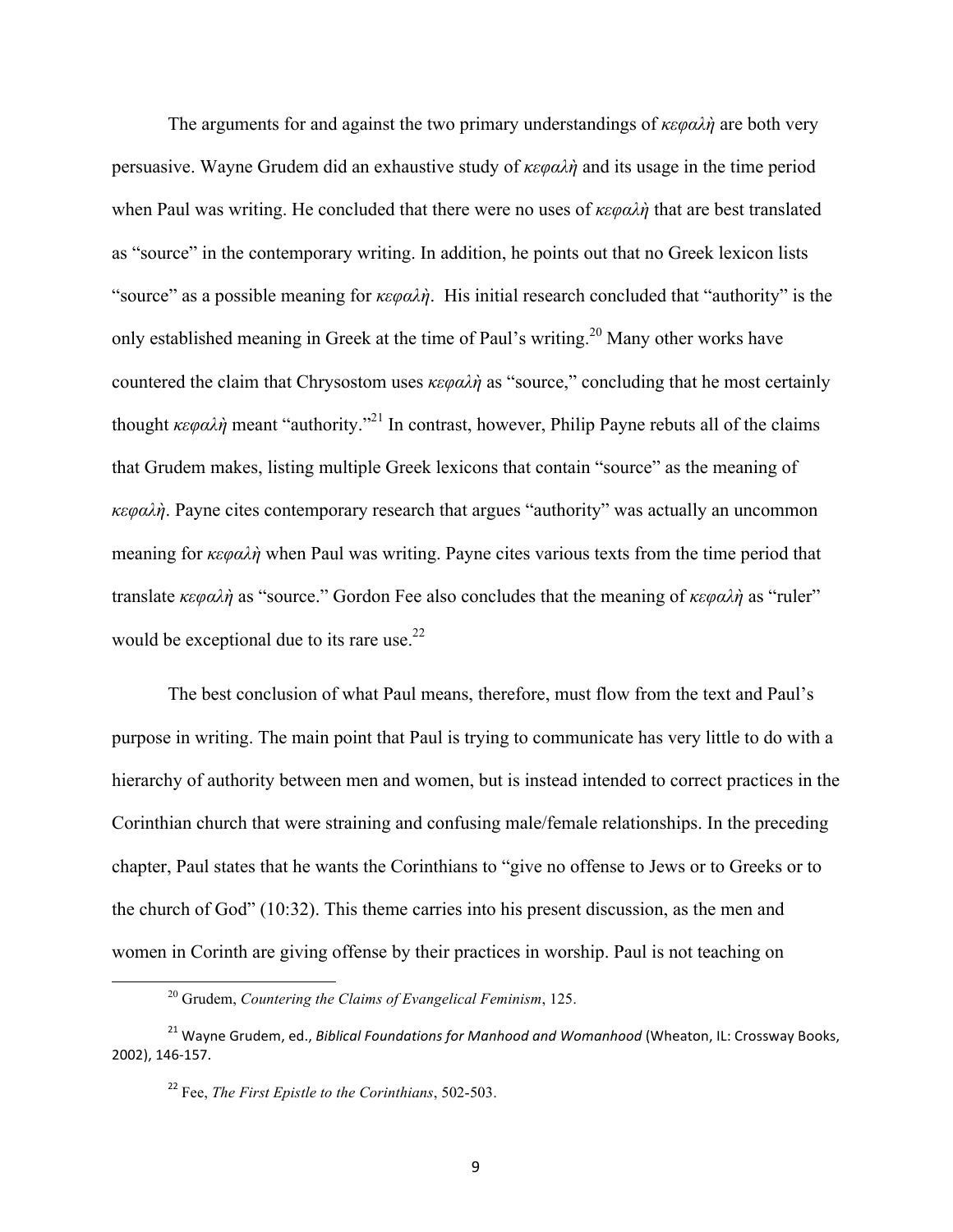authority structures, but on proper order.<sup>23</sup> The idea in verse 11-12 of interdependence clarifies that Paul is not establishing a creation-ordered hierarchy, but showing the uniqueness of man and woman in creation.<sup>24</sup> Fee rightly points out that any understanding of this text that concludes with a hierarchy had to bring hierarchy with them into the reading, because the context does not support it. $25$ 

Looking at the comparison itself, it is of note that Paul has stepped back from the specific circumstances to view interdependence from a distance. A good reason for this is that he had to step back far enough to get the Corinthians to agree with him before making a direct correction.<sup>26</sup> With a big picture perspective, the pride of the Corinthians would be less likely to prevent them from receiving Paul's teaching. Establishing a clear tie to the relationship between God, Christ, man, and woman grounds Paul's argument in something they would believe already; this makes sense of his appeal to their judgment (v. 13).

There are two possible meanings in Paul's comparison, closely related to the two possible meanings for *κεφαλὴ*: If Paul means "authority," he is creating an authority structure that should be followed, not just in Corinth, but in all churches and walks of life. Paul would be arguing from creation, and the innate authority of man over woman could not be limited. This is the traditional view, and the complementarian framework is built upon this supposed creation structure. Those who hold this view understand that the authority structure is one of function not essence due to the inclusion of Christ and God, hence eliminating subordinationism. That idea

<sup>23</sup> David E. Garland, *I Corinthians* (Grand Rapids, MI: Baker Books, 2003), 513

<sup>24</sup> Fee, *The First Epistle to the Corinthians*, 523.

 $25$  Pierce and Groothuis, 151.

<sup>26</sup> Frederic Louis Godet, *Commentary on St. Paul's First Epistle to the Corinthians* (Edinburg: T & T Clark, 1889), 535.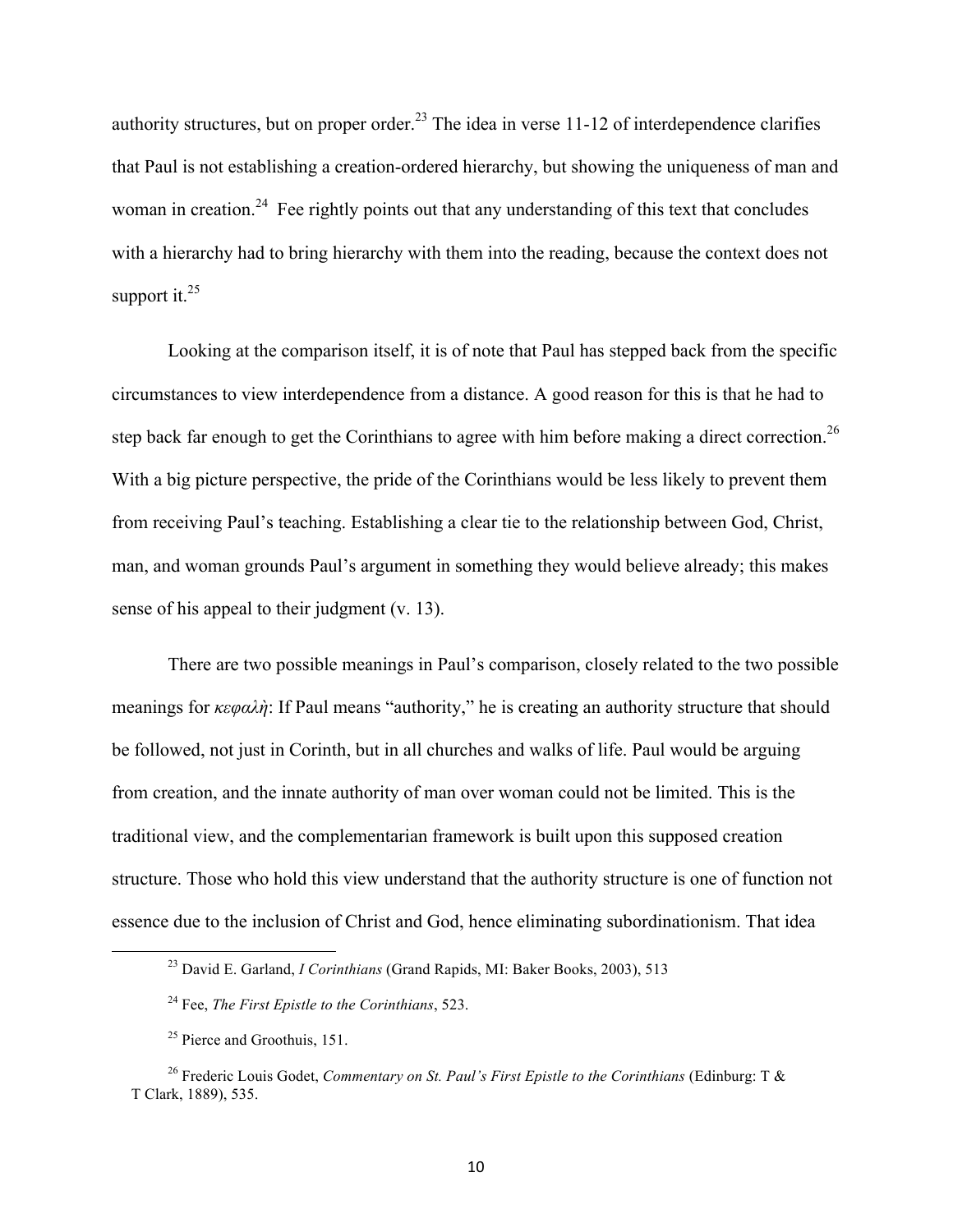fits nicely with the comparison to men and women: they are the same, but have different authority structures (Galatians  $3:28$ ).<sup>27</sup>

If "source" is the meaning Paul has in mind, the comparison becomes one of chronological order. Initially, Christ was the source of man at creation, man was the source of woman at her creation, and God was the source of Jesus at His incarnation. This comparison is not arguing for a relationship hierarchy, or the structure confuses the authoritative positions. One would expect God's authority to be first, followed by Christ's, then followed by man's. However, the structure of encapsulation highlights the middle term, revealing Paul's intent to discuss the relationship of men and women in the context of God's theme of interdependence. Paul desires relationships in the church to reflect the dependence of each second term in this comparison on its source. Relationships in the church should be respectful, not disgraceful and offensive.<sup>28</sup> In conclusion, the proper understanding of *κεφαλὴ* is "source;" this is the meaning that Paul has in mind in verse 3.

#### **I Corinthians 11:4-10**

In verses 4-6, Paul addresses the issue of covering one's head during the worship gathering.<sup>29</sup> Commentators are divided on what Paul means when he says "prays and prophesies." Some believe that Paul is being very specific and "prays" and "prophesies" are the only two actions that Paul is addressing here. Grudem states clearly that the New Testament always distinguishes teaching and prophesy, and taking the endorsement of one as endorsement

<sup>&</sup>lt;sup>27</sup> MacAruther page 254.

<sup>28</sup> Alvera Micklesen, *Women, Authority, and the Bible* (Downers Grove, IL: InterVarsity Press, 1986), 137. <sup>29</sup> Fee, *The First Epistle to the Corinthians*, 505.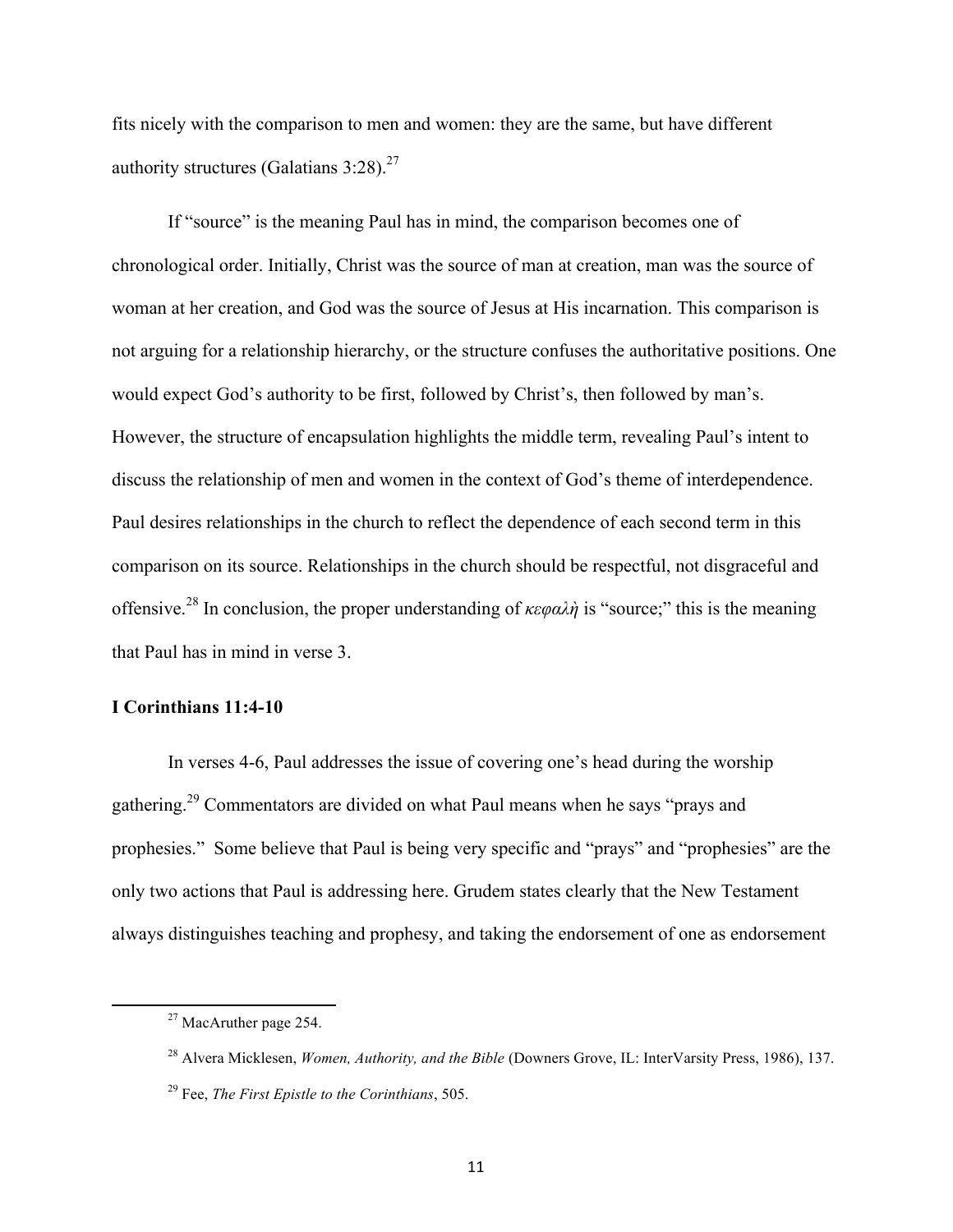of the other is incorrect.<sup>30</sup> Others believe that Paul is speaking of all functions of the church gathering, because "prays" and "prophesies" are representative of the two core practices of the church. As Fee states, "Paul is being representative, not exhaustive" in the functions he addresses.<sup>31</sup> In chapter 14, Paul indicates that prophecy is the highest gift given to the church. If women were allowed to participate in that role, it seems likely to conclude that they could fulfill all other functions of ministry.<sup>32</sup>

In either case, Paul asserts that women and men both have the same ability to perform these functions. Paul states that men are to leave their heads uncovered because it is shameful for them to cover themselves, and women must cover themselves in order to not be shamed. "Head" is alternating between literal and metaphorical meanings in this passage, tying Paul's statement to verse 3. Covering the head means covering the literal head, and dishonoring the head means to dishonor the metaphorical head (man dishonors Christ, woman dishonors man). There are two primary views on what is the head covering Paul refers to: a veil, or a woman's hair.

The veil argument states that women generally wore a veil if they were not disreputable, as this social custom represented propriety.<sup>33</sup> Paul is telling the women "keep your veils on," because removing them is causing discord in the congregation. If this view is correct, Paul is saying that no man would cover his head with a veil, because it is disgraceful for him, and no woman can cast aside her husband's authority by removing her veil. It makes sense that some translations render *γυνή* as wife here, because the passage makes more sense as a wife

<sup>30</sup> Grudem, *Countering the Claims of Evangelical Feminism*, 136.

<sup>31</sup> Fee, *The First Epistle to the Corinthians*, 506

<sup>32</sup> Payne, 124.

<sup>&</sup>lt;sup>33</sup> Charles Hodge, *Commentary on the First Epistle to the Corinthian* (Grand Rapids, MI: Eerdmans Publishing Company, 1969, reprint 1994.), 206.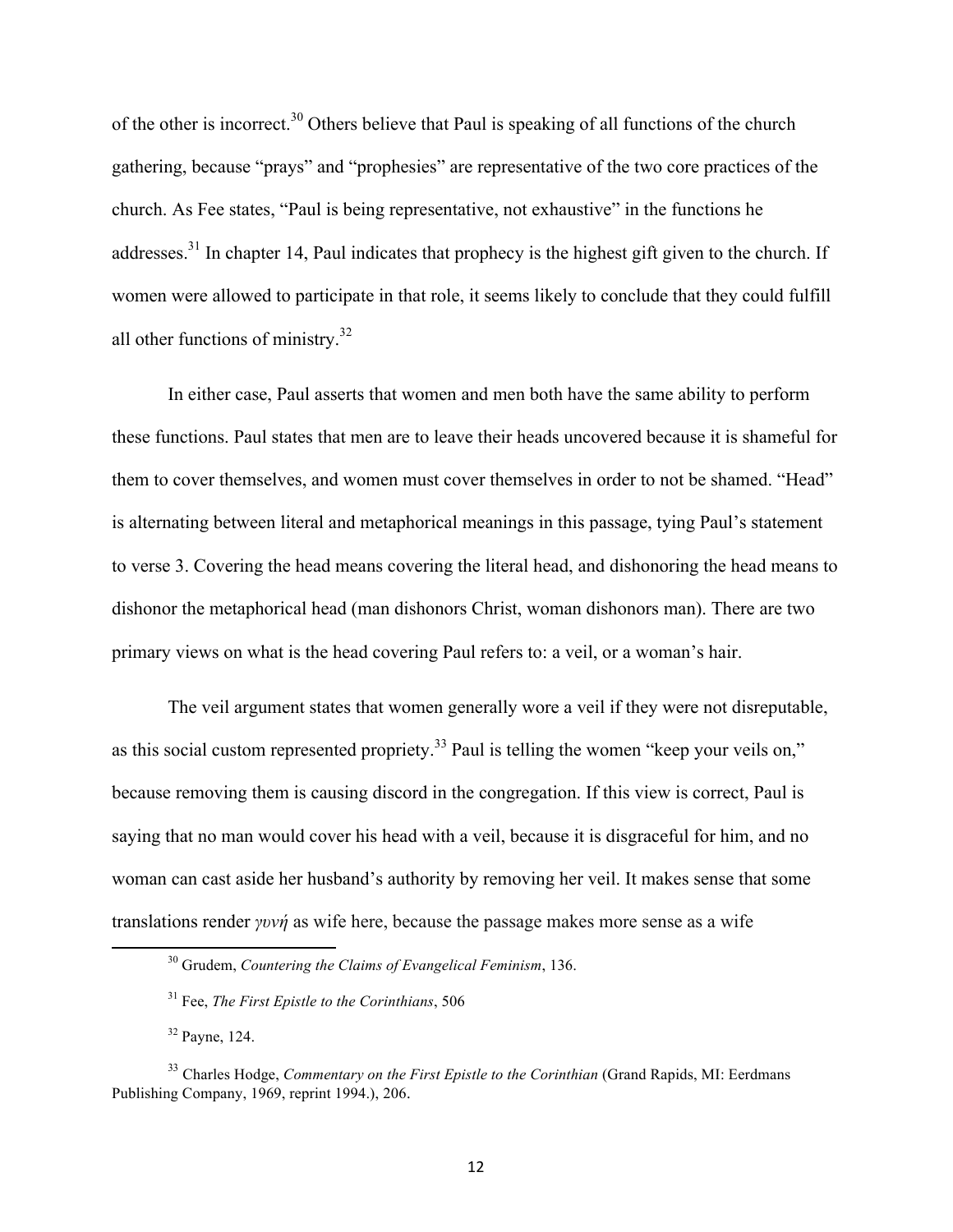dishonoring her husband if the veil is meant as a symbol of authority.<sup>34</sup> This is why many commentators assume that the topic in 4-6 is the relationship between husbands and wives.<sup>35</sup> If a respectable married woman must cover her head, then removing the cover would disgrace her husband and bring Paul's admonition. There are several difficulties with this view, the first being that the word veil is never mentioned in this passage and has to be supplied by the reader. Payne argues that there is no evidence to support Greek women veiling themselves in the first century so reading a veiling custom into this text would be anachronistic.<sup>36</sup> There is also no clear evidence that it would be dishonorable to disregard the veiling custom.<sup>37</sup>

The second view is that Paul is addressing a lack of adherence to the hairstyle customs of Corinthian culture. Men in the church were wearing long, effeminate hair, which would be representative of homosexual men in this culture. Paul's condemnation of homosexuality in Romans 1:26-27, and the cultural connotations of this hairstyle in Greek, Roman, and Jewish culture indicates this practice would certainly bring disgrace to the men in Corinth.<sup>38</sup> This behavior would also bring dishonor to God and ties in with Paul's inclusion of "the angels" in verse 10. The continued flow of discussion in verses 7-9 would center on presenting oneself honorably.

In contrast to the men, women are letting their hair hang loosely over their shoulders. This practice would bring dishonor, because it would typically indicate that she was available for

<sup>34</sup> Grudem, *Countering the Claims of Evangelical Feminism*, 204-205.

<sup>35</sup> F.W. Grosheide, *Commentary on the First Epistle to the Corinthians* 2 ed. (London: Marshall, Morgan, and Scott, 1954), 249.

 $36$  Ibid.

<sup>37</sup> Payne, 125-126.

<sup>&</sup>lt;sup>38</sup> Ibid., 116-117.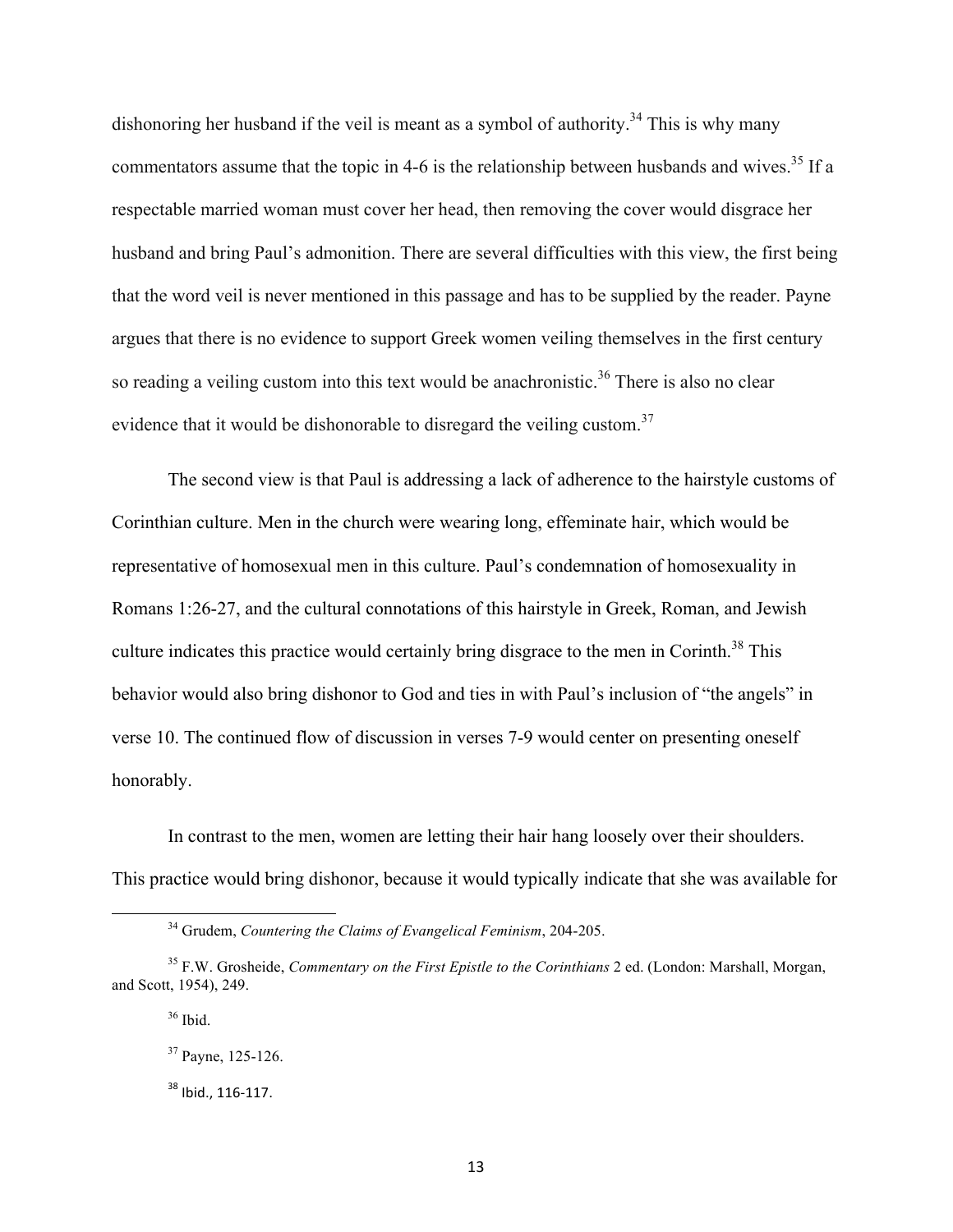pagan sex acts, or that she was sexually free.<sup>39</sup> Loosing the hair also indicated participation in cultic practices in the city of Corinth, specifically the Dionysiac cult.<sup>40</sup> Paul tells the women that when they loose their hair, they are assuming the station of an adulteress or one with "her head shaved" (v. 5). This connects with the practice of shaving a woman's head when she was convicted of adultery.41 The Jewish process to determine if a woman has been unfaithful to her husband in Numbers 5:18 supports the idea that loose hair is equated with sexual immorality. When a Jewish woman was accused of sexual immorality, her hair would be loosed on account of her supposed impropriety, and when she was found guilty her head would be shaved.<sup>42</sup> The difficulty with this interpretation stems from verse 15 where Paul says that a woman's long hair is given as a covering, which seems to differ from the covering mentioned in  $4-6<sup>43</sup>$  In addition, the text does not lend itself to the understanding that "covering" actually means "put her hair up." Paul could have said, "put your hair up to be covered," but instead he uses a very convoluted argument to make that point. It is likely that Paul is trying to be delicate with his language because the topic he is addressing is a difficult one.

In either case, Paul is saying that the practices of the men would dishonor Christ as creator, who made them male and female; and the practices of the women are dishonoring men because they were created distinctly from his side. In the context of this work, it is not necessary to know exactly which practice was being condemned, because the principle Paul is concerned

<sup>&</sup>lt;u> 1989 - Jan Samuel Barbara, margaret e</u> <sup>39</sup> Ibid., 133-134.

 $40$  Ibid., 136.

 $41$  Ibid., 137.

<sup>42</sup> Elisabeth Schussler Fiorenza, *In Memory of Her, A Feminist Theological Reconstruction of Christian Origins* (Danvers, MA: Crossroads Publishing Company, 1994), 227. Payne, 147.

<sup>43</sup> Fee, *The First Epistle to the Corinthians*, 512.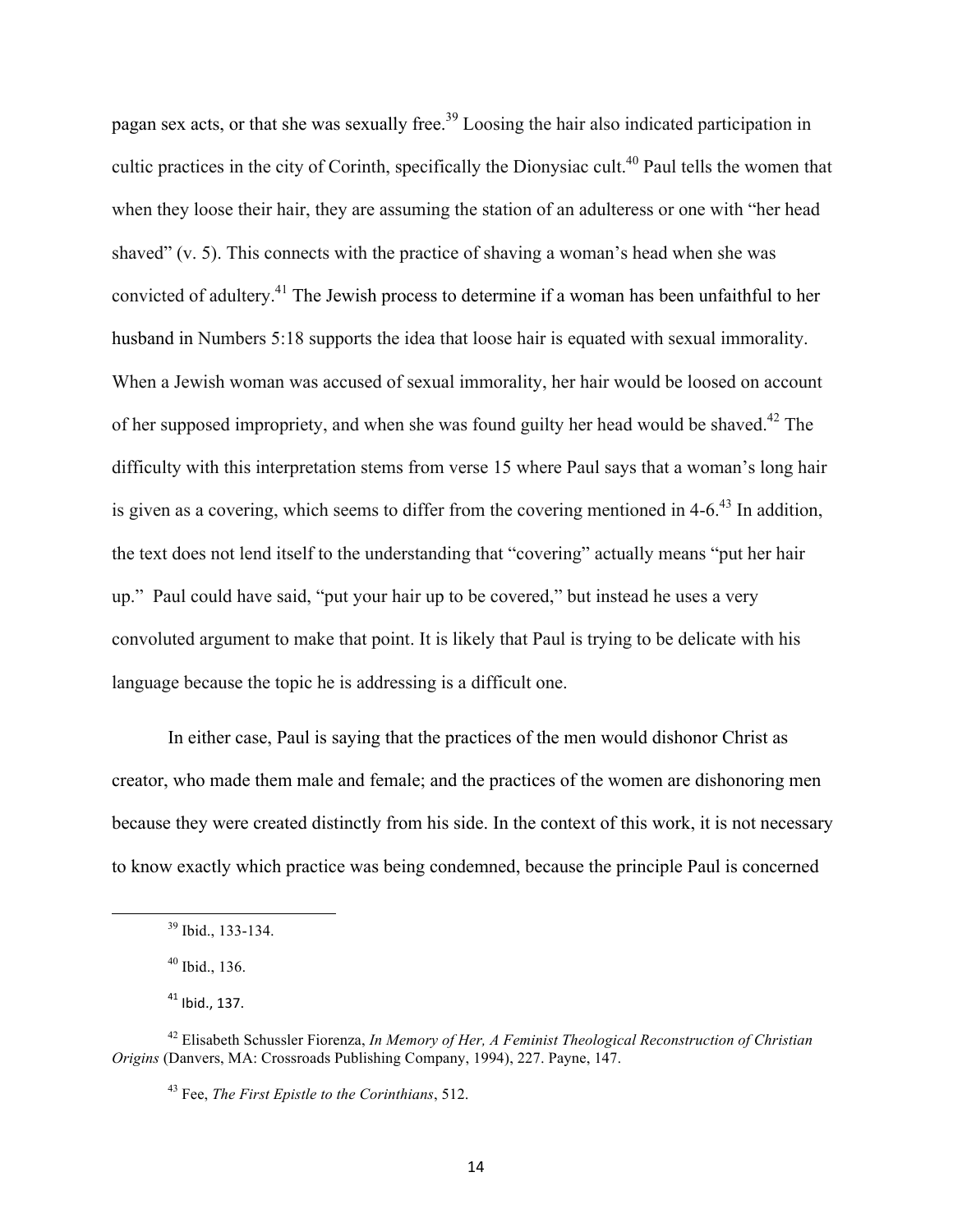with is the dishonoring practices that men and women were engaging in that caused division in the assembly.<sup>44</sup> It makes the text more understandable as a unit to understand the admonition in regards to hair, specifically because hair is mentioned in the text and head coverings are not. The cultural context and customs of Rome, Greece, and the Jews also make the most likely meaning of Paul's admonitions to men and women in Corinth about their hair.

In verses 7-9 Paul brings the argument from the local circumstances to a more general context based on creation. Paul tells the Corinthians that covering the head for a man is dishonoring because he is the image and glory of God, and a woman should cover her head for she is the glory of man. He then says that this is because woman was made from man and for man, not the reverse. This argument hearkens back to Genesis 2:18-25, where God recognized that it was time to make man a companion. God put Adam to sleep and fashioned Eve from his rib. Adam then named her, and they were united in marriage.

Paul could be talking about created order, reaffirming the subordination of women to man.<sup>45</sup> In this view, woman is described as subordinate to man with the express purpose of bringing him glory.46 MacArthur writes of these verses that, "man is the image and glory of God, because it showed what a great creature God could make, but woman is the image and glory of man, because it shows what a great creature God can make from man."<sup>47</sup> Man glorifies God by representing His image properly in conduct, and woman glorifies man in the same way. Women will bring glory to God by keeping their subordinate place to their authority (man, verse 3), as

<sup>44</sup> Roy L. Laurin, *First Corinthians, Where Life Matures* (Wheaton, IL: Van Kampen Press, 1950), 183.

 $45$  Hodge, 210.

<sup>46</sup> Ibid.

<sup>&</sup>lt;sup>47</sup> John MacArthur, *The MacArthur New Testament Commentary, Romans 9-16* (Chicago: The Moody Bible Institute, 1994), 258.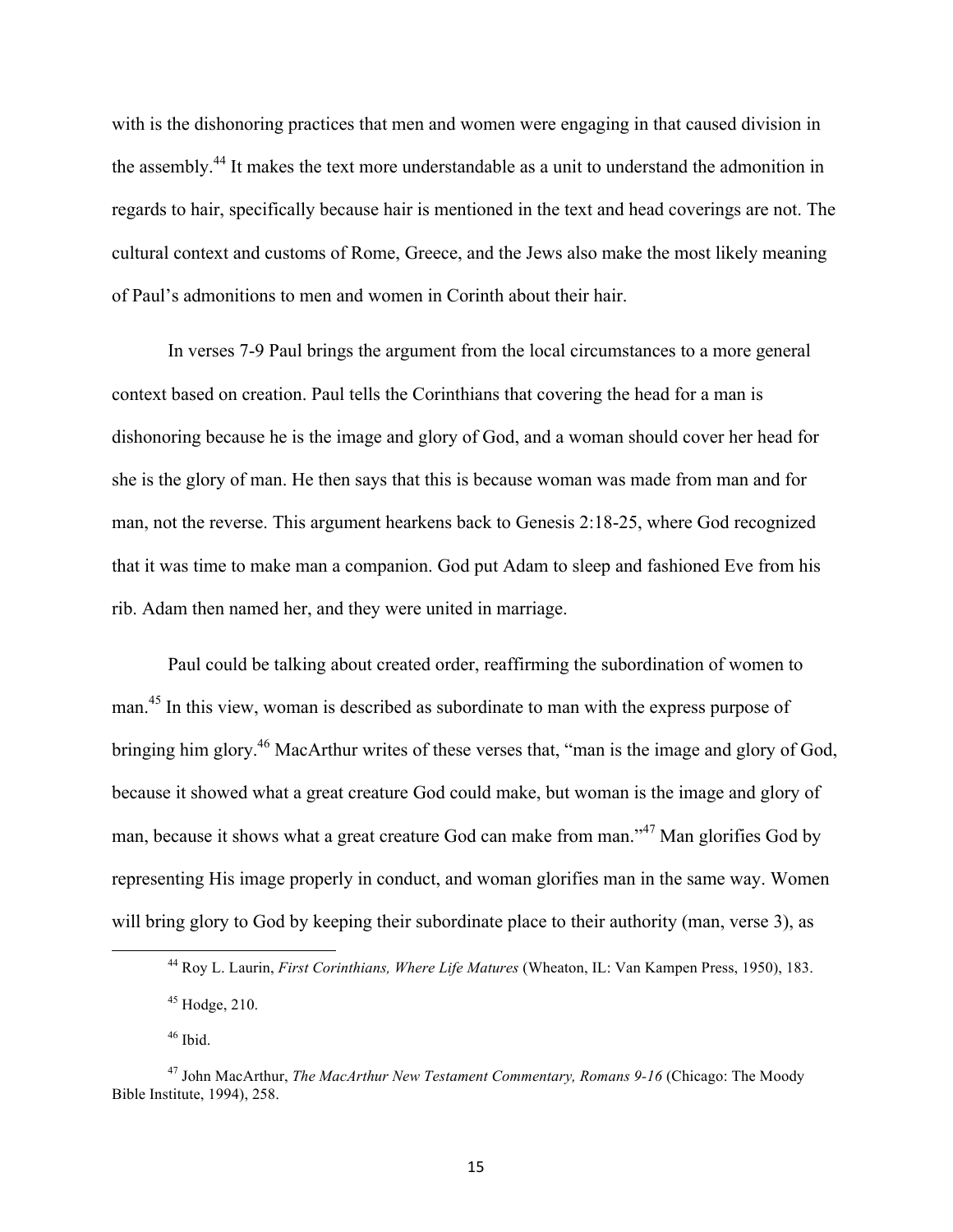men do to their authority (Christ, verse 3).<sup>48</sup> Paul's main point is to make sure women know their place in the church. This view has to be correct if *κεφαλὴ* means authority.

The second view is substantially different from the first. Instead of Paul teaching that women should know their place with respect to man via creation, Paul is applying verse 7-9 to blur gender lines, reminding men and women that God created them for each other. Assuming that the argument Paul was making in verse 4-6 is about long hair on men and unbound hair on women, this passage is specifically about proper sexual relationships. Men should desire to be with the partner that God made for them, because it reflects the original design of the Creator.<sup>49</sup> Woman is the glory of man, because she is his sexual partner.<sup>50</sup> When men and women engage in a proper sexual relationship it brings honor to the One who planned it, but if women become sexually free and men work against nature by being homosexuals, the sexual relationship no longer glorifies God. This view gains credence from the fact that the word "glory" never refers to subordination in the Scripture.<sup>51</sup> It is not clear from the text that the Corinthians were actually engaging in immoral behavior, but their presentation in public worship could have led to this assumption by church members and the community. Paul corrects this practice because he wants the church to have every opportunity to win people to Christ, and this behavior could hamper their influence in spreading the Gospel (I Corinthians 10:33).

Verse 10 is regarded as one of the more difficult passages to interpret in all of Scripture, especially for the subordination view. Paul makes two statements that are difficult to parse: that

<sup>48</sup> Gregory J. Lockwood, *I Corinthians* (St. Louis, MO: Concordia Publish House, 2000), 371.

<sup>49</sup> Payne, 148.

<sup>50</sup> Ibid., 148.

<sup>&</sup>lt;sup>51</sup> Pierce and Groothuis, 152.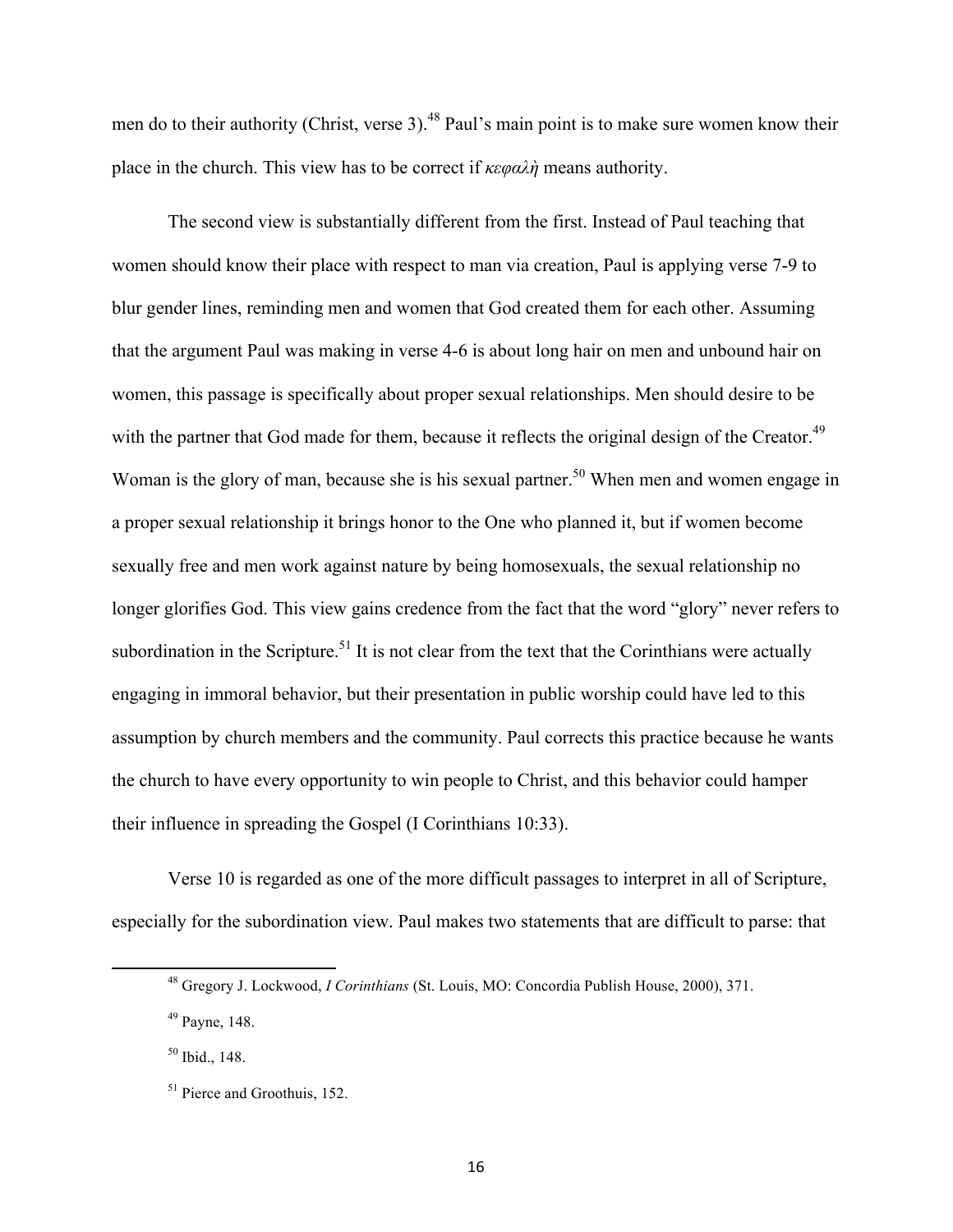women should have "authority over her head," and this is "because of the angels." Fee argues the reason that Paul uses "authority" and "because of the angels" is that these are references to questions from the Corinthians. This would make interpretation difficult, because these questions are not available to the modern reader.<sup>52</sup> If this is true, it makes sense for Paul to include them in his response after his arguments of verses 3-9, but this is ultimately conjecture.

Understanding what Paul means when he says the woman ought to have *ἐξουσία* over her own head is crucial, and it is heavily influenced by the context of the entire passage. If one concludes that Paul is teaching a created order hierarchy, it would be expected for Paul to say "subjection" not authority.<sup>53</sup> Women having authority though they are themselves subordinate does not fit the context of what Paul is saying. Complementarians must understand Paul to mean that the woman has a "symbol" of her husband's authority on her head, instead of having her own authority.<sup>54</sup> Godet says that "...most definitely the power she is under should be on her head."<sup>55</sup> This means that the word "authority" is actually a metonym for veil.<sup>56</sup> In light of the presupposition that women must be under the authority of men, some translations like the RSV, have supplied the term veil into the text where it does not exist in the original. This would indicate directly that the authority Paul is speaking of actually rested in her husband. The problem with this view is that it forces *ἐξουσία* to be passive, and there are no other known texts

<sup>54</sup> Hodge, 211.

<u> 1989 - Jan Samuel Barbara, margaret e</u>

<sup>55</sup> Godet, 550.

<sup>52</sup> Fee, *The First Epistle to the Corinthians,* 518.

<sup>53</sup> Pierce and Groothuis, 156.

<sup>56</sup> Roy E. Ciampa, and Brian S. Rosner, *The First Letter to the Corinthians* (Grand Rapids, MI: Eerdmans Publishing Company, 2010), 531.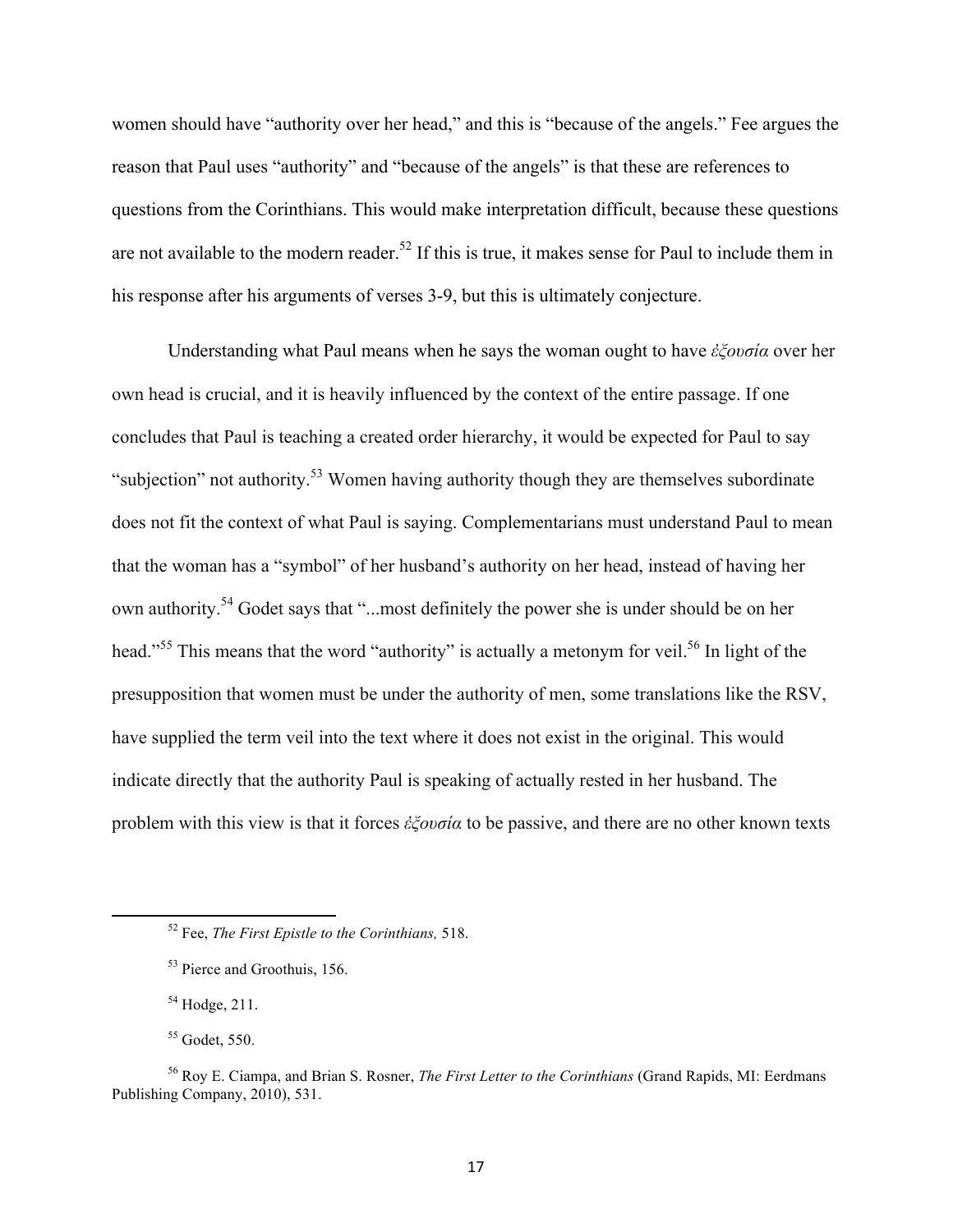where it is used this way.<sup>57</sup> In opposition to these conclusions, Grenz says the "Greek term" (*ἐξουσία*) cannot be interpreted here as referring to a head covering, because every Pauline use of the term *ἐξουσία* designates an abstract reality, or one who has that reality."<sup>58</sup> In other words, Paul is referring to the authority of a woman over her head, not a literal representation of the authority she is under. Other subordinationists believe that a woman has the authority to prophesy and pray in the church service only when properly adorned with authority given to her by her husband.<sup>59</sup> Adherents to the subordination view struggle with this verse, because the conclusion that a woman is under another's authority is required.

The interpretation of this statement becomes a bit easier if it is understood that Paul is not teaching a creation hierarchy, but a proper relationship between the sexes. It would not be odd for Paul to discuss the woman's authority over her head, if it is recognized that she has authority. Paul already confirms that women are able to pray and give prophecy in church by not rebuking the practice. The woman, Paul says, has complete authority over her head, so she should honor it by respecting herself in creation. This means that while she has the freedom to do with her head as she pleases, she should seek to honor both God and man with her authority. This is a clear reference to verse 4-6 indicating that a woman should take authority and wear her hair up.<sup>60</sup> This reading makes the text much clearer and would harmonize an otherwise difficult to understand statement.

<sup>57</sup> Fee, *The First Epistle to the Corinthians*, 519.

<sup>58</sup> Stanley J. Grenz, and Denise Muir Kjesbo, *Women in the Church* (Downers Grove, IL: InterVarsity Press, 1995), 113.

<sup>59</sup> MacArthur, 259.

<sup>60</sup> Payne, 152.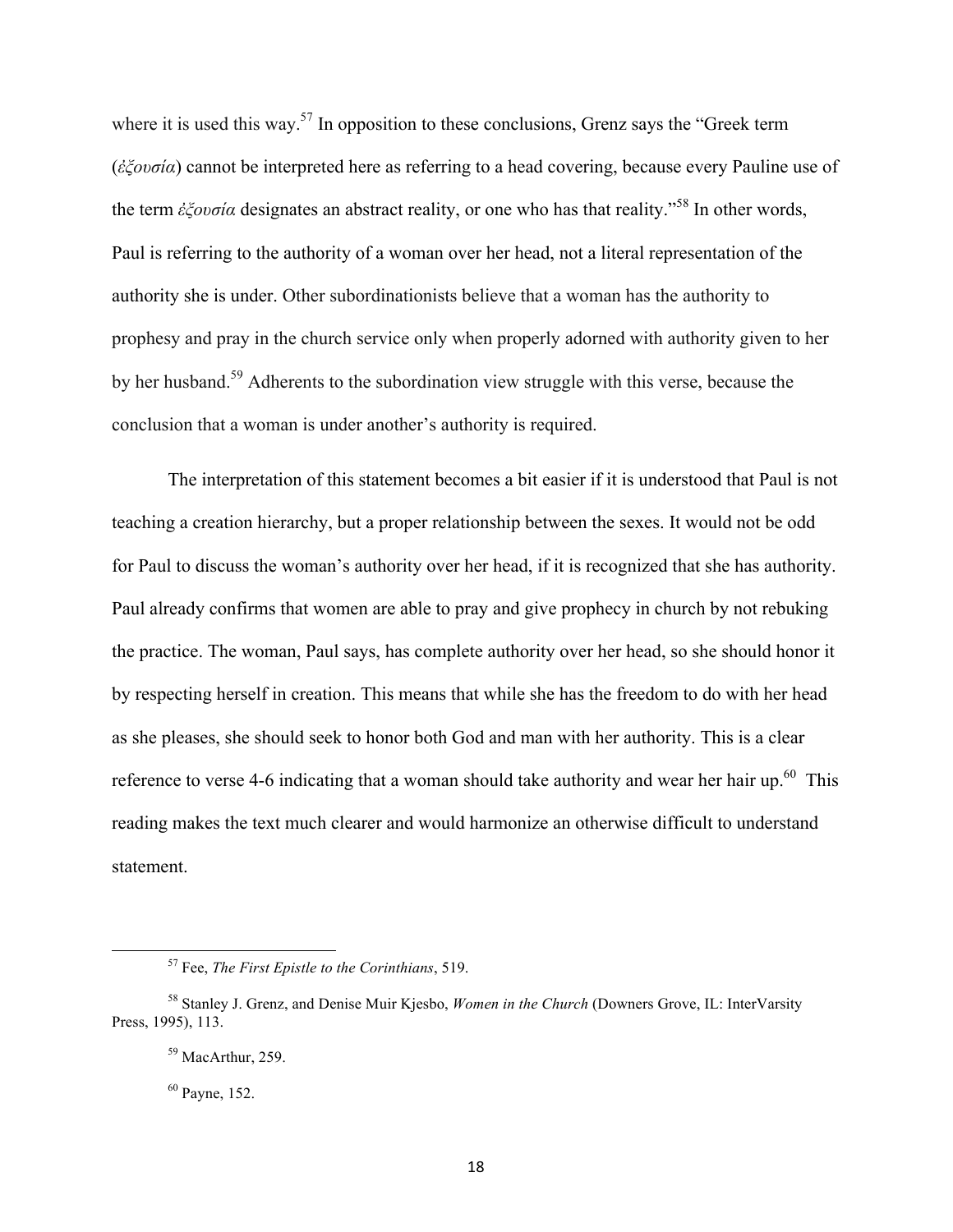The second difficulty in verse 10 is Paul's qualification about woman's authority being because of the angels. There are three primary views on the meaning of this statement. The first hearkens back to fallen angels who are assumed to have mated with women in Genesis 6:2 to produce the Nephilim (Genesis 6:4). Payne dismisses this conclusion out of hand as a myth from I Enoch  $6-19$ .<sup>61</sup> Another possibility is that the angels are human messengers visiting the church who are offended by the behavior they witness. This view is espoused of the angels of the churches in Revelation; however, Paul never refers to angels in this way. <sup>62</sup> The most likely conclusion is that Paul means that God's good angels are observing the Corinthian worship services. Paul includes the definite article relating to angels, and this is always used in Scripture to refer to good angels.<sup>63</sup> As praise is given to God in the worship of His people, angels are witnessing the event, and their presence makes giving offense something to be avoided. Some would argue that angels, as submissive creatures, are naturally offended by women who step outside their role of submission.<sup>64</sup> Angels as the guardians of created order are offended by any disregard for that order in worship. 65 This view is unlikely due to the problem of *ἐξουσία* in this passage, as stated above. Others believe that disrespecting the differences between the sexes, not relating to hierarchy but to creation, is offensive to angels because it is offensive to God. This seems to be the correct view, especially since Paul is not teaching about created order, but about the interdependence of individuals.

<sup>64</sup> MacArthur, 259.

<sup>&</sup>lt;u> 1989 - Jan Samuel Barbara, margaret e</u>  $61$  Ibid., 152-153.

<sup>62</sup> Robert H. Mounce, *The Book of Revelation* (Grand Rapids, MI: Eerdmans Publishing Co, 1979, reprint 1997), 42. Payne 152.

<sup>63</sup> Lockwood, page 374.

<sup>65</sup> Charles H Talbert, *Reading Corinthians: A Literary and Theological Commentary on 1 and 2 Corinthians* (Macon, GA: Smyth & Helwys Publishing, 2003), 69.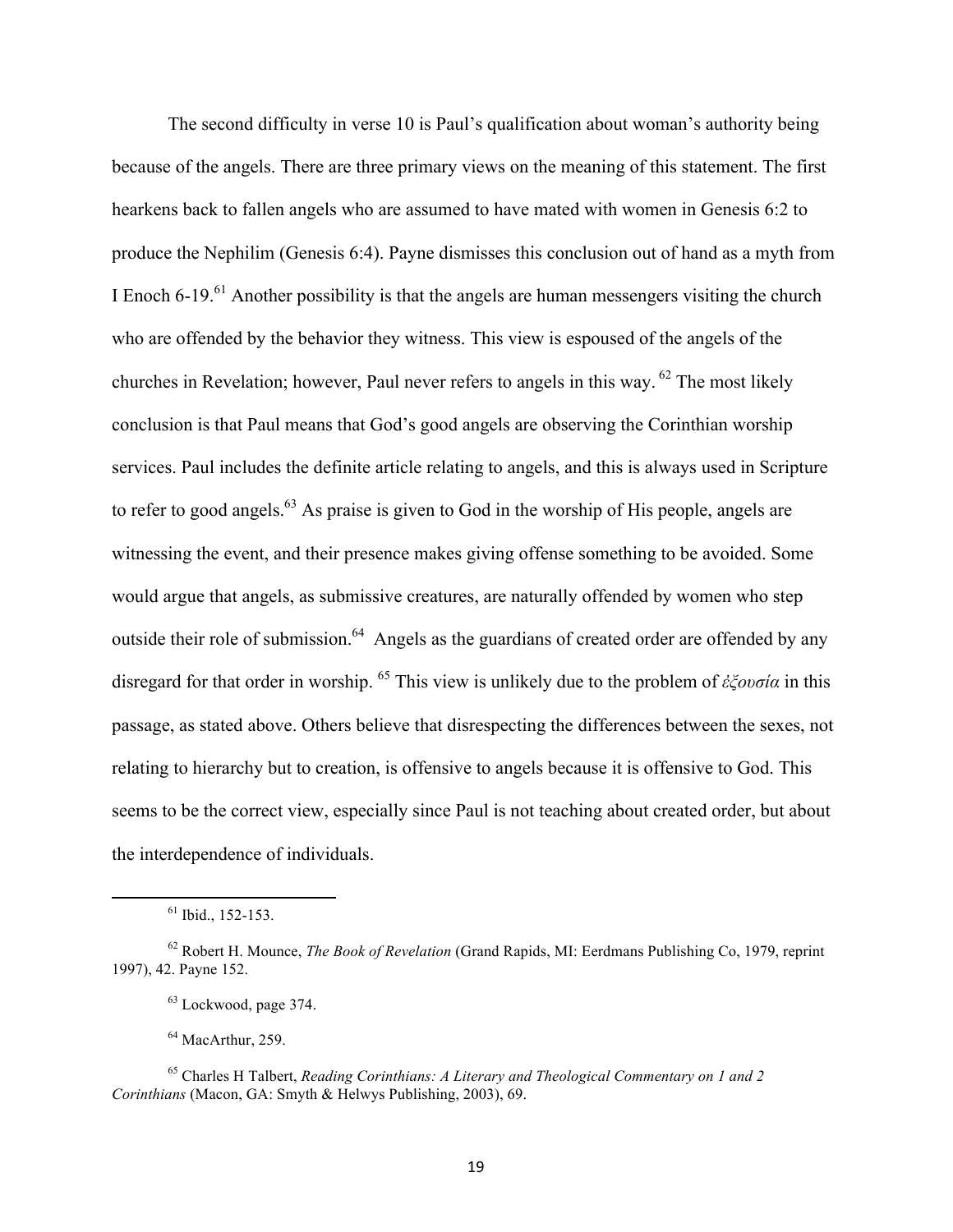### **I Corinthians 11:11-16**

Paul begins to conclude this pericope by restating his main theme: the interdependence of men and women as ordained by God. The adverb *πλήν* indicates that Paul is honing on the main teaching point of the passage, the one thing that he wanted the Corinthians to understand.<sup>66</sup> In verse 11-12, Paul states that woman is not independent of man, and man is not independent of woman. Fee sees verses 11-12 as a double chiasm with verses 8-9, underscoring the interdependence of men and women.<sup>67</sup> The obvious implication is stated in verse 12: woman came from man (Genesis 2:18, referencing back to I Corinthians 11:3), and now all men come from women through birth. Paul includes the phrase "in the Lord" in verse 11, however, to be sure that the Corinthians know he is not just speaking of physical birth, but of the interdependence of men and women. This highlights how important it is for men and women to respect one another, and to stop disgracing themselves in their appearance.

For the subordinationist, the reason Paul includes verse 11-12 is to protect against misogyny.<sup>68</sup> Even though men hold a position that gives them administration and leadership, women are indispensible and of equal worth (Galatians 3:28). In contrast, the egalitarian believes this verse is asserting the fundamental equality between men and women. The adverb *χωρίς* is typically translated as interdependent. Fiorenza quotes Joseph Kurzinger that "this translation has little basis. Usually the term means not 'without,' but 'different from."<sup>69</sup> If this is correct, verse

<sup>66</sup> Payne, 158.

<sup>67</sup> Fee, *The First Epistle to the Corinthians*, 523.

<sup>68</sup> MacArthur, 260.

<sup>69</sup> Fiorenza, 229.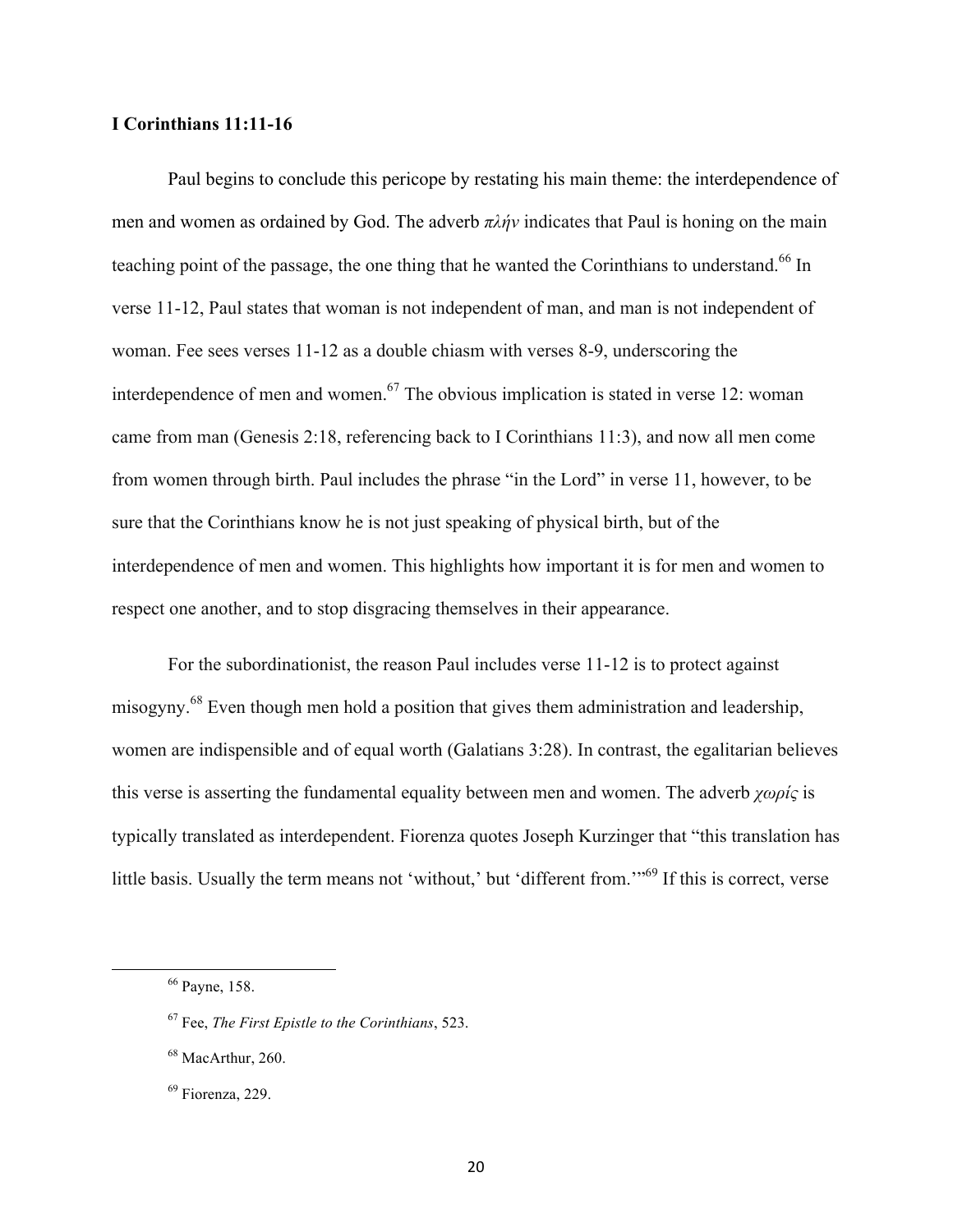11 now reads, "In the Lord, woman is not different from man, nor man from woman."<sup>70</sup> There is an undertone of individuals no longer being understood as sexed beings in this statement, which sounds very similar to the overly realized eschatology of the Corinthians. However, Paul's point is that there are indeed two sexes, as God created, and they should be represented properly.

Verse 13 begins Paul's closing statement, circling back to the practices that were dishonoring in verse 4-6: should a woman pray with head uncovered? Paul appeals to the Corinthians' own judgment on his conclusions, because he believes he has made his point convincingly. <sup>71</sup> Paul uses two rhetorical questions to reinforce his teaching, beginning with the statement that nature teaches that men should have short hair. Fee says that Paul is not a stoic appealing to nature, but that he is appealing to proper behavior that is culturally relevant.<sup>72</sup> Men in Corinth knew they should not present themselves with hair that would make people think they were homosexuals, just as in verse 15, women should not present themselves with hair that would be dishonoring to men. Paul states that a woman's hair is given to her for a covering, which can seem to conflict with the content of 4-6; however, Payne points out that Paul is discussing proper public display of hair, so her long hair is her glory when it is done up (verse 15b), allowing for this interpretation to still make sense.<sup>73</sup> Paul finishes with the statement that if anyone wants to be contentious, Paul and his companions have no custom, nor do the other churches of God. "If anyone wishes" is a common phrase in I Corinthians, and indicates that

 $70$  Ibid.

<sup>71</sup> Payne, 167.

<sup>72</sup> Fee, *The First Epistle to the Corinthians*, 527.

<sup>73</sup> Payne*,* 171.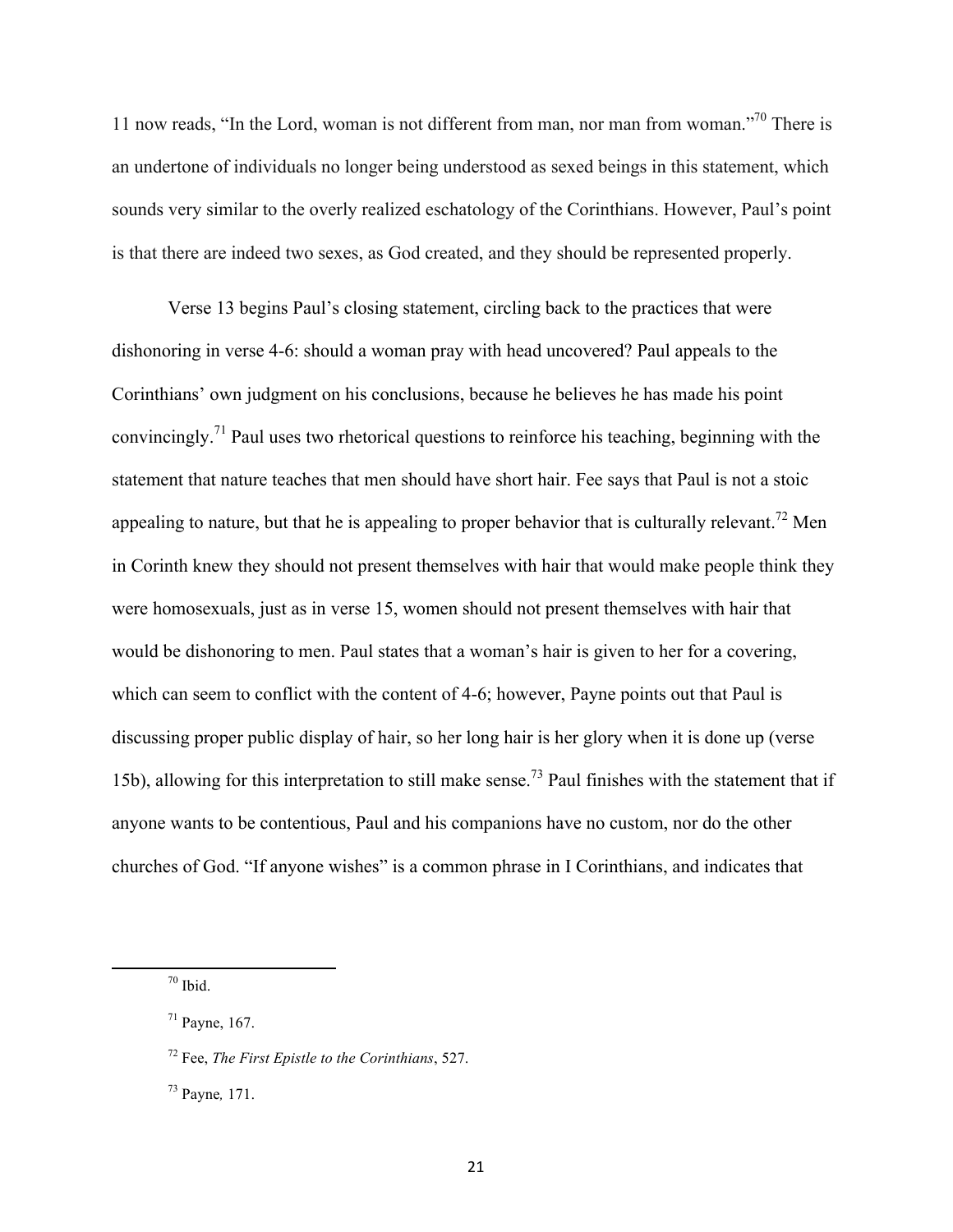people were being contentious in the church, and this was not a rhetorical exercise.<sup>74</sup> Paul then summarizes that the custom of blurring the lines of gender differences is not an accepted practice by him or churches in general.

This passage is extraordinarily difficult to interpret due to the differences in culture, and by Paul's use of terms whose meanings are obscure for the modern reader. The interpretation that makes the best sense given the context, language, and argumentation is that Paul is not teaching about authority in this passage, but about proper public conduct in worship for men and women. The Corinthian church was blurring the lines of socially acceptable behavior, and Paul rebuked this practice on the grounds that it would hurt the witness of the church in the community.

The best conclusion is that Paul's use of *κεφαλή* in this passage is to indicate "source." This makes the most sense of the passage and Paul's goal of instruction in worship. The view that Paul is teaching about creation hierarchy complicates his letter and his dialogue in an unnecessary way, especially since the only authority that Paul references in the entire passage is the authority of women in verse 10.

It also makes sense that Paul is discussing hairstyles instead of veils, as hair is used in the text of I Corinthians 11:2-16. The introduction of veils and veiling customs causes unnecessary complications, and is only done eisegetically to support subordinationist presuppositions. This view assumes cultural convictions that are unable to be substantiated in Corinth at the time. Paul's purpose of correcting practices that were dishonoring to men and God fits better with a discussion of hairstyles, because both men and women are blurring the gender distinction. Seeing the chiastic structure of verses 8-9, 11-12 emphasizes the equality of man and women in the

  $^{74}$  Ibid., 172-173.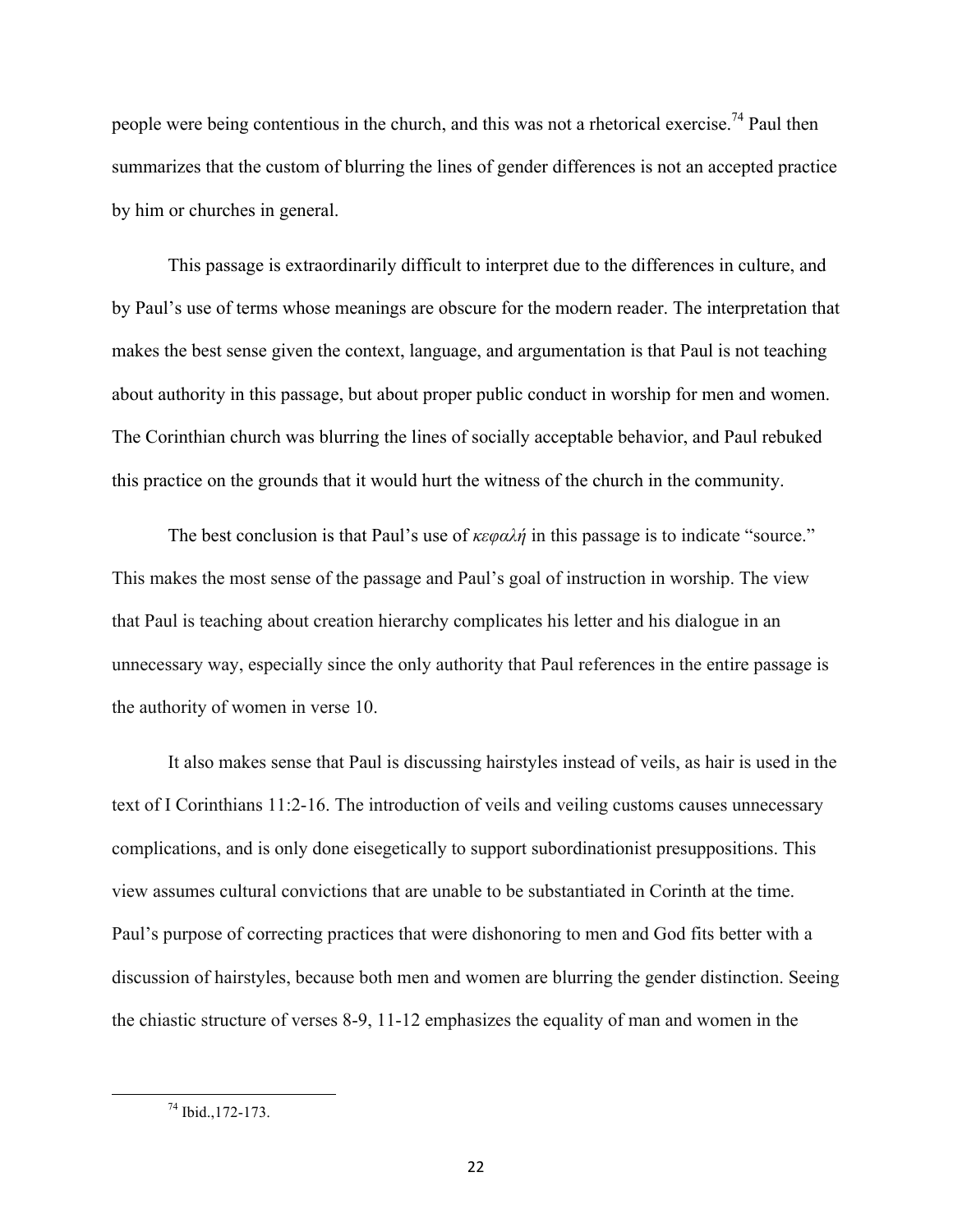Lord, and shows that Paul wants women and men to understand their equality in Jesus. They should represent themselves properly, not disgracefully, in the church worship gathering.

Understanding verse 11 to say that there is no difference between men and women in the Lord underscores Paul's belief that men and women are equal in the eyes of the Lord. Paul never condemns women praying and prophesying in public worship, in a passage about this very subject. It should be clear that Paul does not find this practice to be in error. Paul's approval then, should be applied to the modern church as well, and women should not be prevented from praying or prophesying in church. As men and women are interdependent, and Paul has not established a top-down, male leadership model in this passage, the conclusion must be reached that Paul is not restricting women from performing functions in the church, but instead requiring men and women to operate out of respect for one another.

#### I Timothy 3:1-12

The Apostle Paul wrote I Timothy after he was released from his first imprisonment. Though his movements are not certain, it is likely that Paul and Timothy traveled to Ephesus and ministered for some period of time after his release.<sup>75</sup> Paul left Timothy in Ephesus as an apostolic advisor, of sorts. Timothy was not an elder in the church, but he was charged with providing leadership and spiritual oversight.<sup>76</sup> In 1:3-4, and 3:14-16, Paul gives two reasons for his writing: to rebuke heresy that had invaded the church, and to enable Timothy to teach others "how to behave in the household of God." The Ephesians were struggling with a form of Jewish legalism that was spreading through the church. This heretical teaching involved a divergent

<sup>75</sup> Lea and Black, *The New Testament, Its Background and Message,* 472

<sup>76</sup> William D. Mounce, Ralph P. Martin, ed., Lynn A. Losie, ed., *World Biblical Commentary, vol. 46, Pastoral Epistles* (Nashville, TN: Thomas Nelson, 2000), 155.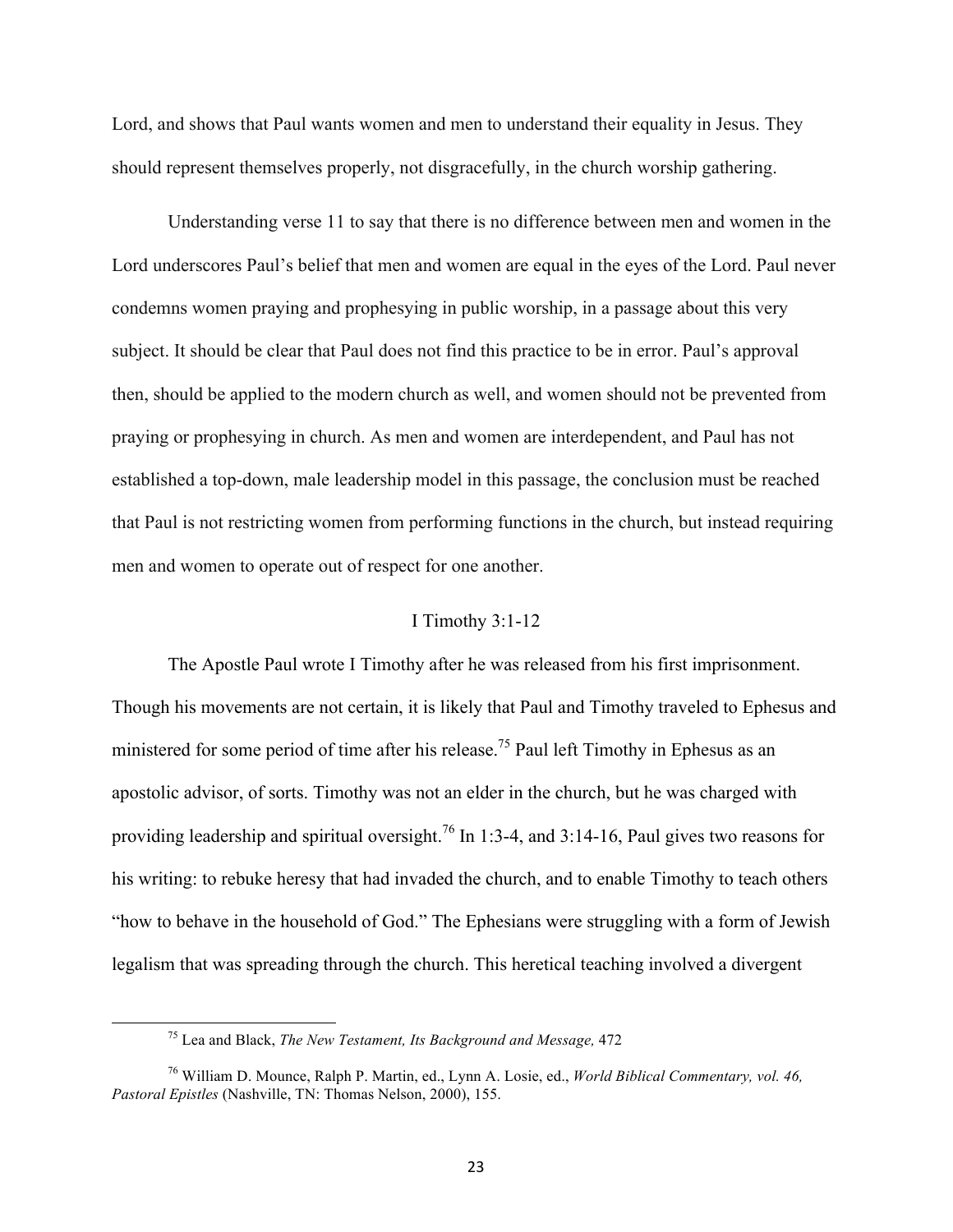sexual ethic, where marriage was shunned, godliness marginalized, and order disturbed. Paul writes, encouraging Timothy to stand on the truth and to speak out as one who was spiritually mature. Chapter 3 is the midpoint of Paul's letter. In the first chapter, Paul gives an introduction, and then launches into a missive against false teachers, and salvation in the true Gospel. In chapter 2, Paul gives instruction for church order that the Ephesians should follow, based on the issues that were occurring with false teaching in the church. Chapter 3 switches focus to the order of church leadership. Paul establishes his precedent for order from his practice in churches during his ministry.

# **I Timothy 3:1**

Verse 1 begins with Paul stating a maxim of church ministry. "This is a trustworthy saying" indicates that Paul knows he is giving an instruction that should be enacted. Some commentators see this verse looking backwards to I Timothy 2:15 where Paul was addressing the role of women in the Ephesian church. It is thought that this phrase is meant to universalize the restriction of women in ministry, and salvation by childrearing. Paul, however, is switching topics by way of a new instruction, one that is of universal application as it deals with the qualities of church leaders.<sup>77</sup> There is a noticeable change from what people should be, to what qualities they need to have in this section.<sup>78</sup>

The "trustworthy saying," is that anyone who aspires to the office of overseer desires a good work. The word translated as office is *ἔργον,* meaning work or employment. Office makes sense as a translation, because Paul is writing about the leadership positions he appoints in

<sup>77</sup> Fee**,** *1 & 2 Timothy, Titus,* 75-76.

<sup>78</sup> Philip H. Towner, *1-2 Timothy & Titus* (Downers Grove, IL: InterVarsity Press, 1994), 82.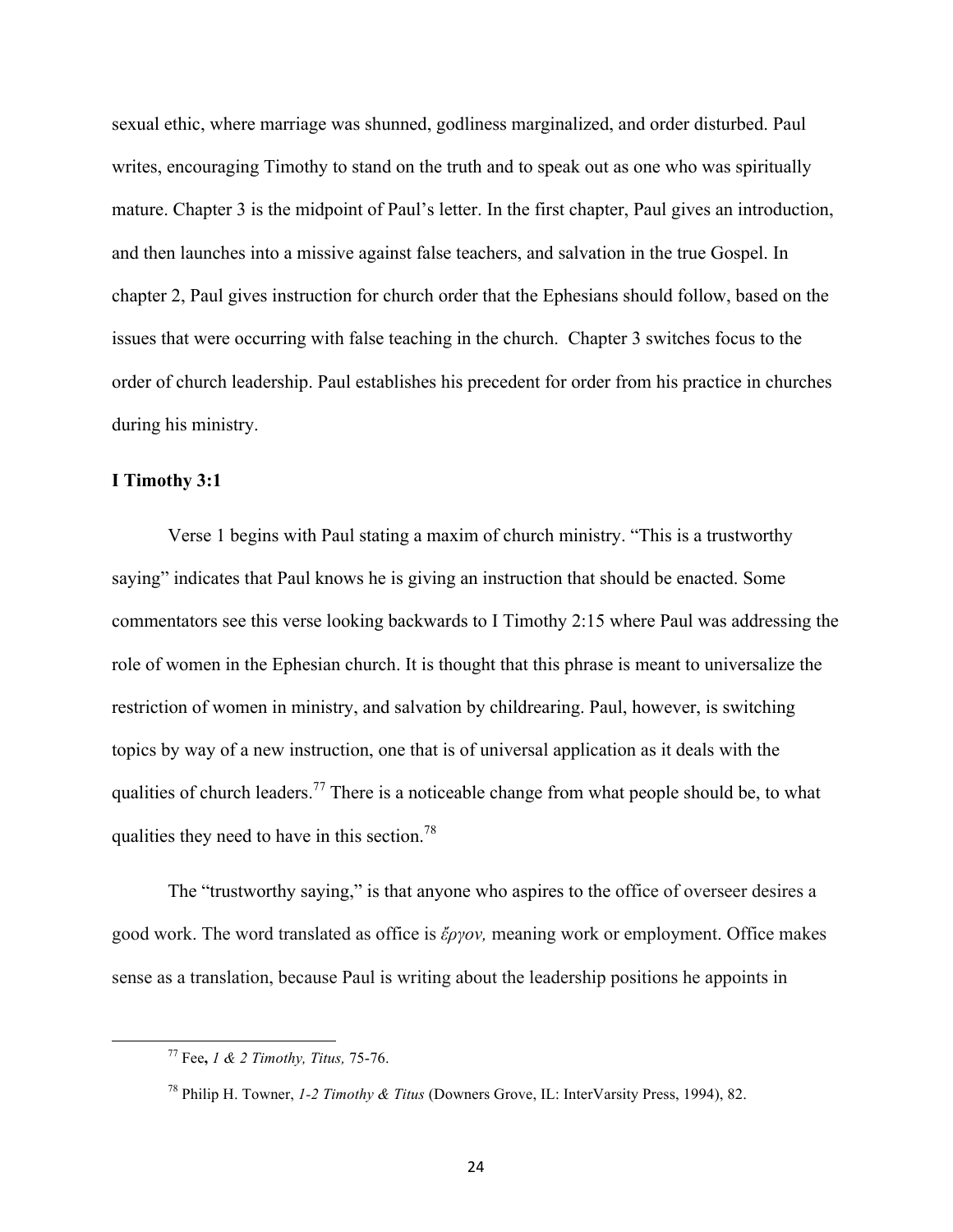churches that he begins (Acts 14:23). In addition, Paul gives similar instructions to Titus who is serving in a different ministry context in Crete, and Paul's concern to appoint high quality elders is the same. The word translated as overseer is *ἐπισκοπή.* This is one of a few words that refer to the teaching and oversight ministry of the local church: elder, pastor, and bishop, all of which are synonymous.<sup>79</sup> Paul states that anyone who desires this office reaches for a noble task. At the outset, Paul does not limit the scope of his qualities to a specific group of people, but includes all that would want to serve.

# **I Timothy 3:2-7**

Paul moves into the qualities that he deems necessary for an overseer. It should be noted that this is not an exhaustive list of requirements of duty, but an ad hoc list. $80$  None of the qualities in the list is overtly Christian in nature, indicating that Paul was considering the reputation of overseers outside the church, as well as internally. The list contains one important phrase in respect to women in ministry, and that is found in 3:2 where Paul comments that the overseer should be "the husband of one wife." Many commentaries skip over this phrase, assuming that Paul means only men should be overseers, based on I Timothy  $2:11-16$ .<sup>81</sup> The noun *ἀνήρ* (husband/man), repeated in Titus 1:6, assumes a man is meant by this command. In addition to this, there are no undisputed examples in the New Testament of a woman serving as an elder in any church.<sup>82</sup> This argument from silence is buttressed by Paul's focus on husbands.

<sup>&</sup>lt;u> 1989 - Jan Samuel Barbara, margaret e</u> <sup>79</sup> MacArthur, 694.

<sup>80</sup> Fee, *1 & 2 Timothy, Titus,* 74.

<sup>81</sup> Mounce, Martin, and Losie,170.

<sup>82</sup> Beck and Blomberg, 285.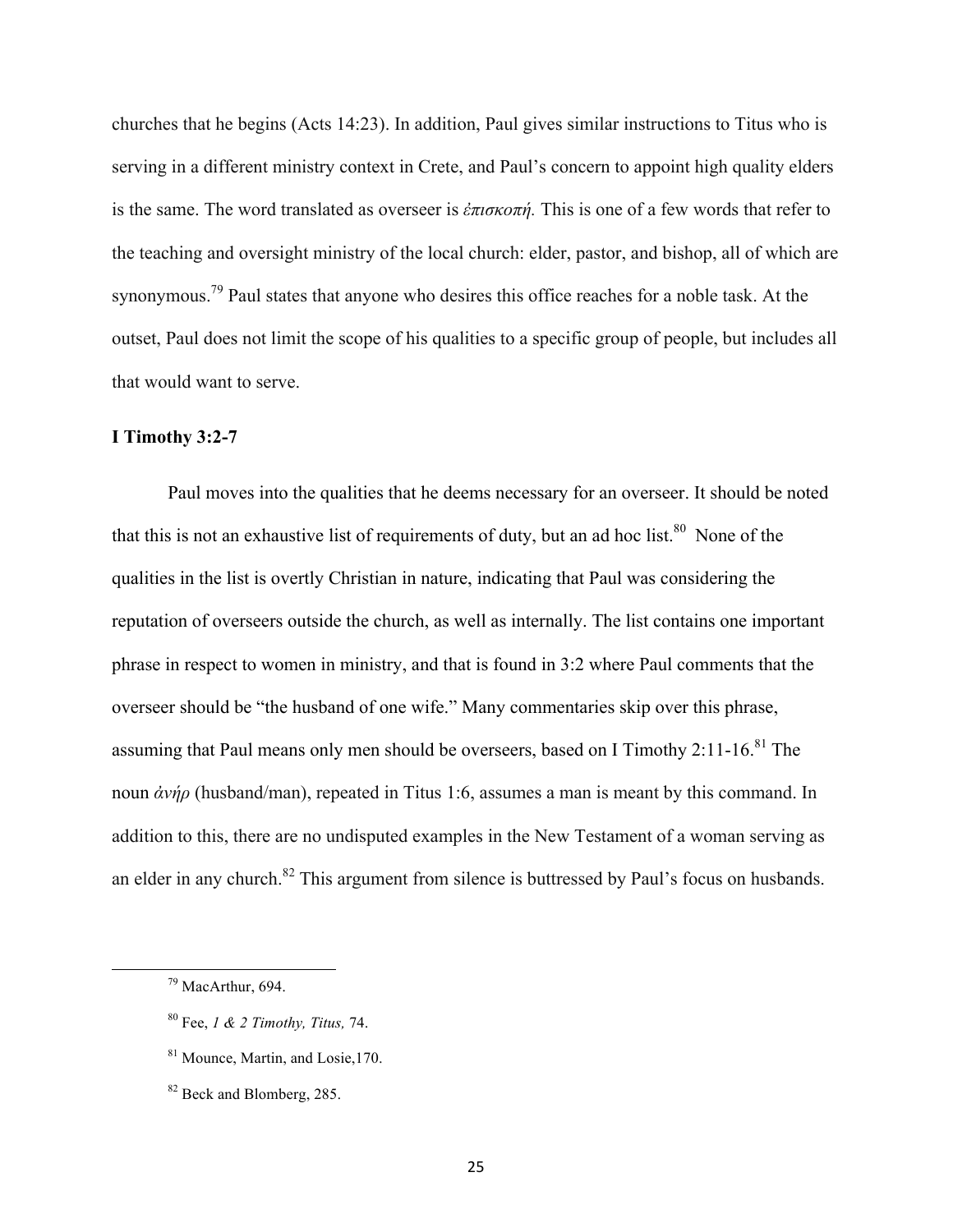Assuming that Paul gives this list for all churches, it is concluded that women should not serve in the office of elder.

Of the commentators that did address the gender restriction, there were several reasons given to conclude that God does not restrict women from eldership in this verse. The list given by Paul is a list of qualities, not a list of duties or requirements. What Paul is requiring is the quality of faithfulness to one's marriage. $83$  In I Timothy 5:9, women enrolled on the widows list are also to be faithful to their spouses, indicating that Paul required faithfulness in marital relations for all areas of the church.<sup>84</sup> The reason why it is stated in this list as the "husband of one wife" is due to the propensity of men to be unfaithful to their wives, and also to guard against polygamy.<sup>85</sup> It is likely that in Ephesus most, if not all, elders were male. This statement is consistent with that assumption, but provides no requirement for that to be maintained.<sup>86</sup>

In addition, Paul's use of the word "anyone" in verse 1 would be a poor word choice if Paul really meant only men.<sup>87</sup> Payne points out that Paul could have restricted the role of overseer in verse 1 most naturally by stating "any man," which would make sense after his discussion in I Timothy 2:11-15.<sup>88</sup> Interpreting this verse to exclude women based on the word 'man' would also restrict non-married people from serving as elder, like Paul himself. Also, in verse 4, the elders are to manage their children; does this mean that men without children cannot

<sup>83</sup> Philip W. Comfort, ed., *Cornerstone Biblical Commentary*, *Volume 17* (Carol Stream, IL: Tyndale Publishing, 2009), 68.

 $84$  Ibid.

<sup>85</sup> Ibid.

<sup>86</sup> Beck and Blomberg, page 43.

<sup>87</sup> Payne, 381.

<sup>88</sup> Payne, 379.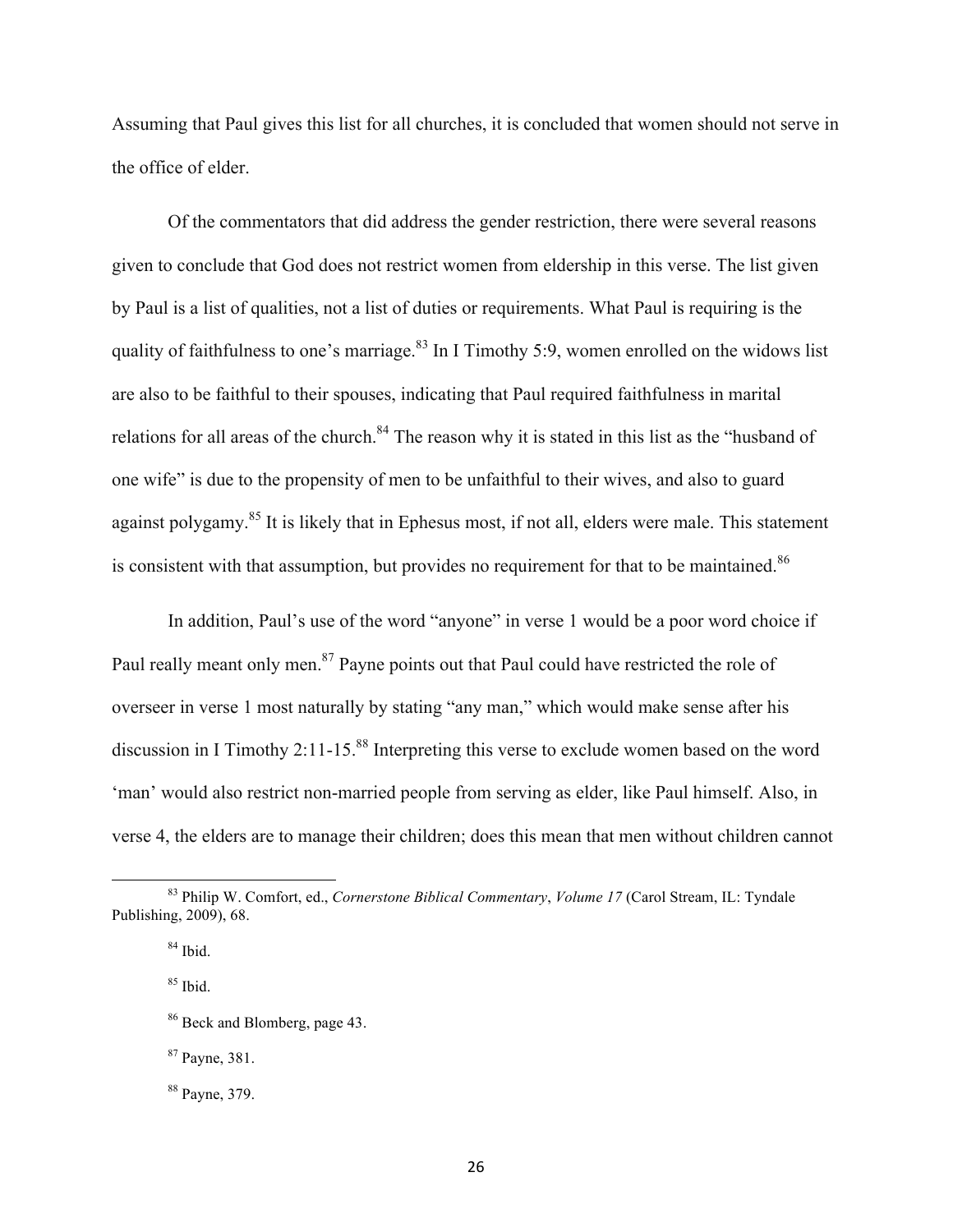serve as elders?<sup>89</sup> It seems unlikely that Paul would require these qualities of elders, as they had no specific impact on the oversight of the church.

### **I Timothy 3:8-13**

Verse 8 addresses the office of deacon, and is introduced by the phrase "deacons, likewise..." indicating a transition. In the list of requirements for deacons, there are only two qualities that are required of elders, but not of deacons: doctrinal purity and leadership.<sup>90</sup> While the office of elder is one of church leadership, the office of deacon is one of service to the church. The main interpretive issue in this passage occurs in verse 3:11 where the "wives/women" are addressed as a separate group from the overseers and deacons. The Greek language had no word for female deacon, just the masculine "deacon" when Paul wrote this letter. This word was applied to Phoebe in Romans 16:1-2 and is an argument for her service as a full-fledged deacon in the church at Cenchreae. Commentators are divided into three main groups as to what *γυναῖκας* refers to in verse 11.

The first and traditional interpretation is that *γυνή* means the wives of deacons. The argument is that Paul is writing about deacons in verses 7-10, and then again in verses 12-13; it would be odd to break up the flow of his thought to address a new group of church leadership, and then switch immediately back.<sup>91</sup> If taken as a unit, verses 12-13 discuss the topic of family; breaking them into separate groups interrupts that flow.<sup>92</sup> Also, there is no unambiguous

<sup>&</sup>lt;u> 1989 - Jan Samuel Barbara, margaret e</u> <sup>89</sup> Ibid., 380-381.

<sup>90</sup> Beck and Blomberg, 195.

<sup>91</sup> Fee, *1 & 2 Timothy, Titus,* 88.

<sup>92</sup> Mounce, Martin, and Losie, 203.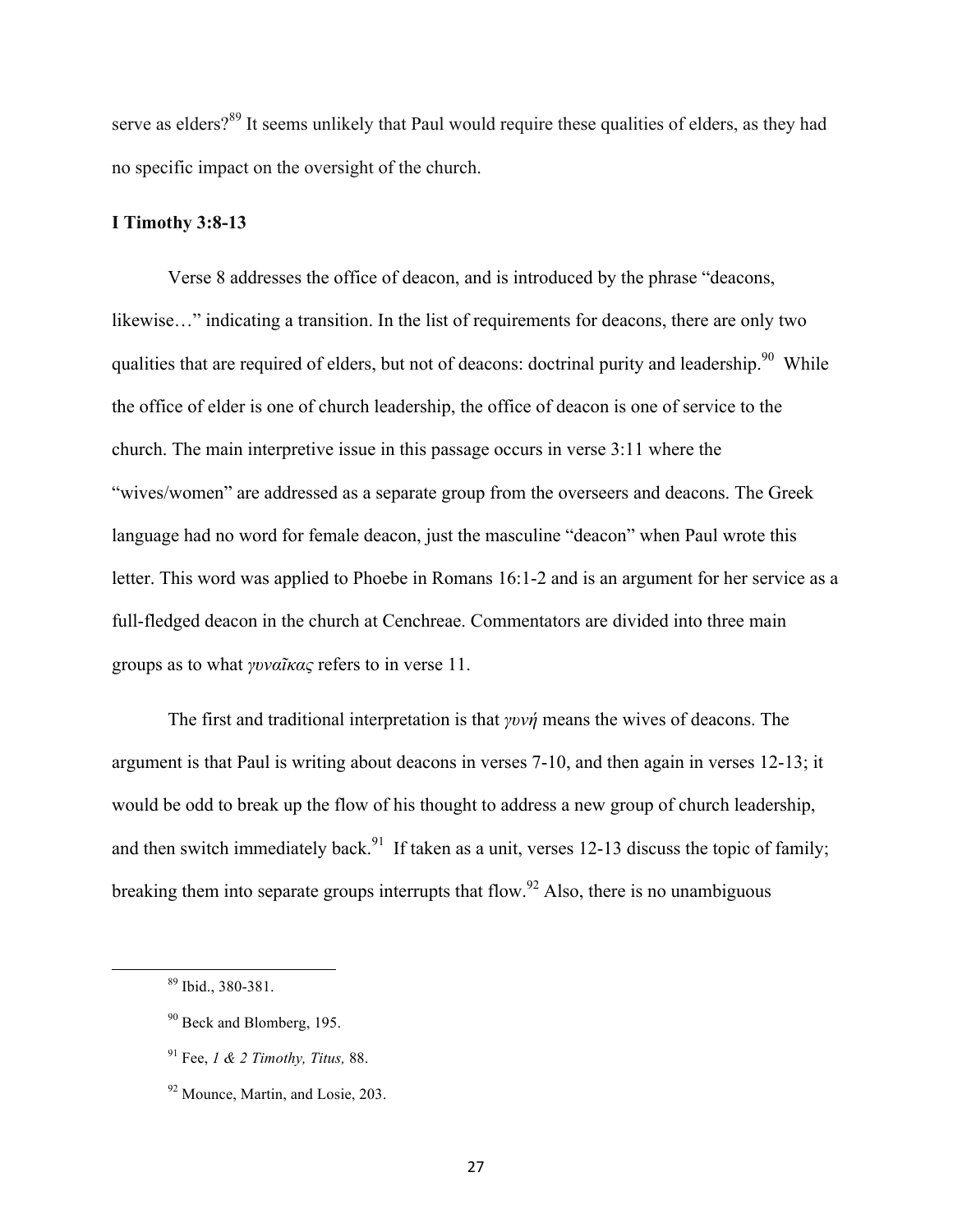reference to women serving in the office of deacon in the New Testament.<sup>93</sup> In this view, the prohibition in verse 12, as well as in Acts 6:3, would restrict the office of deacon to men.

The second view argues that verse 11 introduces a new group of church servants, the role of deaconess. Payne is careful to distinguish "female deacon" from "deaconess." The term deaconess is first found in the third century.<sup>94</sup> The restrictions of 2:11-15, where women were not allowed to teach or have authority over a man, are seen as universal, so a woman in this role cannot have the same clout as her male counterpart. <sup>95</sup> Since women were not able to serve in the official office, there must then be a third group, deaconesses. One argument against this position (used by those in the deacons wives camp also) asks why Paul would invent a word for deaconess if he really wanted there to be a third office in church administration.<sup>96</sup> Otherwise, this conclusion is largely based on a systematic analysis of scripture that reads hierarchy as a creation ordinance, not on the text itself.

The third view is that verse 11 is addressing women serving in the office of deacon. Payne states that ancient interpreters nearly all recognized this verse as referring to women serving in this capacity.<sup>97</sup> In this view, verses 8-10 would contain general principles for all deacons, verse 11 would contain specific instructions for female deacons, and verse 12 would contain specific instructions for male deacons. While the awkward insertion of verse 11 goes against this view, the introduction of the group of female deacons in verse 11 is the same as the

<sup>93</sup> Ibid.

<sup>94</sup> Aime Georges Martimort, K.D Whitehead, translator, *Deaconesses: An Historical Study* (San Francisco: Ignatius Press, 1986), 36.

<sup>95</sup> Jouette M. Bassler, *1 Timothy, 2 Timothy, Titus* (Nashville, TN: Abingdon Press, 1996), 70

<sup>96</sup> Mounce, Martin, and Losie, 203.

<sup>&</sup>lt;sup>97</sup> Payne, 386.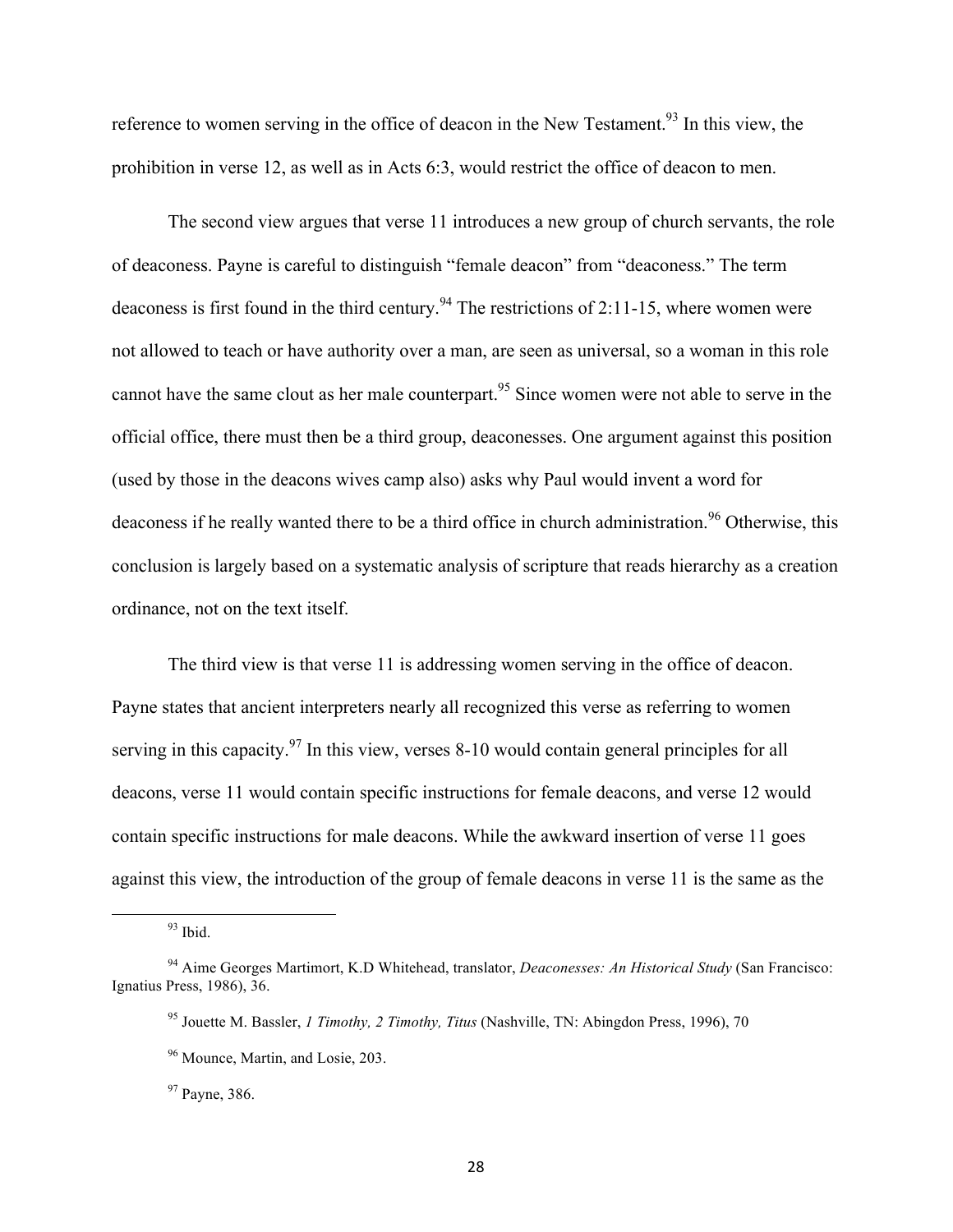introduction of requirements for deacons (v.8). The "likewise" instruction would be unnecessary if Paul was continuing to discuss the wives of deacons.<sup>98</sup> The lack of a possessive for *γυναῖκας* in verse 11 argues against the idea that Paul has deacons' wives in view. The possessive for wives would be expected if he is talking about "their" wives.<sup>99</sup>

There are a few conclusions that can be drawn from this passage in regards to women in ministry. The first is that Paul considered "anyone" desiring the office of overseer as a good thing. It would be very strange in a passage that is universalized by its introduction to specifically limit the scope of application after the fact. Payne shows that there are no explicitly male terms in this list of qualities, though the English translation indicates otherwise.<sup>100</sup> The lack of specifics, while an argument from silence, makes the most sense if Paul is listing generic qualities for the offices of elder and deacon. The phrases that state "husband of one wife" should not be understood to limit the offices to just men, but to address the issue of faithfulness in marriage. In the context of the letter, and universal instruction to the church during this time period, it makes sense that the restriction is directed at men, as they were the most likely to be unfaithful or polygamous. Verse 11 introduces a subclass of deacons, the female deacons, and points out specific qualities that they should possess, likely because these were areas where they would struggle more than the male deacons. Verse 12, likewise, points out the areas where male deacons would need special instructions. This passage does not restrict the service of women from the office of elder or deacon.

<sup>100</sup> Payne, 379.

<sup>98</sup> R. Kent Hughes and Bryan Chapell, *1-2 Timothy and Titus, To Guard the Deposit* (Wheaton, IL: Crossway, 2000, reprinted 2012), page 140.

<sup>99</sup> Fee, *1 & 2 Timothy, Titus,* 88.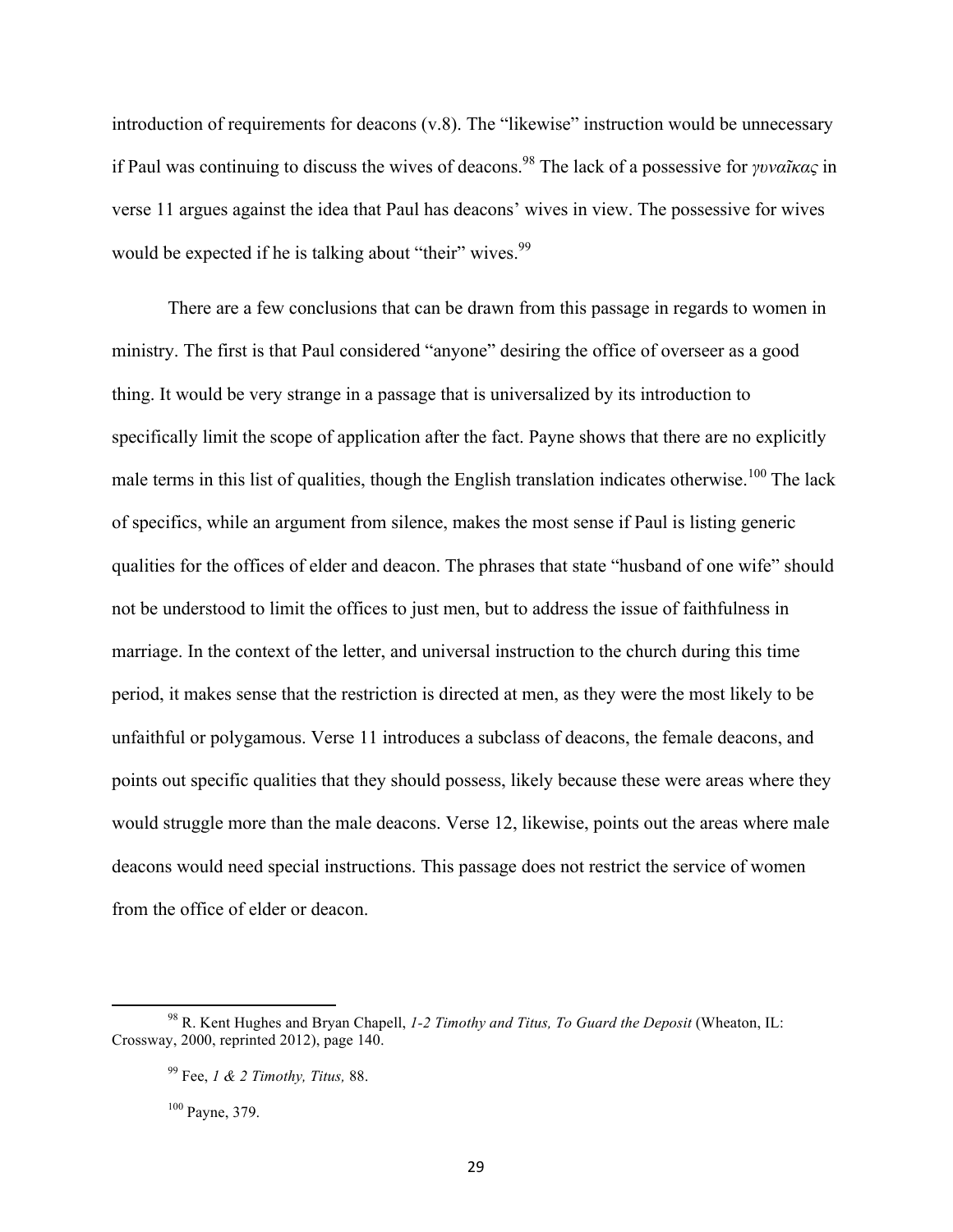#### Genesis 3:16

Genesis 3:16 summarizes the punishment of God on Eve for the sin she committed in the Garden. The first half of the verse deals with the pain women would have to endure during childbirth, and the second half contributes to the discussion of the role of women in the church. Verse 3:16b states "Your desire will be for your husband, and he will rule over you." The traditional interpretation of this text would elevate the husband above the wife in authority (Genesis 2:18, 22).<sup>101</sup> The pre-existing hierarchy is re-enforced in Genesis 3:16, and exacerbated to make it burdensome. The woman's desire is corrupted, and with it the desire of all women from this time forward. This argument is critical to the discussion of hierarchy in I Corinthians 11:2-16, and I Timothy 2:11-16, as Paul references these events. The conclusion that there was a pre-existent hierarchy in this text comes from interpreting "helper" in Genesis 2:18 and the creation of woman from man in Genesis 2:22 as proof of the subordination of women to men.

Inferiority, however, is not a quality inherent in the word "helper" in verse 18, but must be ascribed to it. The Hebrew *'ezer* is used of any helper and does not denote inferiority to the one being helped.<sup>102</sup> Secondly, understanding that a woman is subject to a man because she was brought forth from him reads hierarchy into a text that is not warranted. Instead, the order of creation (man first) and the substance of creation (man's rib) should lead one to the conclusion woman was man's partner, not his subordinate. <sup>103</sup>

<sup>101</sup> James Montgomery Boice, *Genesis: An Expositional Commentary, Vol. 1: Genesis 1-11* (Grand Rapids, MI: Baker Books, 2006), 222.

<sup>&</sup>lt;sup>102</sup> Pierce and Groothuis, 86.

<sup>103</sup> Payne, 31-32.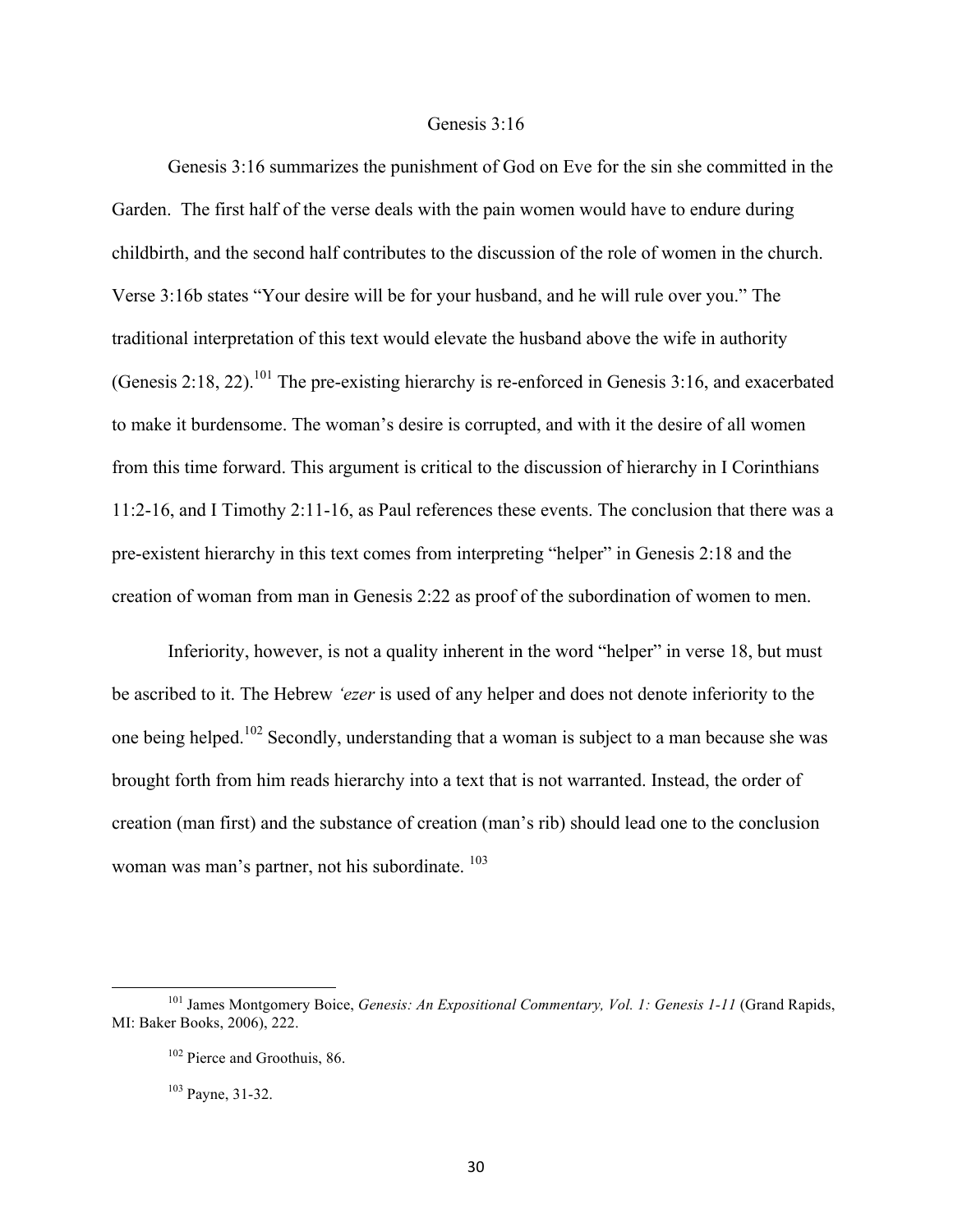The best understanding of verse 16 is that God established a punishment for women by placing her under man's authority. The punishments given to the serpent, the man, and the woman were all things that were not God ordained at Creation, so man's authority over women would fall in the same vein. Payne draws the conclusion that if Genesis 3:16 teaches hierarchy after the fall, we should fight against this punishment, as we do against pain in childbirth and the difficulty in earning a living from the ground. Instead of working to lessen these other punishments, the correct equivalency of the hierarchy imposed after the Fall would be to increase them.<sup>104</sup> The best conclusion of Genesis 3:16 is that it does not reinforce the hierarchy implicit in Genesis 2:18, 22. The text speaks of the corruption of the desire of woman, not of a trait to be modeled.

### Romans 16:1-7

In Romans 16, the Apostle Paul is concluding his letter to the church in Rome. Paul is proceeding from didactic material to the letter's conclusion with greetings to individuals in the church. Paul mentions 26 people in his list of greetings, and of those 9 are women. Three of those women are germane to this discussion of women in leadership: Phoebe, Priscilla, and Junia.

Phoebe was greeted as a sister, and a διάκονος, meaning servant from the church at Cenchreae. Paul commended Phoebe to the church at Rome as she was most likely carrying his letter to them, and he wanted the church to receive her as one of their own.105 The word *διάκονος* is the same word translated as servant or deacon, and could describe the office or function of

 <sup>104</sup> Ibid., 36-37.

<sup>105</sup> Robert H. Mounce, *Romans: An Exegetical and Theological Exposition of Holy Scripture* (Nashville, TN: Broadman & Holman Publishers, 1995), 272.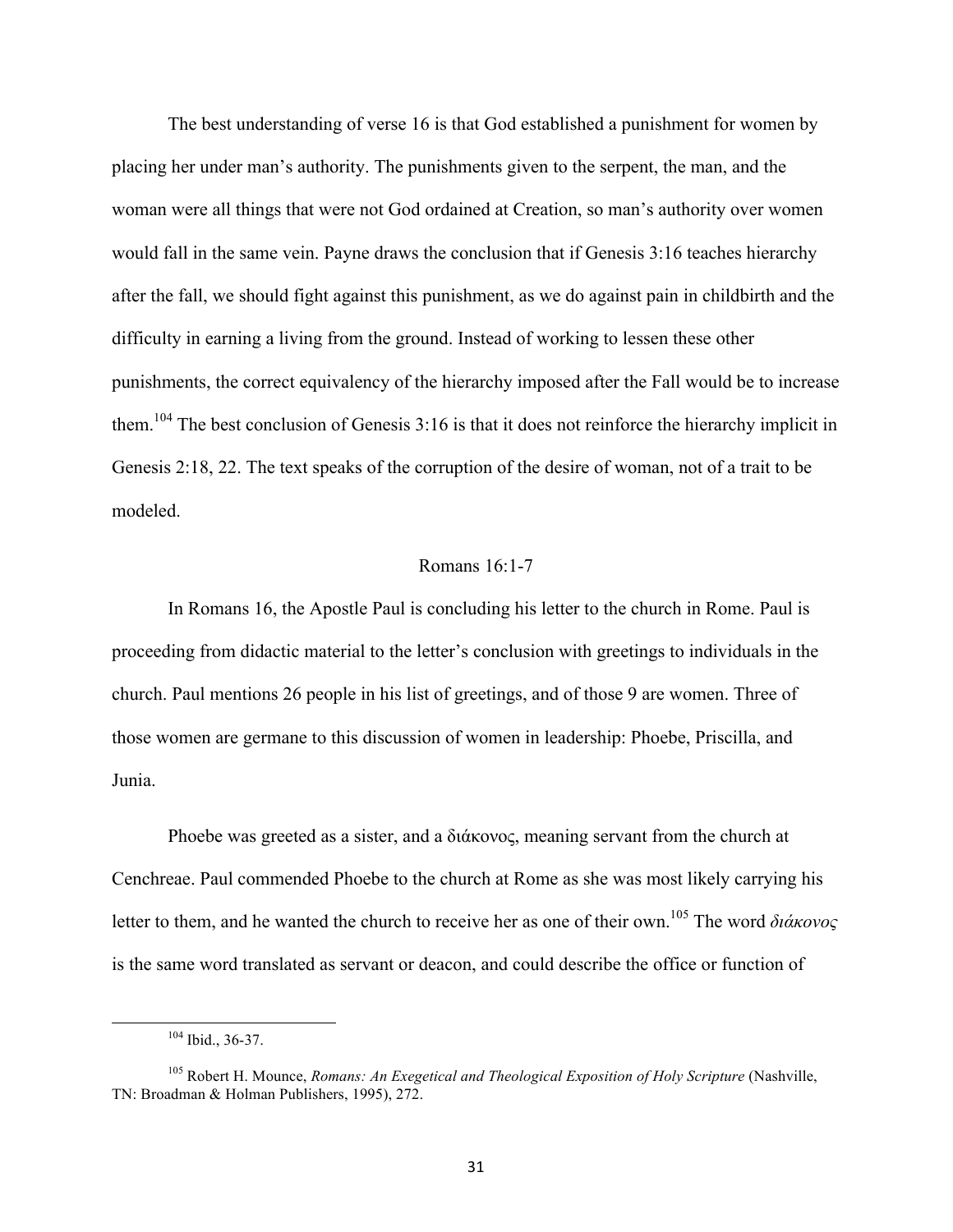deacon in the New Testament church. Traditional commentators believe it is too early in the development of the church to have an established "office" of deacon that Phoebe would be filling. <sup>106</sup> Payne argued that *διάκονος* was better translated as "minister" in Romans, and that the participle *οὖσαν* is best understood as referring to the office of deacon in the church at Cenchreae.107 Payne also pointed out that *πράγµατι*, translated as succourer in the KJV and patron in the ESV, is best understood as a woman leader (ruler).<sup>108</sup> The evidence suggests that whether or not the "office" of deacon existed at this point in time, Paul was comfortable with Phoebe serving in a leadership capacity.

Paul had a long relationship with Priscilla and Aquila, having met them in Corinth (Acts 18:2), brought them with him to Ephesus (Acts 18:18-19), and left them in Ephesus where they ministered, most notably to Apollos (Acts 18:24-26). The primary argument for Priscilla's leadership is based on the ordering of her and her husband's names. It would be customary for a man (Aquila) to be listed first and his wife listed second, as in Acts 18:2. In Romans 16, and in II Timothy 4:19, Paul lists Prisca (Priscilla) first against convention. Some believe this means that she was the primary teacher or more important partner in the couple. Payne draws the conclusion that she was at least a teacher, if not the dominant teacher in the couple.<sup>109</sup> MacArthur, however, makes the point that there is no specific conclusion that one can draw from the ordering of Priscilla and Aquila.<sup>110</sup> Paul and Luke list the names with both Priscilla and Aquila in the first

<sup>106</sup> Douglas J. Moo *The Epistle to the Romans,* (Grand Rapids, MI, 1996), 914.

<sup>&</sup>lt;sup>107</sup> Payne, 49-50.

<sup>108</sup> Ibid.

 $109$  Payne, 50-51.

 $110$  MacArthur, 363.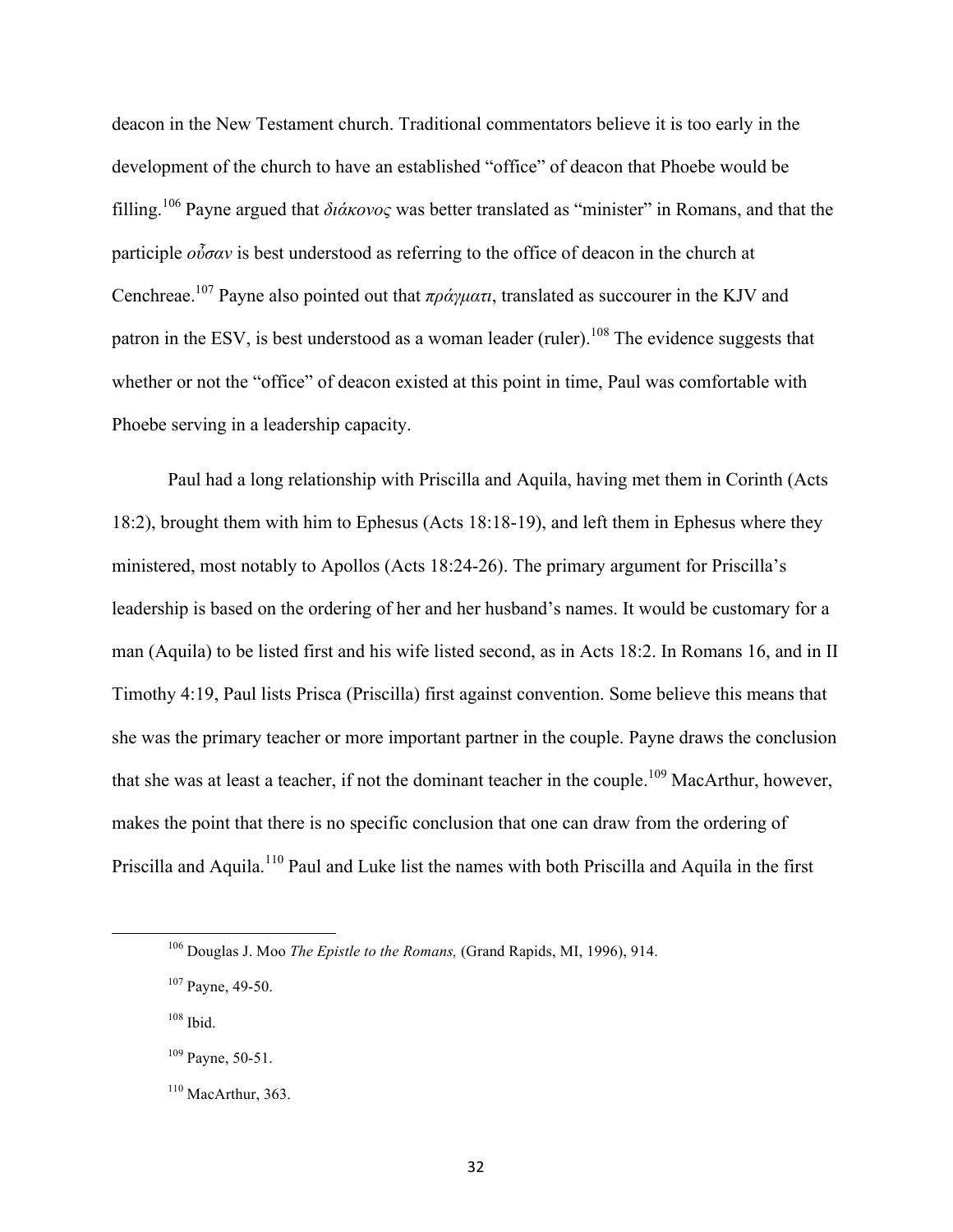position. Drawing any conclusion other than the fact that Priscilla was a laborer and a teacher goes beyond the biblical content.

Junia is the most difficult name in the list to derive meaning for. The first problem with Junia is discerning the gender behind the name. Moo explained that from the thirteenth to the mid twentieth century, Junia was considered to be Junias, a male name contracted from Junianus.<sup>111</sup> The earliest reference to this conclusion appears to be Epiphanius in the fourth century.<sup>112</sup> However, most early and current scholars identify Junia as a woman. There exists no evidence for the name Junias being used as a shortened form of Junianus, and Junia was a very common name for a woman.<sup>113</sup> Andronicus, whose name precedes Junia, is considered by most commentators to be her husband. Payne pointed out that there is no clear evidence that Andronicus was a man, so that conclusion may be in error.<sup>114</sup>

After properly identifying Junia's gender, the next question is what is Paul saying about her? Is he saying that she was "an esteemed apostle," or that she was "esteemed by the apostles"? Stott said that the underlying Greek is unclear so drawing too firm a conclusion is not wise, but he favored "esteemed by the apostles."<sup>115</sup> However, as Moo points out, the most natural reading is "esteemed among the apostles,"<sup>116</sup> and Epp concluded that Junia was clearly an apostle on Paul's level of apostleship.<sup>117</sup>

<u> 1989 - Jan Samuel Barbara, margaret e</u>

<sup>116</sup> Moo, 923.

<sup>111</sup> Moo, 922.

 $112$  Ibid.

 $113$  Ibid.

 $114$  Payne, 52.

<sup>115</sup> John R. Stott, *The Message of Romans: God's Good News for the World (Bible Speaks Today)* (Downers Grove, IL: InverVarsity Academic Press, 2001), 396.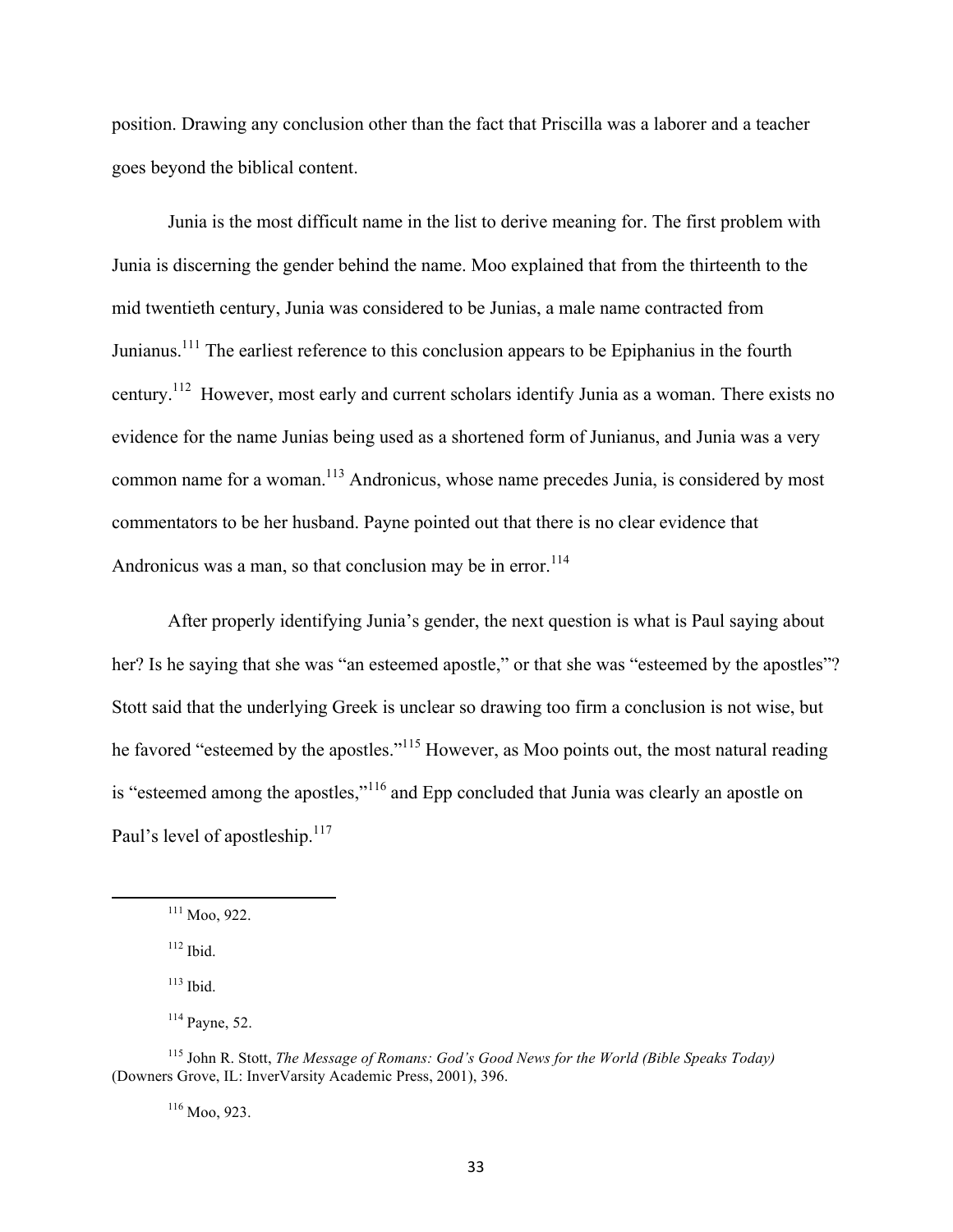Regardless of what Paul meant, the context of this passage makes it impossible to derive a clear teaching regarding these women and the roles in which they served alongside Paul. Though their specific roles and responsibilities are not discernable, the conclusion can be reached that Paul was comfortable with each woman serving in important roles in the church. Paul does not rebuke or correct the ways they have served, but praises them for their contributions.

# I Corinthians 14:34-35

This passage of Scripture reinforces the idea that women were not to have authority in the church. At face value it teaches that women should not even speak; they should learn quietly, asking their husbands for instruction at home. Verse 35 also makes it plain that a woman speaking would be considered dishonorable. Complementarians rarely see this restriction as an absolute call for silence from women, but there is not universal consensus on the restrictions Paul is calling for. There is always some nuance in interpreting this passage.<sup>118</sup>

The most reasonable interpretation of these verses is that they are an interpolation. A scribe most likely moved a gloss from the margin of the text into the main body of the letter. This content creates interpretive challenges as it causes a contradiction in Paul's teaching from 11:2-16. In I Corinthians 11:5, Paul gave direction for how women should act when they prayed or prophesied in the church setting. If this passage restricts the ability of women to speak in church completely, Paul would be contradicting himself. The passage does not fit the flow of Paul's instructions. Hays noted this and stated it would be hard to imagine Paul writing

<u> 1989 - Andrea Santa Andrea Andrea Andrea Andrea Andrea Andrea Andrea Andrea Andrea Andrea Andrea Andrea Andr</u>

<sup>117</sup> Eldon Jay Epp, *Junia, The First Woman Apostle* (Minneapolis, MN, Augsburg Fortress, 2005), 70, 79- 81. 118 Barrett, 332.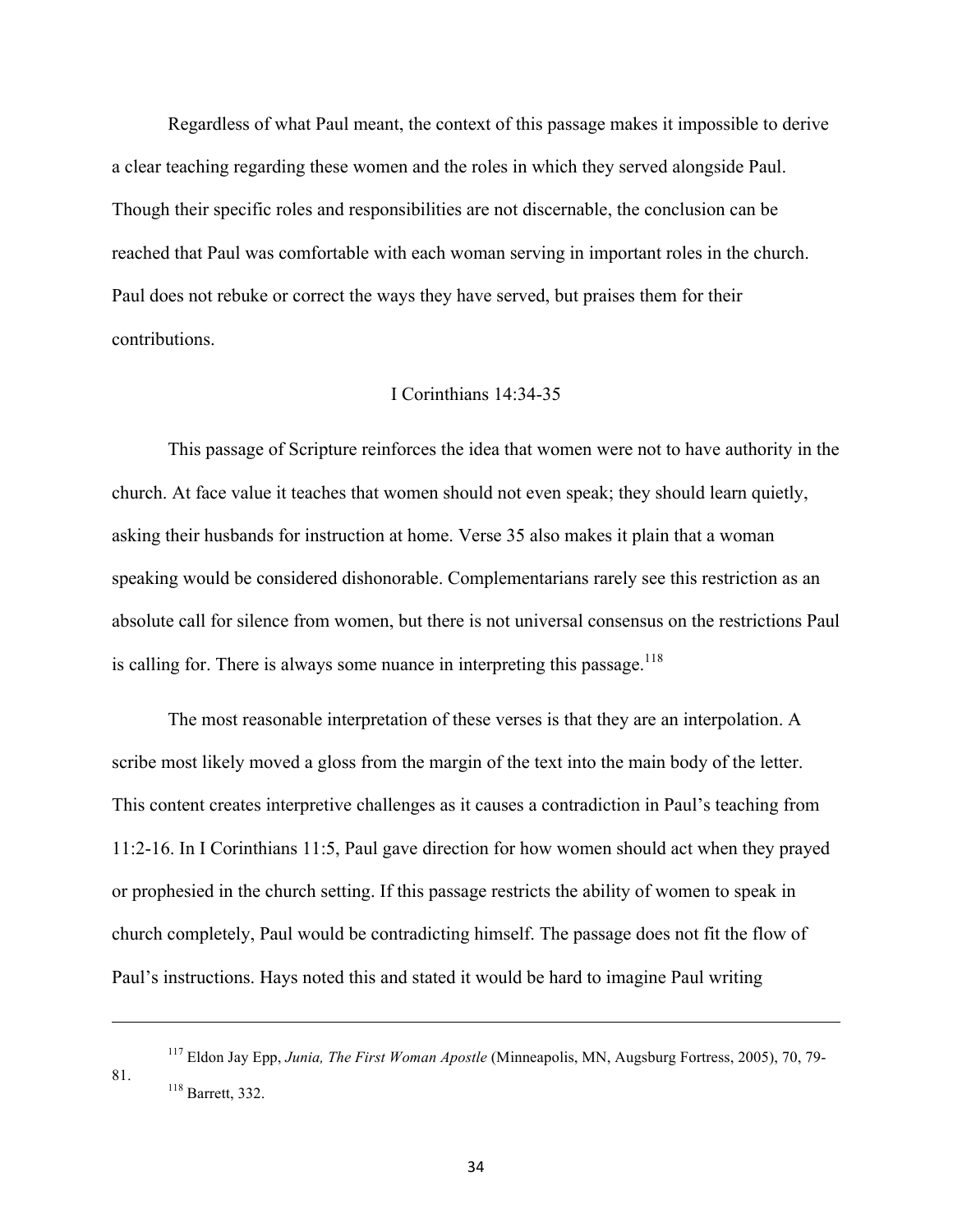something allowing for women to speak in chapter 11, and then writing that it was shameful for them to do so a few paragraphs later.<sup>119</sup>

Secondly, the passage's location in the text is inconsistent. Even though the verses appear in all manuscripts, where they are found has changed. Typically in Western manuscripts, the passages follows verse 33; however, in other texts, the passage follows after verse  $40^{120}$  This makes sense if the text was a marginal gloss that was added after Paul wrote the letter.<sup>121</sup> If the content was present in the original letter, it would be unthinkable (and beyond the scope of a scribe's work) to relocate a piece of text that large. Fee wrote that "while these two verses exist in all known manuscripts…the two text-critical criteria of transcriptional and intrinsic probability combine to cast considerable doubt on their authenticity."122 In addition, there is manuscript evidence in Codex Fuldensis and Codex Vaticanus indicating that the passage has textual problems. There are also a high number of textual variants that occur in these verses, which is common with interpolations.<sup>123</sup>

A third argument for interpolation is the text itself. The restriction to not permit women to speak closely parallels I Timothy 2:11. Hultgren stated, "The structure suggests an interpolation by retrospection from I Timothy 2:11f, where the same verb '(not) to permit'

<u> 1989 - Jan Samuel Barbara, margaret e</u>

 $121$  Ibid.

<sup>119</sup> Richard B. Hays *First Corinthians: Interpretation: A Bible Commentary for Teaching and Preaching*, (Louisville, KY: Westminister John Knox Press, 1997), 246.

<sup>120</sup> Payne, 188-189.

<sup>122</sup> Fee, *The First Epistle to the Corinthians,* page 699.

<sup>123</sup> Payne, 203.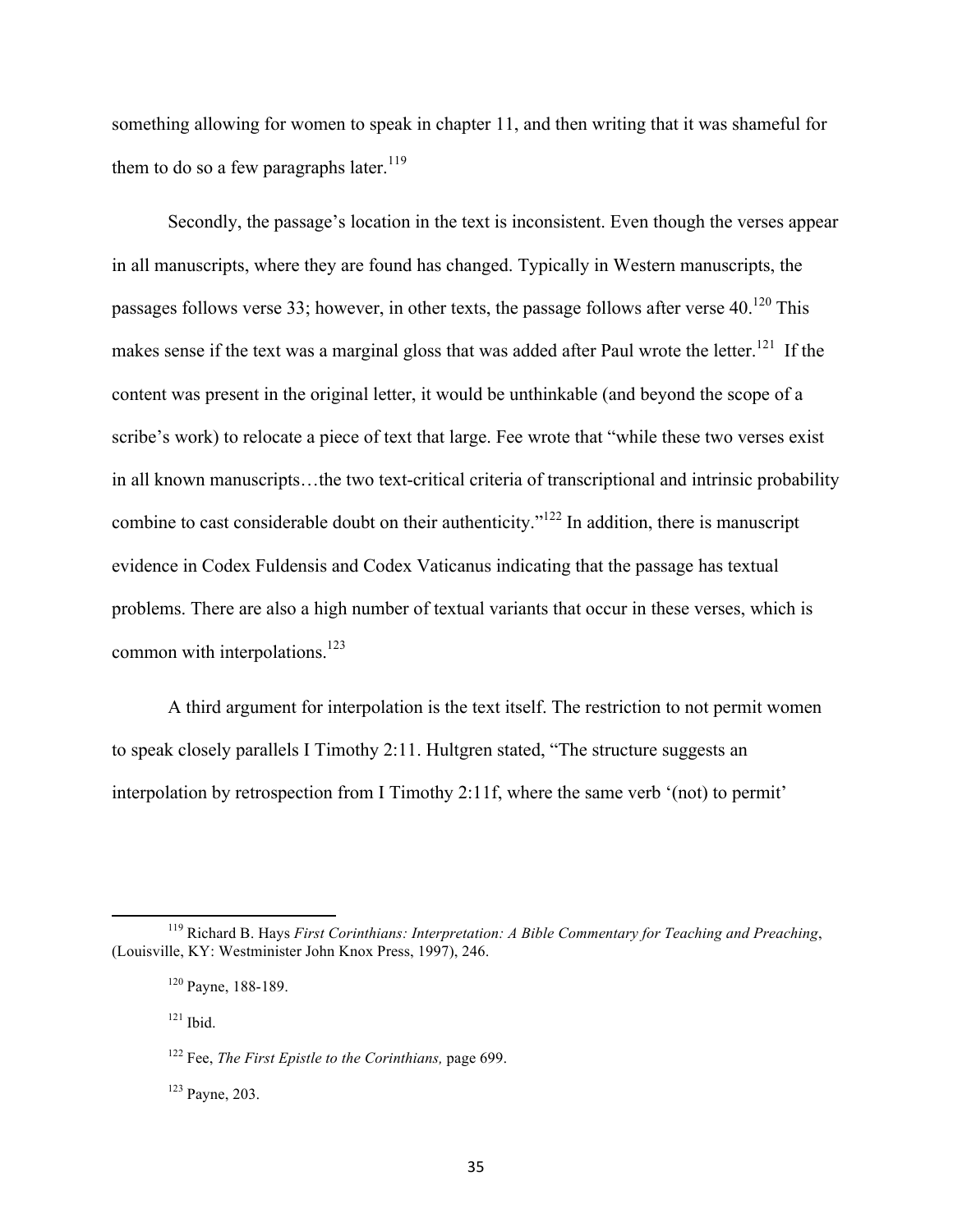appears…clearly referring to a prior decision…of which there is not the slightest trace here."<sup>124</sup> In addition, the appeal to "the Law" in this case requires a limitation on the Christian's behavior from the Old Testament, which Paul makes in no other place. There is also no clear prohibition in the Old Testament that this refers to. Payne argues that it would be difficult to reconcile this view with Paul's other writings.<sup>125</sup>

# I Timothy 2:11-15

This passage must be considered one of the key texts restricting women from leadership in the church. The context of this passage is Paul's instruction to the Ephesian church about church order. As shown above, the main purpose in leaving Timothy in Ephesus was to combat the teaching of false doctrine (I Timothy 1:3-7). Paul begins practical instruction in Chapter Two, beginning with prayer, and moving into proper adornment, and finally the role of women in the church. It is important to note that Paul was teaching about Ephesus here specifically, so all conclusions on practical application stem from the context of the Ephesian church.

In verse 11 Paul says, "a woman should learn quietly, with all submission." This statement highlights a problem in Timothy's sphere of influence: women were apparently fanning the flames of heretical teachings. This conclusion is drawn from I Timothy 4:3, and I Timothy 5:11-15.<sup>126</sup> "A woman" is a generic noun, which could represent any woman in Ephesus engaged in false teaching.<sup>127</sup> The prohibition that Paul gives makes logical sense: women in Ephesus are spreading false teaching, therefore women should learn in quietness with

<sup>124</sup> Arlen J. Hultgren, and Roger Aus, *Augsburg New Testament Commentary I-II Timothy, Titus, II Thessolonians* (Minneapolis, MN: Augsburg Fortress Publishers, 1984), 242.

<sup>125</sup> Payne, 206-208.

<sup>126</sup> Payne, 247.

<sup>&</sup>lt;sup>127</sup> Mounce, Martin, and Losie, 117-118.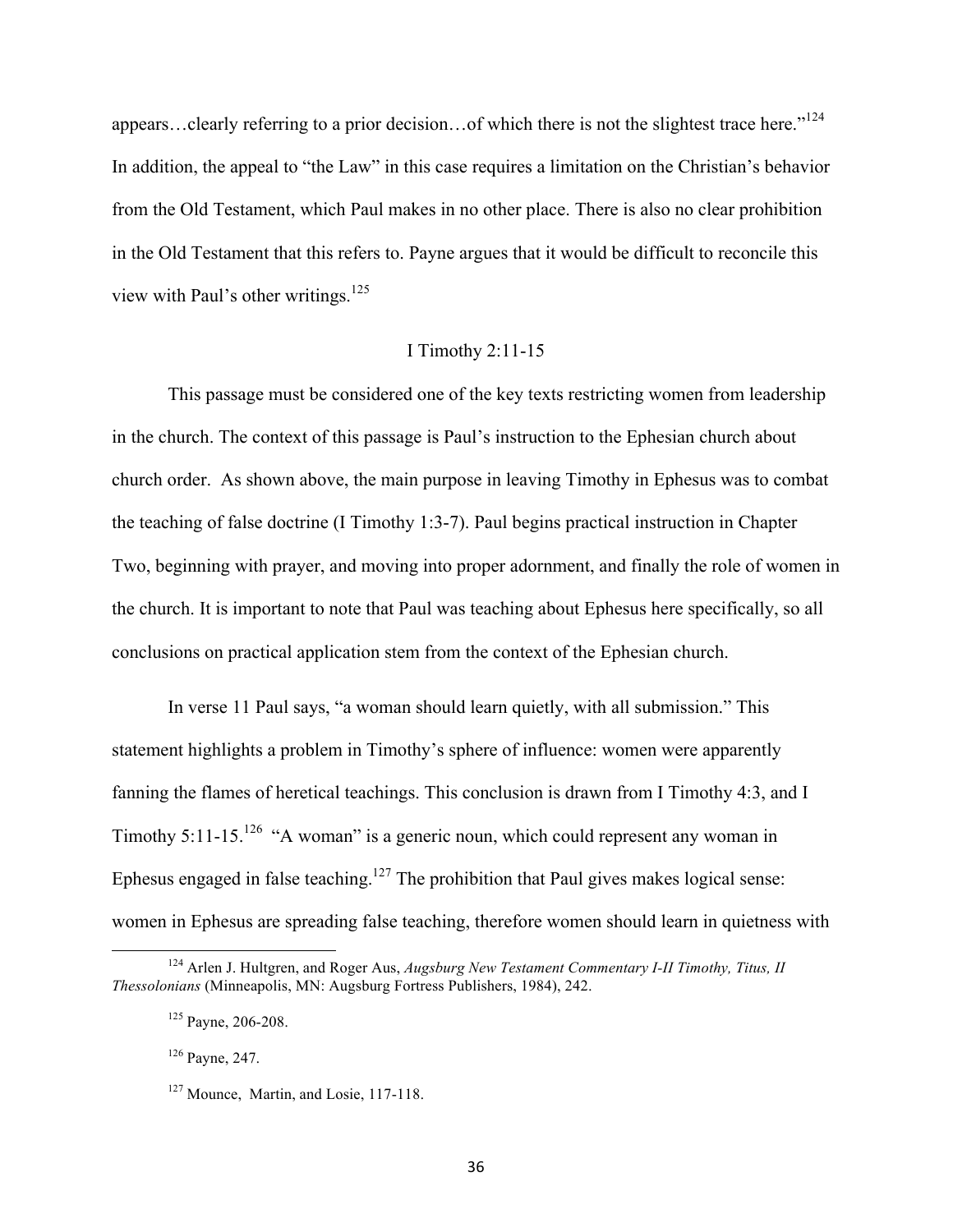all submission. The word "in quietness" most likely refers to an attitude of the spirit of "a woman" in learning, not a requirement that she should be silent.<sup>128</sup> Paul does not specify to whom "all submission" refers to in the text, but it can be inferred that he means those who are teaching authoritatively.

Verse 12 states that Paul "does not permit a woman to teach or exercise authority over a man, but to remain quiet." Payne and Fee argue that this was a time-limited prohibition based on the verb tense of "permit." Fee states that a better translation would be "am not now permitting" reflecting the thought behind Paul's command better than the finite "I am not permitting" in English.<sup>129</sup> Payne argues persuasively that Paul never universalizes this command. There are no universal qualifiers in this passage, limiting the scope of application to the women at Ephesus.<sup>130</sup> The word translated "have authority" is a *hapax legomenon* in the New Testament*,* so it is difficult to be certain, but its meaning is most likely closer to "usurp authority" (as in the KJV). This indicates that the problematic action of the women is not just their having authority, but claiming authority that they should not have had.

Verses 13-14 are connected to verses 11-12, as they explain Paul's prohibition: the women in Ephesus were deceived, just as Eve was deceived. Paul is not condemning the nature of women, but giving an example that will illustrate his point. There is nothing in the text to conclude that Paul was establishing a hierarchical subordination of woman to man based on

<sup>128</sup> George W. Knight III, *The Pastoral Epistles (The New International Greek Commentary)* (Grand Rapids, MI: Eerdmans Publishing Co, 2013), 139 sees this as literal silence; however Fee *1 & 2 Timothy, Titus*, 72, Payne, 262, and Mounce, Marting, and Losie, 118-119 favor quietness of spirit: not seeking to be in charge, but to learn.

<sup>129</sup> Fee, *1 & 2 Timothy, Titus,* page 72

<sup>&</sup>lt;sup>130</sup> Payne, 265-267.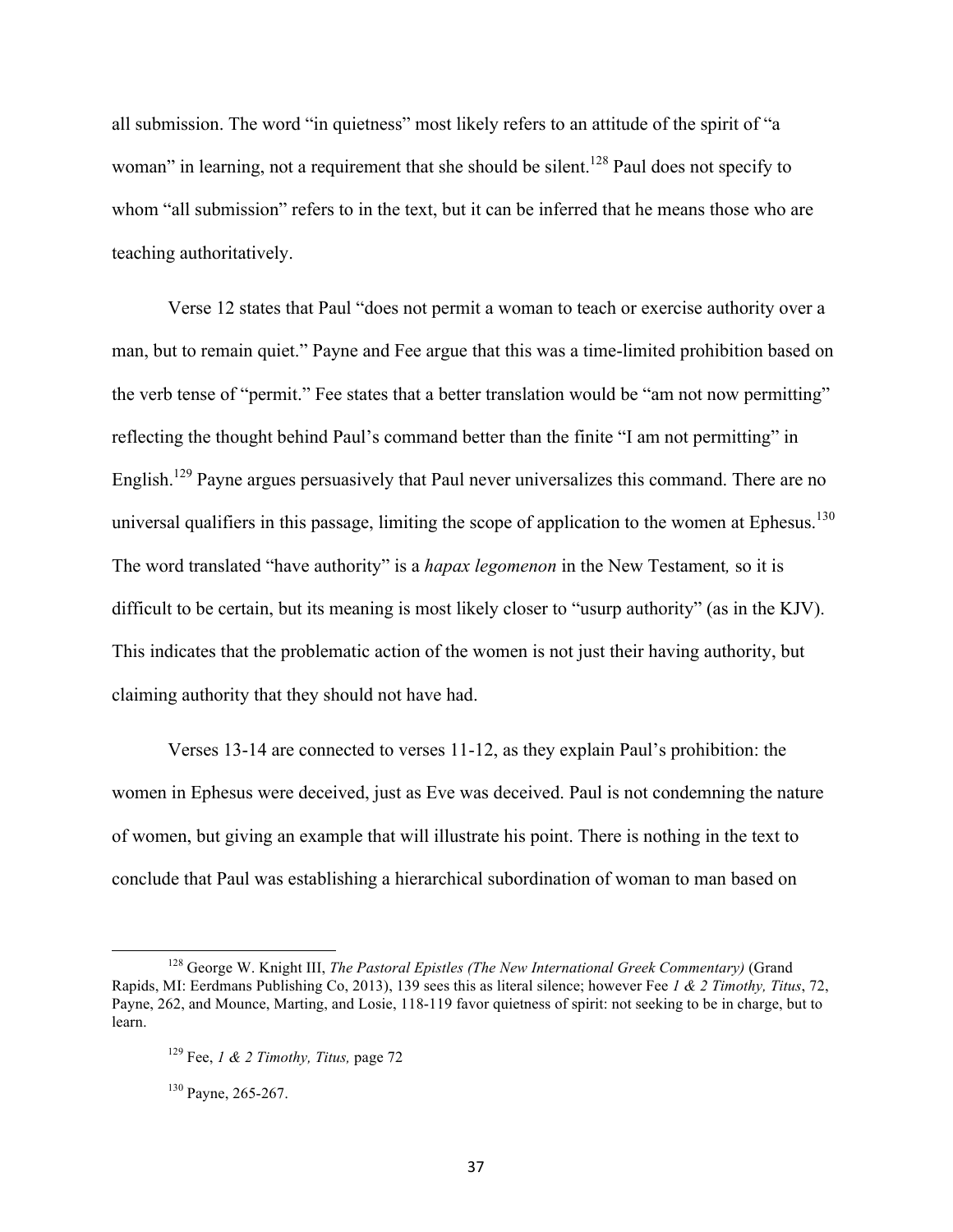creation, but rather that the specific women of Ephesus must respect men.<sup>131</sup> Paul uses Eve as a representative woman to illustrate how the women in Ephesus were sharing false doctrine with men, just as Eve shared the forbidden fruit with Adam.<sup>132</sup>

Verse 15 concludes the instruction by stating that the woman will be saved through childbirth and living righteously. Paul's reference ties directly to his discussion of Eve as a representative of the women in Ephesus promoting heresy. Paul's statement continues the example of the Fall narrative, concluding that women would be saved by "the childbirth," meaning Christ's birth.<sup>133</sup> This maintains the unity of Paul's theology of salvation by faith apart from works, maintains the unity of passage, and is most intelligible given Paul's objective in rebuking the situation in Ephesus. Salvation through Christ will manifest itself in the virtues Paul concludes verse 15 with: "faith, love, and holiness, with self-control."

In its totality, this passage teaches that Paul placed restrictions on women from teaching and usurping authority over men in Ephesus due to a struggle the church was facing with false teaching spread through women in the church. The prohibition is not universal.

# **My Personal Practice and Belief**

Before entering into this project, I was a moderate complementarian. I believed that men and women were equal in the eyes of the Lord in regards to salvation and value, but that God had created an established hierarchy of service. Men were meant to be elders, and women were allowed in all other areas of service. After doing the study for this project, my view has changed

 $131$  Ibid.

<sup>132</sup> Fee, *1 & 2 Timothy, Titus,* page 74

<sup>133</sup> Payne, 371.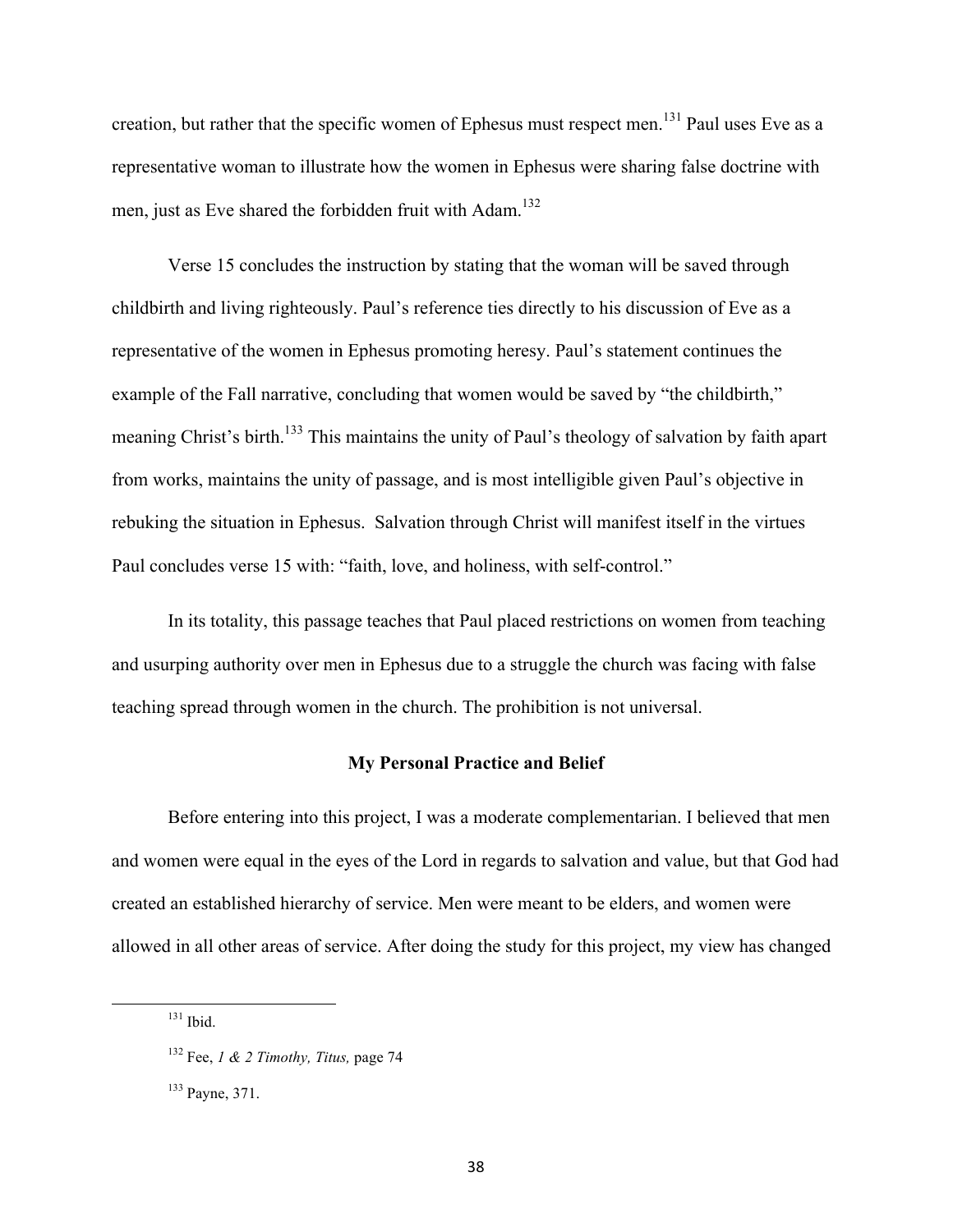to an egalitarian understanding of leadership. Grudem says, "Not all egalitarians are liberals, but all liberals are egalitarians."<sup>134</sup> That phrase seems to cast aspersions on those who come to a biblically-based conclusion that egalitarianism is what Paul desired for the church. My belief, however, is that conservative scholarship seeks to honor the truth of the written word, not just accepting traditional conclusions to theological questions because they are well established. This belief impacts my ministry practices in four areas.

I believe that Paul establishes two offices in the church: elder and deacon. In I Timothy 3:1, 7 Paul discusses the leadership requirements for these two leadership roles. The office of elder was established to administer and govern the church in relationship to authority, doctrinal purity, and teaching. The office of deacon was established to serve the local congregation by meeting needs and partnering in ministry (like Phoebe in Romans 16:1-2). In the New Testament, the office of elder is synonymous with pastor, teacher, and bishop. One of the arguments against Pauline authorship of I Timothy was due to the overly developed ecclesiology found in I Timothy 3; however, the wide acceptance of this letter, coupled with the practice of Paul in Acts 14:23 of appointing elders "in every church," establishes the biblical pattern of leadership very early on in the churches' development. In addition, the establishment of the seven men appointed to serve in Acts 6:1-7 was the forerunner of a diaconate focused on meeting the needs of the people. This separation of responsibilities provides for the care of both the spiritual (elders) and physical (deacons) needs of the local church.

The offices of elder and deacon should be open to both men and women. In I Timothy 2:11-15, Paul does not establish a universal prohibition for women teaching or leading in the local church. At that specific time and place, Paul restricted women from teaching and usurping

<sup>134</sup> Wayne Grudem, *Evangelical Feminism*, *A New Path to Liberalism* (Wheaton, IL: Crossway Books), 29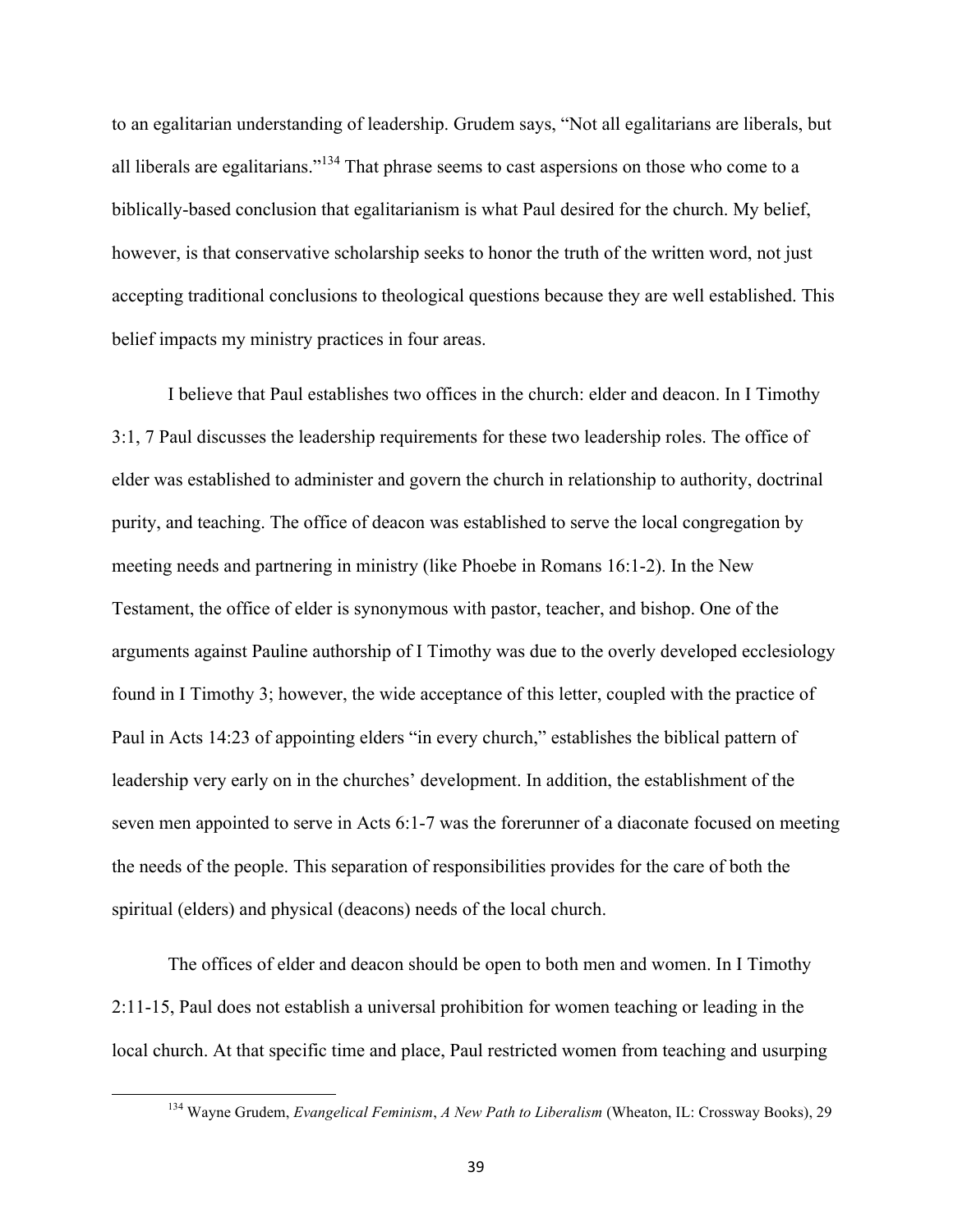authority. This specific restriction against "usurping authority" does not mean that women can never have authority over men. There is nothing latent in the creation account of Genesis 2:18, 22 or Genesis 3:16. I Corinthians 14:34-45 does not give didactic instruction, because it was an interpolation. For deacons, Paul in I Timothy 3:11 instructs the *γυνή* in the same way that he instructs the elders and male deacons. The conclusion that *γυνή* means "deacons' wives," does not fit the sentence structure and would be odd since there were no special instructions to the elders' wives. In addition, the lack of the possessive "their" in Greek would also argue against that meaning. It seems less likely that these are a sub-class of deacons, rather than full-fledged deacons.

The role of the deacon as seen in Acts 6:1-6 was to minister to the congregation by assisting the elders in meeting the practical needs of the people. It is true that Acts 6:3 says to appoint *ἀνήρ* (men) to serve, but the church culture in Jerusalem was much different than other places the church would expand. The Book of Acts contains descriptive events, not always prescriptive commands. In contrast, Paul universalized his teaching on elders and deacons in I Timothy 3:1 by his statement of "this is a trustworthy saying," and his practices seen in the churches he began. As the church expanded, it can be seen in I Timothy that needs arose among women that would be inappropriate for men to handle. The deacons (female), however, would be able to minister to women in this way by serving in this role. While Romans 16:1-2 does not say enough about the roles of Phoebe and Junia to establish their roles fully, Paul's commendation and description of Phoebe as a *διάκονος* without qualification shows that he trusted her to serve and minister alongside him, as she is seen being a "patron of many, including myself." In his writings and his practice, Paul established the service of women in equality with men in the offices of elder and deacon.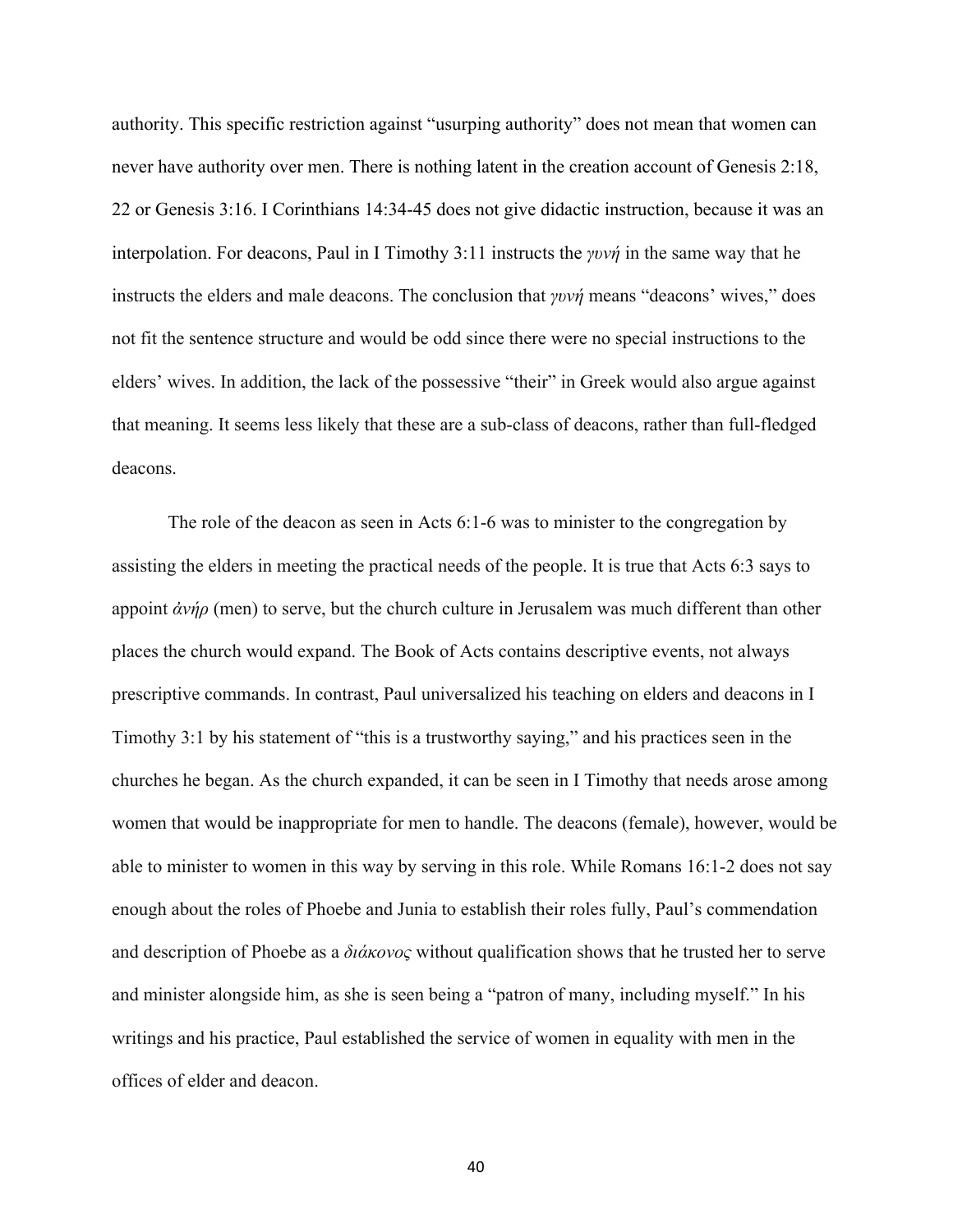The New Testament does not limit the scope of women to teach and instruct in the local church. There are two main passages that discuss the ability of women to teach in the New Testament: I Corinthians 14:34-35 and I Timothy 2:11-15. I Corinthians 14:34-35 is likely an interpolation copied into the text at a later time. The interpolation markings in Codex Vaticanus and the manuscript evidence in Codex Fuldenses are very compelling evidence to conclude that these two verses were not written by Paul. The striking similarity to I Timothy 2:11-15 also makes it likely that it was added after the original composition. With that established, the primary limiting verse on women teaching is I Timothy 2:11-15. The term translated "exercise authority over" in the ESV is a *hapax legomenon,* so knowing precisely what Paul meant is difficult, however the most logical conclusion is that Paul was arguing against women unjustly usurping authority over men, as the KJV renders this verse. Irrespective of this, the context of the letter addresses the specific situation in the Ephesian church, and no other text would lead to the conclusion that it was a permanent or universal prohibition.

The New Testament does not limit the scope of women in authority any more that it limits any other non-elder in the local church. The main passage limiting the authority of women in the church is I Timothy 2:11-15, and the scope of this prohibition was limited to the context of the Ephesian church. Paul never makes a universalizing statement in this passage; his focus was squarely on the local situation and struggles that Timothy was facing in Ephesus. There is, however, a universal principle that is found in I Timothy 2:11-15: submission to the authorities placed over the local church. While the details of the Ephesian church are unique, the struggles of all churches mirror them in some way. In the local church, it is not acceptable to claim undelegated authority, or to cause division due to contentiousness.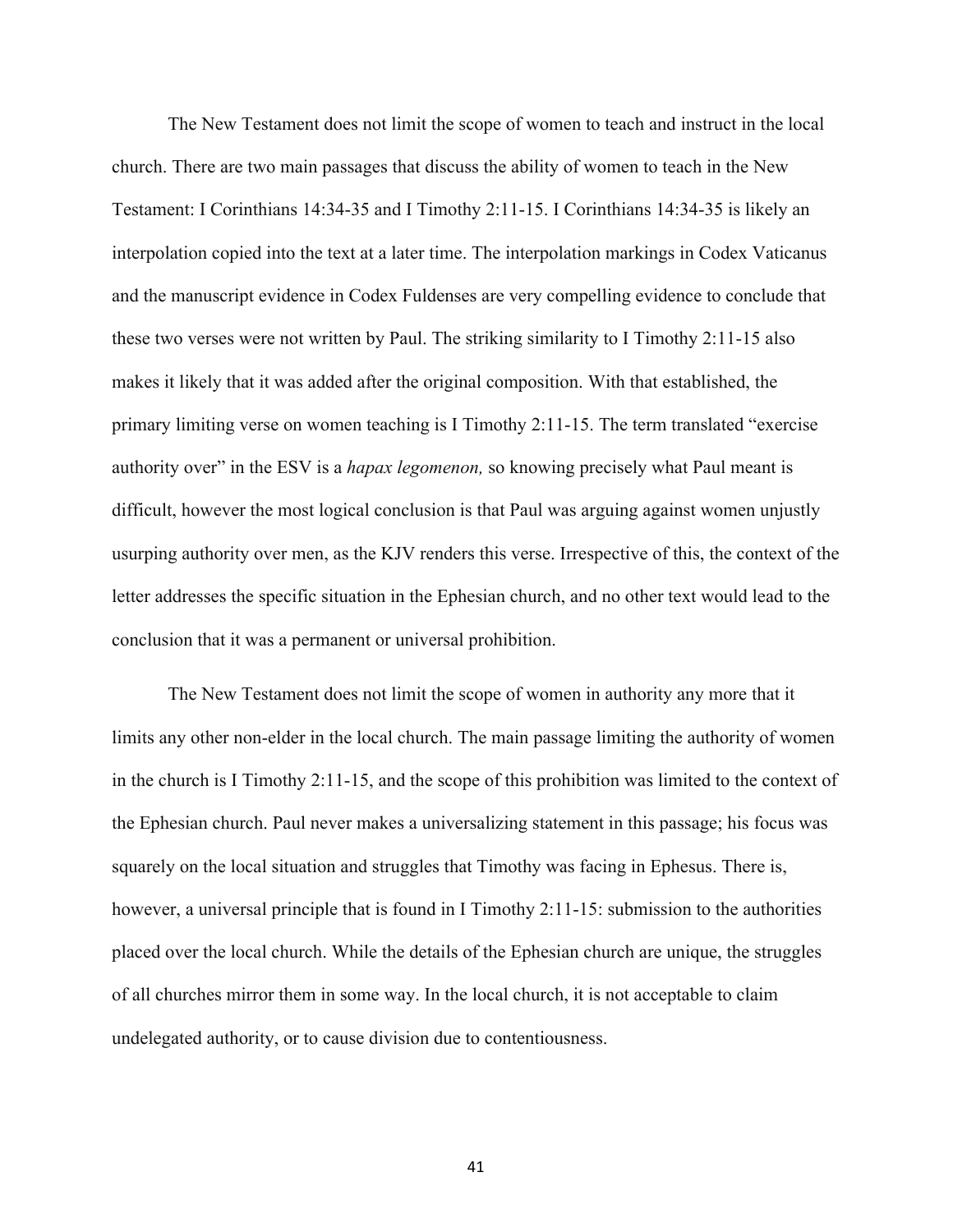### **Conclusion**

The topic of women in ministry tends to be divisive in nature. Complementarians and egalitarians have strong, reasoned, and biblical arguments for their belief systems, and the practices that are ingrained in the church reinforce those belief systems. As this project has shown, analyzing the biblical texts using recent scholarship and exegesis can cause people to change their minds. As a Christian, our calling is to examine what we believe to ensure that it always lines up with what Scripture says. This project has also shown that the application and alignment of practice to belief is critical because Christianity is not primarily a philosophical exercise, but an outworking of the core beliefs of an individual to be more like Christ. Lastly, this project emphasizes the need to hold our secondary convictions loosely. While there is a "right" answer in the debate between complementarians and egalitarians, the unity of the Church is more important than finding that answer.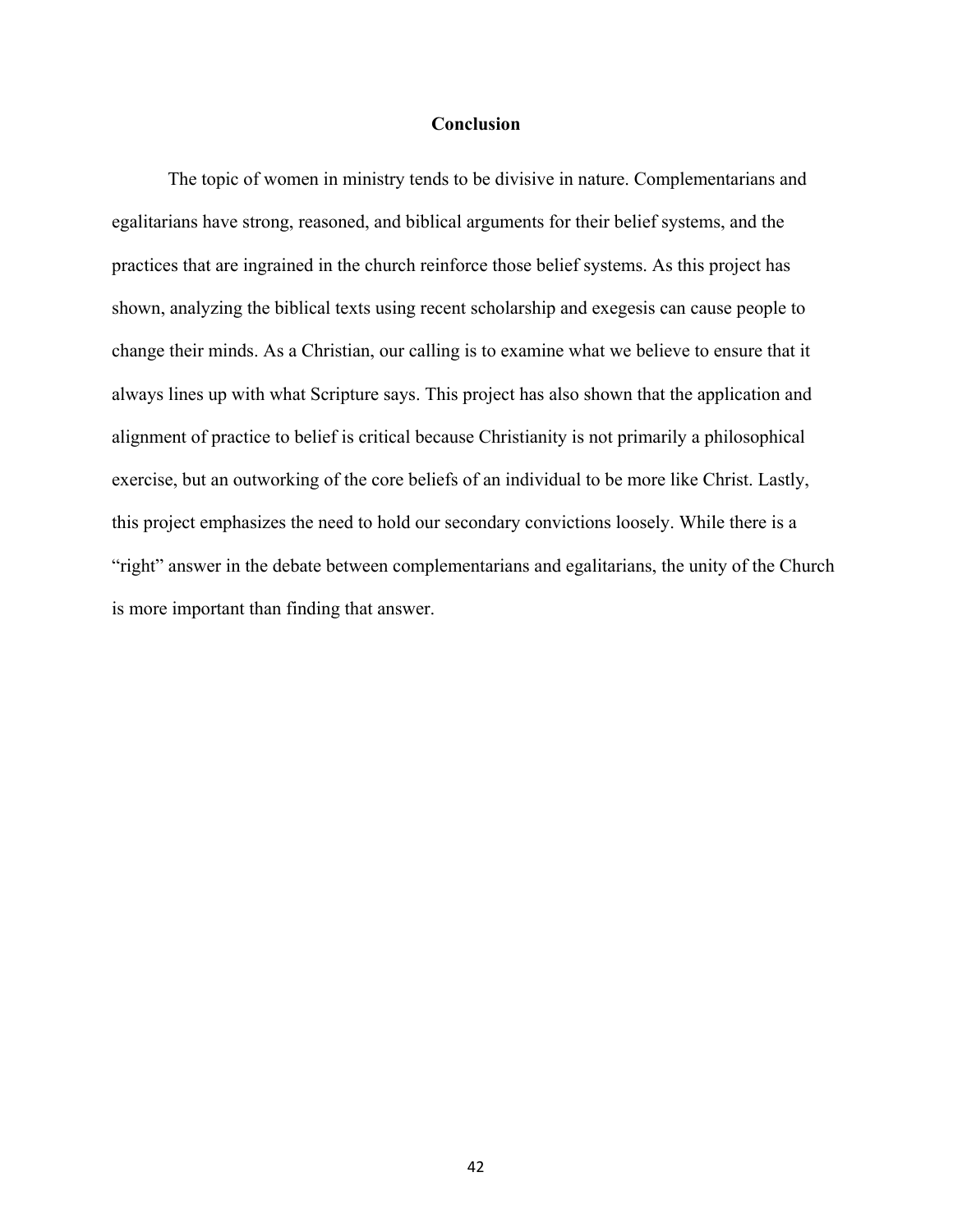#### **Bibliography**

- Barrett, C.K. *The First Epistle to the Corinthians.* New York: Harper & Row, 1968.
- Bassler, Jouette M. *1 Timothy, 2 Timothy, Titus*. Nashville, TN: Abingdon Press, 1996.
- Beck, James R. ed., and Craig L. Blomberg, ed. *Two Views on Women in Ministry.* Grand Rapids, MI: Zondervan, 2005.
- Boice, James Montgomery. *Genesis: An Expositional Commentary, Vol. 1: Genesis 1-11*. Grand Rapids, MI: Baker Books, 2006.
- Calvin, John. *Commentaries, The Epistles of Paul, I Corinthians.* Grand Rapids MI: Baker Book House Company, 1984.
- Ciampa, Roy E, and Brian S. Rosner. *The First Letter to the Corinthians.* Grand Rapids, MI: Eerdmans Publishing Company, 2010.
- Comfort, Philip W. ed. *Cornerstone Biblical Commentary*, *Volume 17.* Carol Stream, IL: Tyndale Publishing, 2009.
- Epp, Eldon, Jay. *Junia, The First Woman Apostle.* Minneapolis, MN: Augsburg Fortress, 2005.
- Fee, Gordon, D. *The First Epistle to the Corinthians.* Grand Rapids, MI: Eerdmans Publishing Company, 1987, reprint 1989.
- Fee, Gordon, D. *1 & 2 Timothy, Titus*. Grand Rapids, MI: Baker Books, 1984, reprint 1988.
- Fiorenza, Elisabeth Schussler. *In Memory of Her, A Feminist Theological Reconstruction of Christian Origins.* Danvers, MA: Crossroads Publishing Company, 1994.
- Garland, David E. *I Corinthians.* Grand Rapids, MI: Baker Books, 2003.
- Godet, Frederic Louis. *Commentary on St. Paul's First Epistle to the Corinthians*. Edinburg: T & T Clark, 1889.
- Groothuis, Rebbecca Merrill. *Good News For Women.* Grand Rapids, MI: Baker Books, 1997.
- Grenz, Stanley J., and Denise Muir Kjesbo. *Women in the Church.* Downers Grove, IL: InterVarsity Press, 1995.
- Grosheide, F.W. *Commentary on the First Epistle to the Corinthians* 2 ed. London: Marshall, Morgan, and Scott, 1954.
- Grudem Wayne, ed. *Biblical Foundations for Manhood and Womanhood*. Wheaton, IL: Crossway Books, 2002.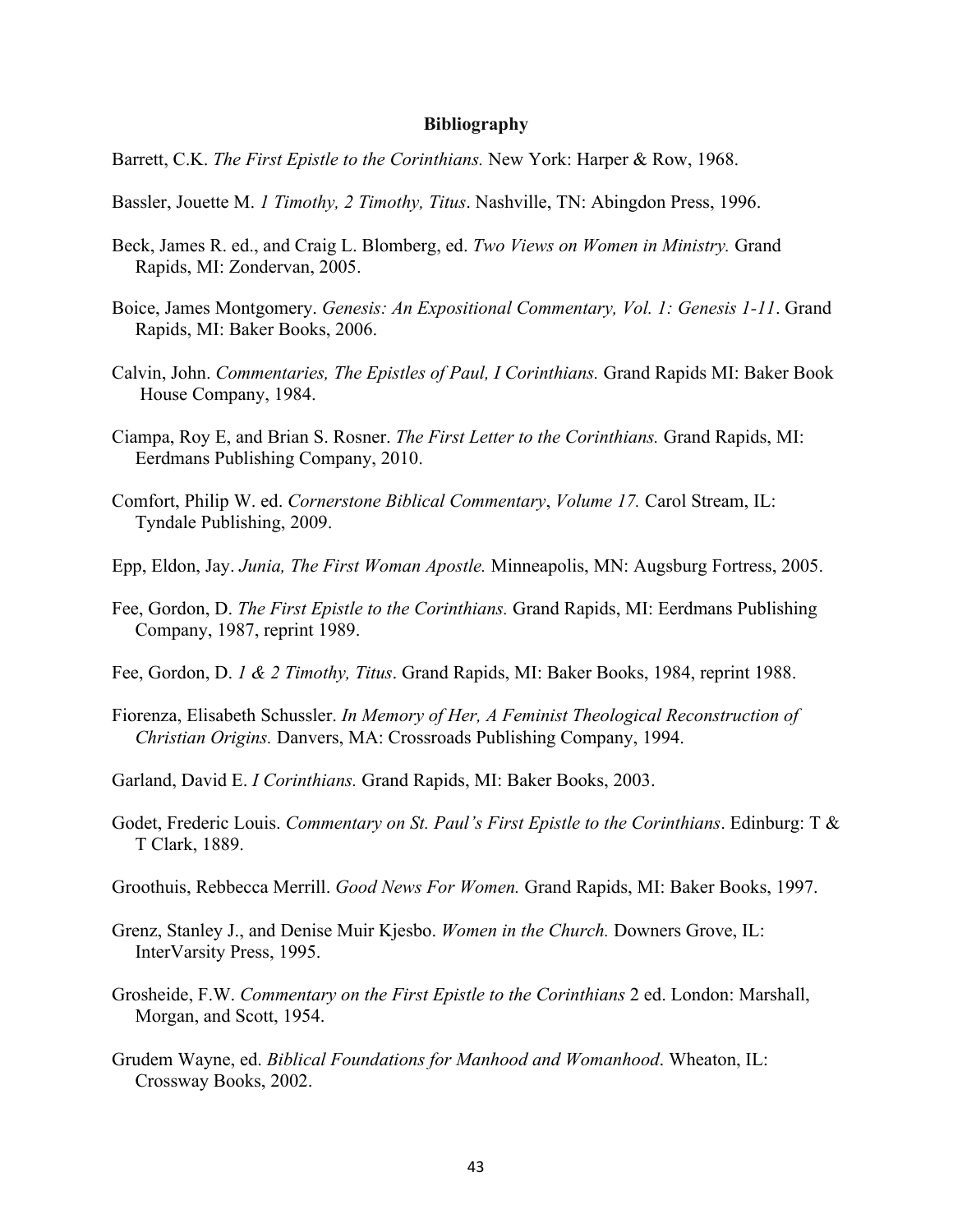- Grudem, Wayne. *Countering the Claims of Evangelical Feminism.* Colorado Springs, CO: Multnomah Publishers, 2010.
- Grudem, Wayne. *Evangelical Feminism*, *A New Path to Liberalism.* Wheaton, IL: Crossway Books, 2006.
- Hays, Richard B. *First Corinthians: Interpretation: A Bible Commentary for Teaching and Preaching*. Louisville, KY: Westminister John Knox Press, 1997.
- Hodge, Charles. *Commentary on the First Epistle to the Corinthians.* Grand Rapids, MI: Eerdmans Publishing Company, 1969, reprint 1994.
- Hughes, R. Kent, and Bryan Chapell. *1-2 Timothy and Titus, To Guard the Deposit*. Wheaton, IL: Crossway, 2000, reprinted 2012.
- Hultgren, Arlen J. and Roger Aus. *Augsburg New Testament Commentary I-II Timothy, Titus, II Thessolonians.* Minneapolis, MN: Augsburg Fortress Publishers, 1984.
- Knight, George W. III. *The Pastoral Epistles (The New International Greek Commentary)*. Grand Rapids, MI: Eerdmans Publishing Co, 2013.
- Laurin, Roy L. *First Corinthians, Where Life Matures.* Wheaton, IL: Van Kampen Press, 1950.
- Lea, Thomas, and David Black. *The New Testament, Its Background and Message.* 2d. ed. Nashville, TN: Broadman & Holman Publishers, 2003.
- Lockwood, Gregory J. *I Corinthians.* St. Louis, MO: Concordia Publishing House, 2000.
- MacArthur, John. *The MacArthur New Testament Commentary, Romans 9-16.* Chicago: The Moody Bible Institute, 1994.
- Martimort, Aime Georges, K.D. Whitehead, translator. *Deaconesses: An Historical Study*. San Francisco: Ignatius Press, 1986.
- Micklesen, Alvera, ed., *Women, Authority, and the Bible.* Downers Grove, IL: InterVarsity Press, 1986.
- Moo, Douglas J. *The Epistle to the Romans*. Grand Rapids, MI: Eerdmans Publishing Company, 1996.
- Mounce, Robert H. *The Book of Revelation.* Grand Rapids, MI: Eerdmans Publishing Company, 1977, reprint 1997.
- Mounce, Robert H. *Romans: An Exegetical and Theological Exposition of Holy Scripture*. Nashville, TN: Broadman & Holman Publishers, 1995.